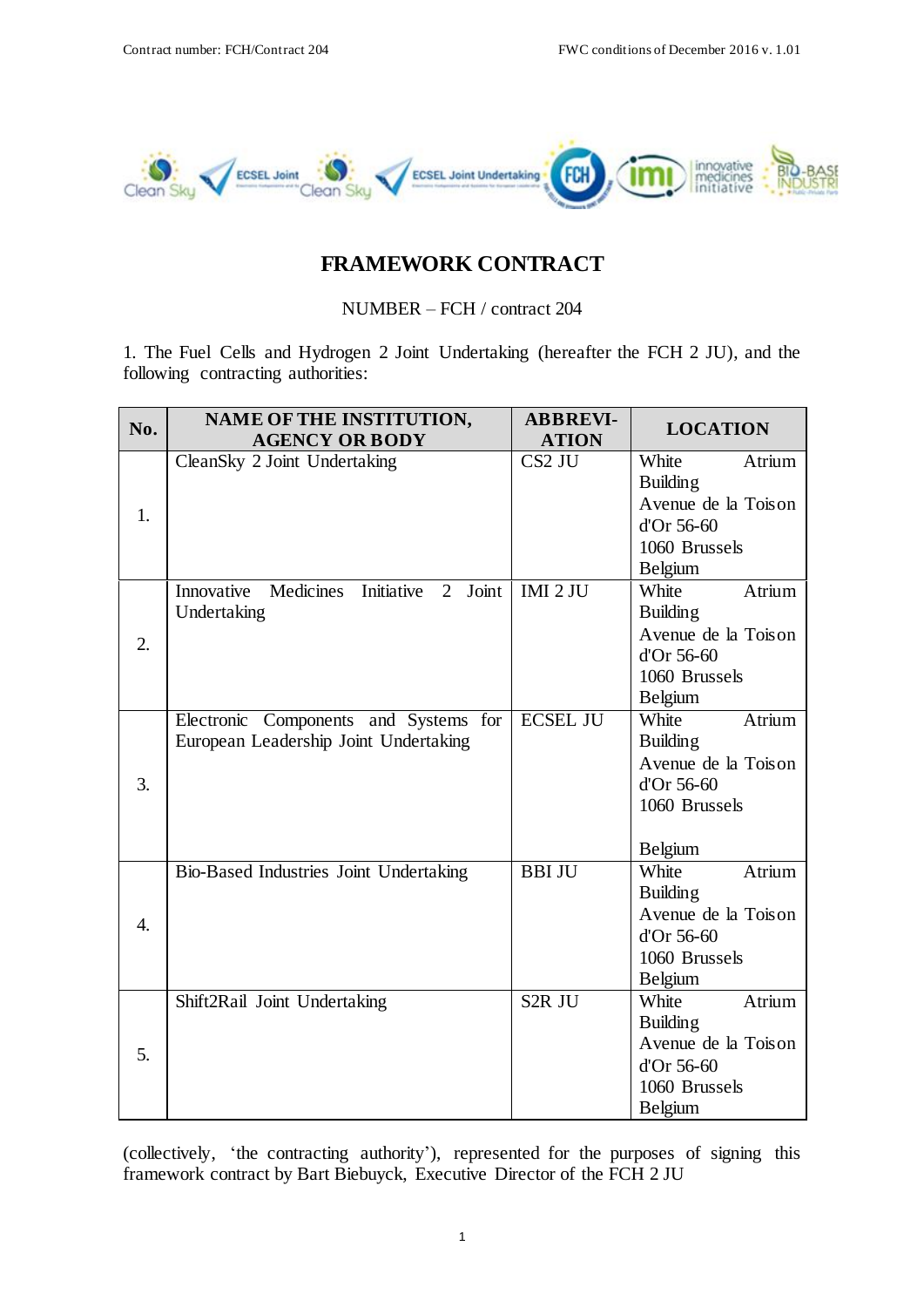of the one part and

2*.* 

[Consortium's name or joint tender consisting of]

Company A

[*Full official name*]

[*Official legal form*]

[*Statutory registration number or ID or passport number*]

[*Full official address*]

[*VAT registration number*]

Company B

[*Full official name*]

[*Official legal form*]

[*Statutory registration number or ID or passport number*]

[*Full official address*]

[*VAT registration number*]

Company C (acting as group leader)

[*Full official name*]

[*Official legal form*]

[*Statutory registration number or ID or passport number*]

[*Full official address*]

[*VAT registration number*]

[appointed as the leader of the group by the members of the group that submitted the joint tender]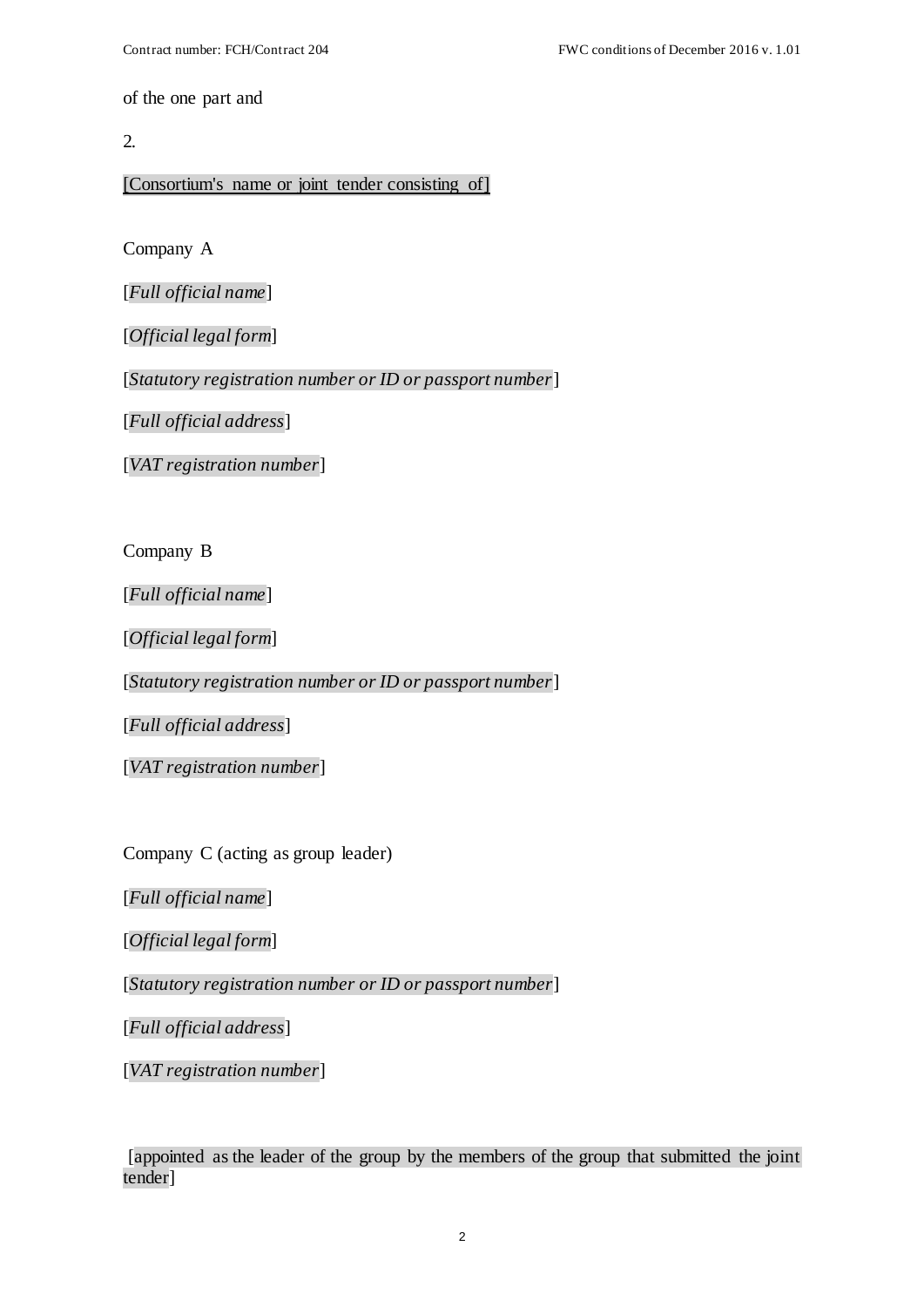([collectively] 'the contractor'), represented for the purposes of the signature of this framework contract by [*forename, surname, function of legal representative and name of company in case of a joint tender*]

on the other part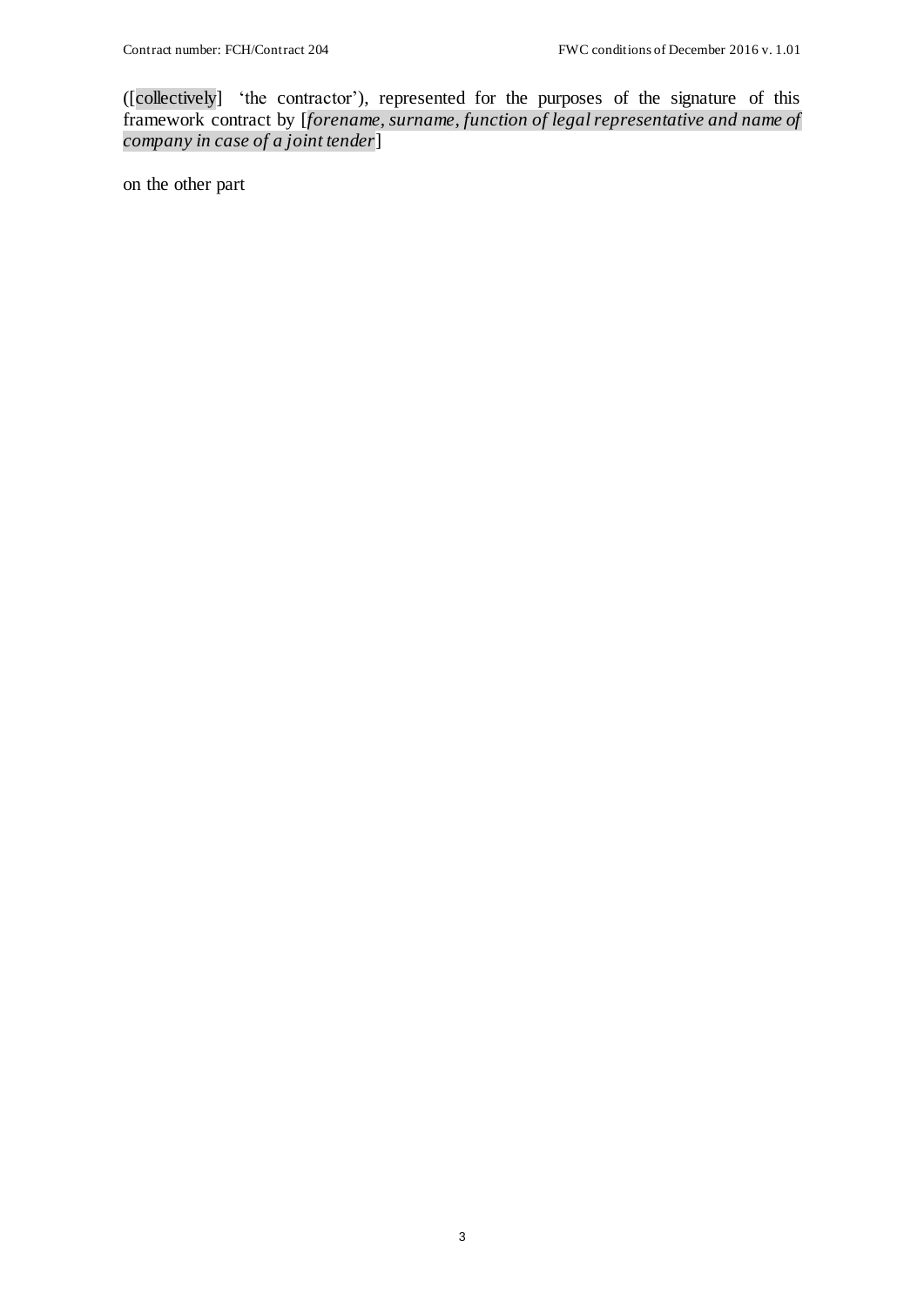#### HAVE AGREED

to the **special conditions,** the **general conditions for framework contracts,** the **general terms and conditions for information technologies contracts, version 2.1** and the following annexes:

| <b>Annex I</b>    | • Contractor's Financial Offer                                                                                                                                                                                                                          |  |  |
|-------------------|---------------------------------------------------------------------------------------------------------------------------------------------------------------------------------------------------------------------------------------------------------|--|--|
| <b>Annex II</b>   | • Tender specifications, including any and all of the contracting<br>authority 's replies to objections and questions raised by tenderers<br>during the tendering stage of this Call for tenders                                                        |  |  |
| <b>Annex III</b>  | • Contractor's tender offer registered under No. [complete], submitted<br>on [complete date], including all replies by the Contractor to<br>clarification requests made by the contracting authority during the<br>evaluation stage of Call for tenders |  |  |
| <b>Annex IV</b>   | • Model Order form and specific contracts for:                                                                                                                                                                                                          |  |  |
|                   | a) times and means and                                                                                                                                                                                                                                  |  |  |
|                   | b) fixed price                                                                                                                                                                                                                                          |  |  |
|                   | Draft Templates (for both: the Contract Body and Data Appendix) <sup>1</sup>                                                                                                                                                                            |  |  |
| <b>Annex V</b>    | • Performance guarantee $-$ Model $-$ Not applicable                                                                                                                                                                                                    |  |  |
| <b>Annex VI</b>   | Service Level Agreement (SLA)<br>$\bullet$                                                                                                                                                                                                              |  |  |
| <b>Annex VII</b>  | • e-Request, e-Ordering, e-Fulfilment and e-Invoicing Interchange<br>Agreement (Web Services & Supplier Portal)                                                                                                                                         |  |  |
|                   | Not applicable for the year 2018. Should this become applicable in<br>the future, the contracting authorities will inform the contractor of<br>such change and in this case this annex shall become applicable.                                         |  |  |
| <b>Annex VIII</b> | • Declaration on confidentiality $-$ template                                                                                                                                                                                                           |  |  |
| <b>Annex IX</b>   | • EMAS Environmental Policy                                                                                                                                                                                                                             |  |  |

which form an integral part of this framework contract ('the FWC').

This FWC sets out:

1

<sup>1</sup> Provided Contract Bodies and Data Appendixes are only templates and actual specific contracts can differ from them to adjust to concrete situations. Updated versions of the Specific contracts used in e-Ordering will be available in the Supplier Portal.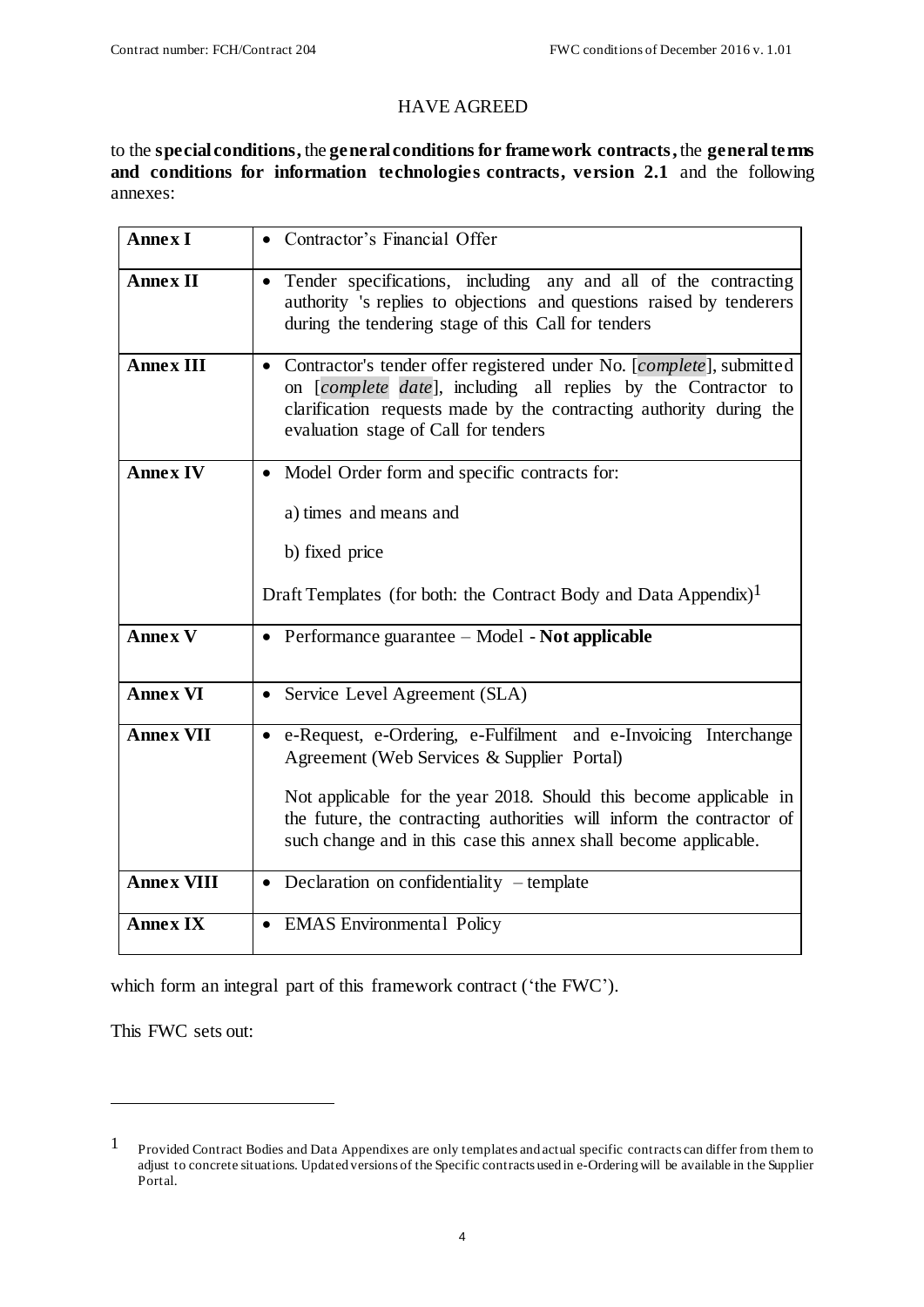- 1. the procedure by which the contracting authority may order supplies and/or services from the contractor;
- 2. the provisions that apply to any order form or specific contract which the contracting authority and the contractor may conclude under this FWC; and
- 3. the obligations of the parties during and after the duration of this FWC.

By submitting a tender, the contractor waives its own terms and conditions. All documents of this nature (end-user agreements, contractor's general conditions, etc.) are held inapplicable , unless explicitly mentioned in the special conditions of this FWC. In all circumstances, in the event of contradiction between this FWC and documents issued by the contractor, this FWC prevails, regardless of any provision to the contrary in the contractor's documents.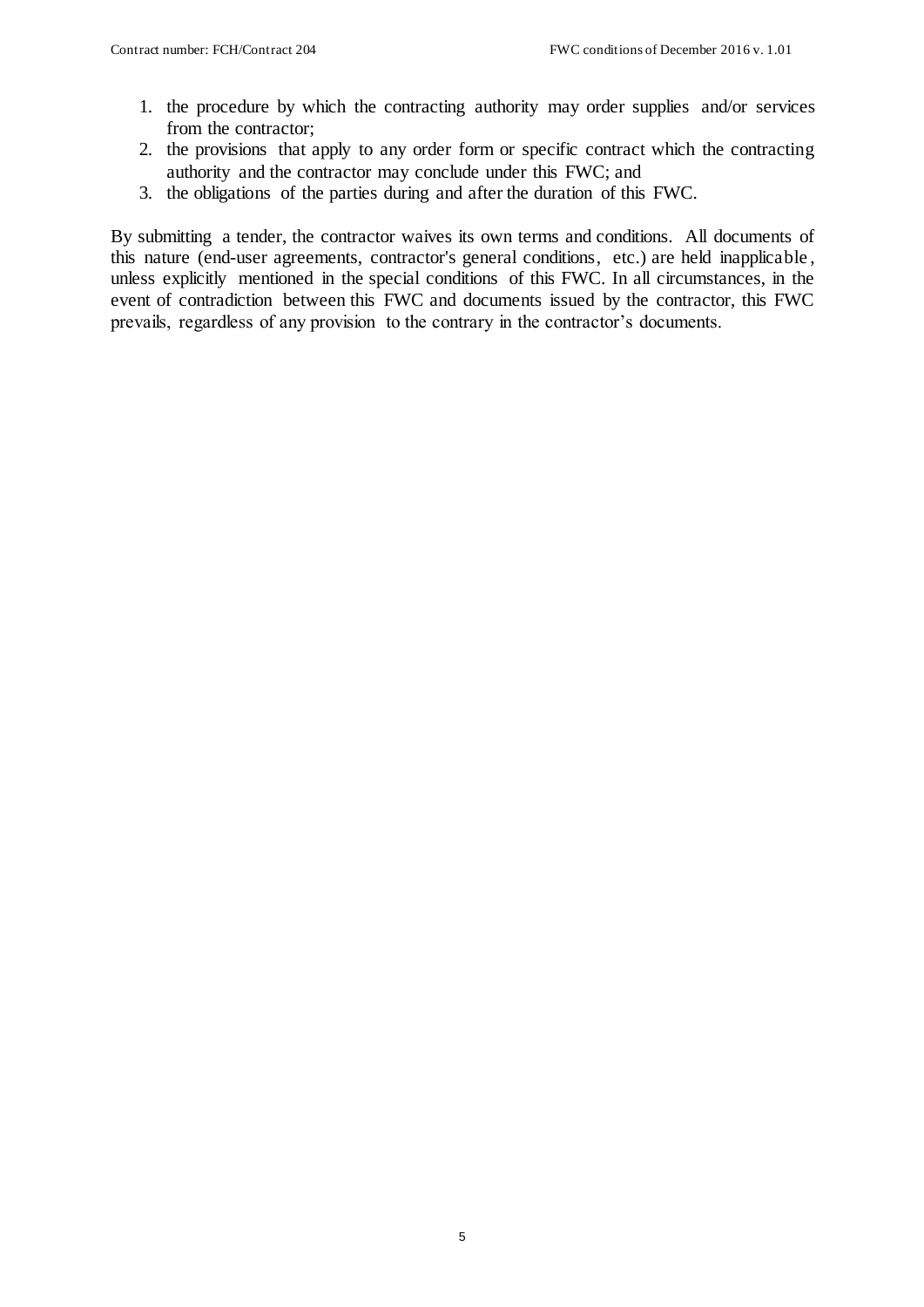# **TABLE OF CONTENT**

<span id="page-5-0"></span>

| I.4. Appointment of the contractor and implementation of the FWC10                          |  |
|---------------------------------------------------------------------------------------------|--|
|                                                                                             |  |
|                                                                                             |  |
|                                                                                             |  |
|                                                                                             |  |
|                                                                                             |  |
|                                                                                             |  |
|                                                                                             |  |
|                                                                                             |  |
|                                                                                             |  |
| I.14. Specific derogations to General Conditions and to general terms and conditions for    |  |
|                                                                                             |  |
|                                                                                             |  |
| I.17. Code of Conduct for contractor's staff on the premises of the contracting authority18 |  |
|                                                                                             |  |
|                                                                                             |  |
|                                                                                             |  |
|                                                                                             |  |
|                                                                                             |  |
|                                                                                             |  |
|                                                                                             |  |
|                                                                                             |  |
|                                                                                             |  |
|                                                                                             |  |
|                                                                                             |  |
|                                                                                             |  |
|                                                                                             |  |
|                                                                                             |  |
|                                                                                             |  |
|                                                                                             |  |
|                                                                                             |  |
|                                                                                             |  |
|                                                                                             |  |
|                                                                                             |  |
|                                                                                             |  |
|                                                                                             |  |
|                                                                                             |  |
|                                                                                             |  |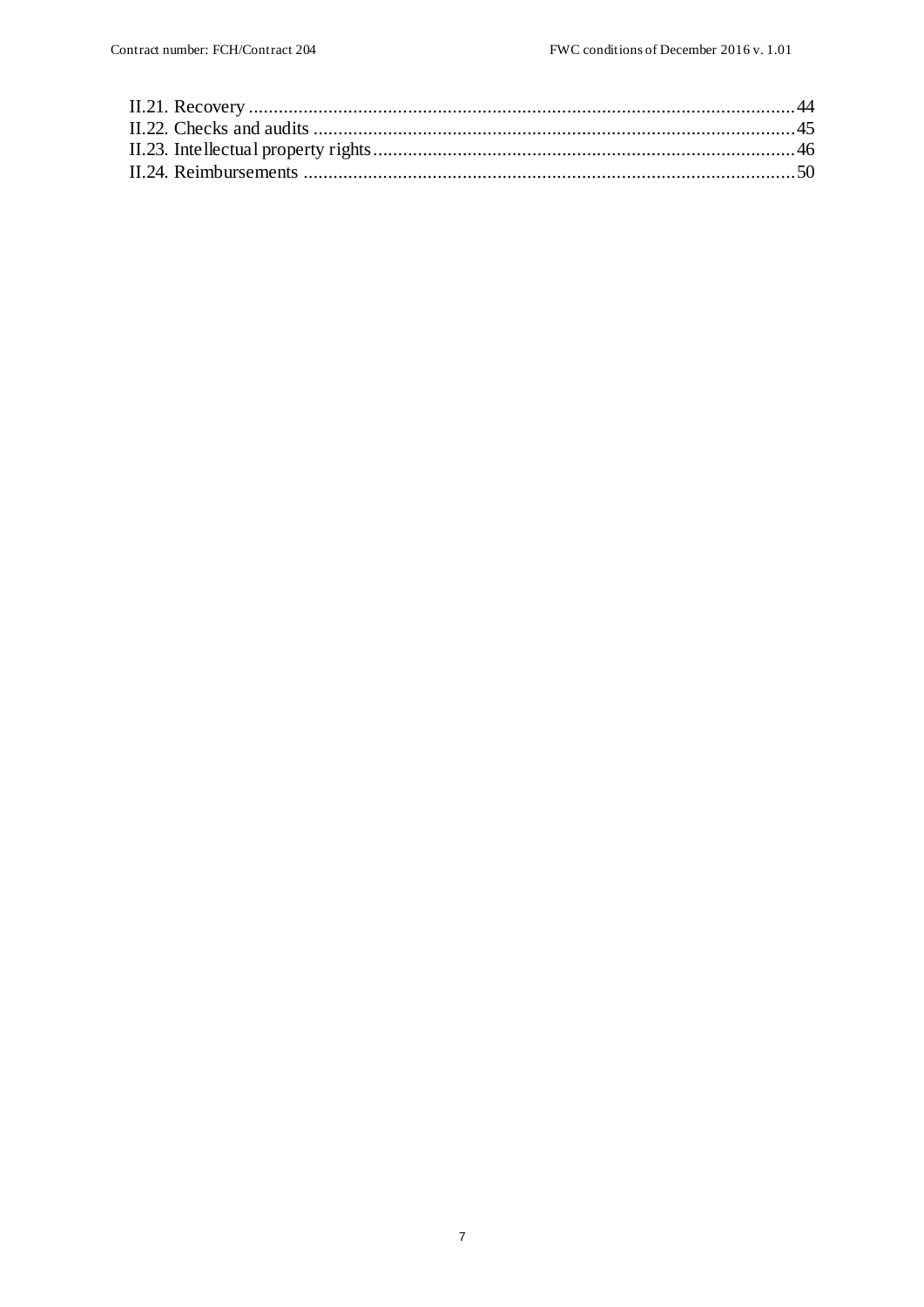#### **PREAMBLE**

<span id="page-7-0"></span>On .*./../2018*, the FCH 2 JU, acting on its own behalf and on behalf of the abovementioned contracting authorities, launched the call for tenders under the reference n° FCH/Contract 204, for 'Managed IT Services'.

The contractor was selected of Call for tenders No ...... at the conclusion of the evaluation process, on the basis of its tender submitted on *.../../20XX*in response to the invitation to tender.

The present FWC is applicable to all the above-mentioned existing contracting authorities.

References to the contracting authority in the FWC shall be understood, as required by the context, as referring to one of the following concepts:

- all the institutions, agencies and bodies covered by the FWC (the participating EUIs/the EUIs), in relation to their collective rights and obligations with the contractor, as one of the parties to the FWC;
- any one of the participating EUIs acting in its own capacity, in particular for matters related to the conclusion, execution or termination of specific contracts between itself and the contractor;
- $-$  the FCH 2 JU acting in its capacity as lead contracting authority and agent for the participating EUIs or in its capacity as a contracting authority.

Newly created institutions, agencies, or bodies may join the FWC at any time by way of an amendment. Such amendment shall take the form of a written notification from the contracting authority to the contractor. This written notification shall have full legal effect from the day following the day on which the notification was sent or on the day indicated therein.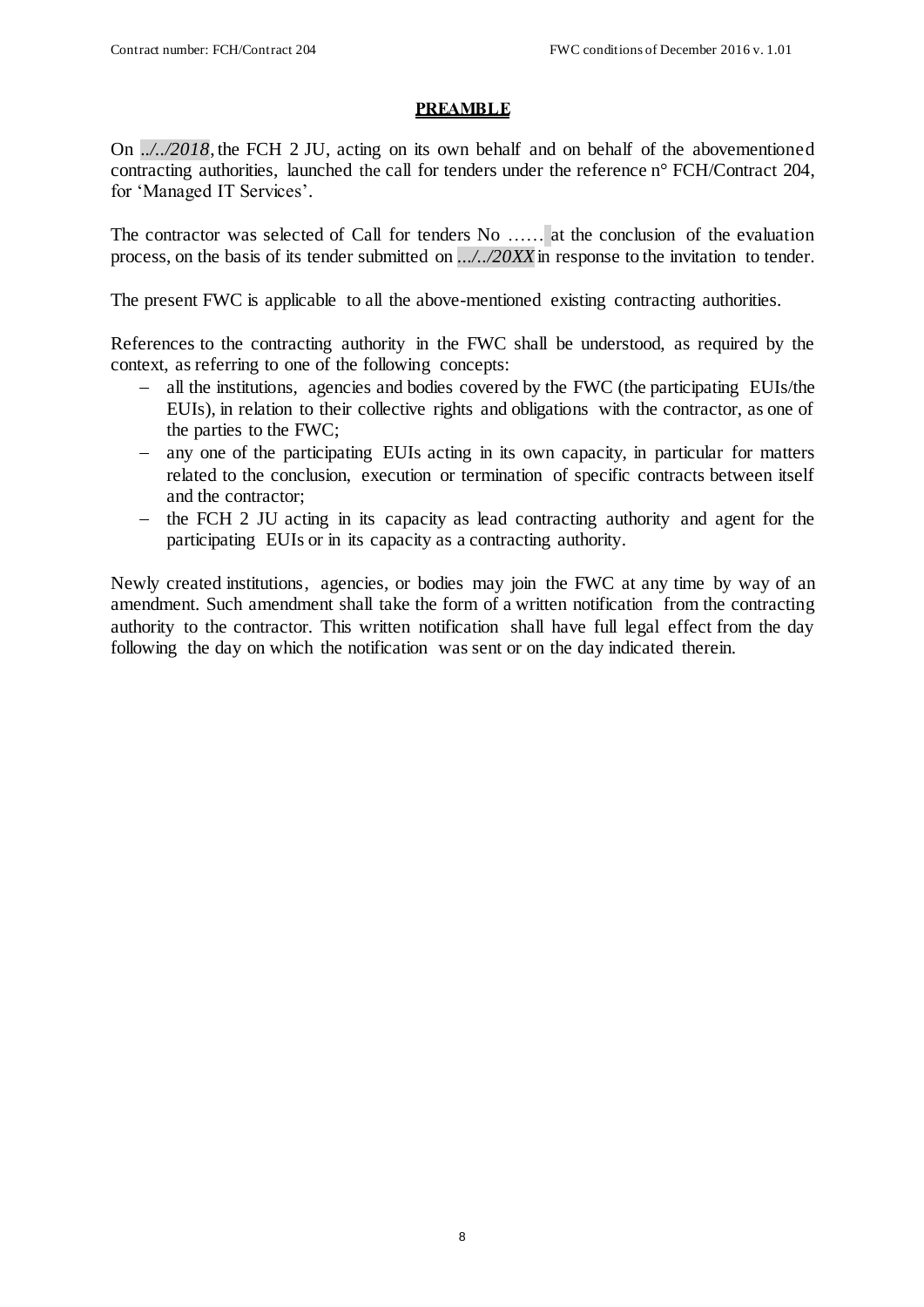# **I. SPECIAL CONDITIONS**

## <span id="page-8-1"></span><span id="page-8-0"></span>**I.1. ORDER OF PRIORITY OF PROVISIONS**

If there is any conflict between the provisions of the different parts and annexes of this FWC or the specific contracts signed during its implementation, the following order of precedence shall apply:

- (a) special conditions;
- (b) Service Level Agreement (Annex VI);
- (c) e-Request, e-Ordering, e-Fulfilment and e-Invoicing Interchange Agreement (Annex VII);
- (d) tender specifications (Annex II);
- (e) general conditions;
- (f) general terms and conditions for information technologies contracts;
- (g) Contractor's tender (Annex III);
- (h) Order forms and specific contracts signed during the FWC execution (model in Annex IV);
- (i) Technical annexes to the specific contracts (if applicable);
- (j) Contractor's formal offers for specific contracts (if applicable).

# <span id="page-8-2"></span>**I.2. SUBJECT MATTER**

**I.2.1** The subject matter of the FWC is **Managed IT Services**, as described in the Tender Specifications – Annex II to this contract.

(1) the provision to the contracting authority of informatics and /or telecommunication services, as set out in Annex II, being related to the provision of products.

(2) the assurance by the contractor of the coherence and correct functioning of the system and its integration into the informatics architecture of the contracting authority.

The services covered by this contract are listed in Annex II.

- **I.2.2** The contract does not confer on the contractor any exclusive right to supply the products and to provide the services referred to in the above paragraph.
- **I.2.3** All specific contracts shall conform to the provisions set out in the FWC, including its annexes.

Any reference to specific contracts applies also to order forms.

**I.2.4** Upon implementation of the FWC, the contractor shall provide the services in accordance with the provisions of the contract, including its annexes.

## <span id="page-8-3"></span>**I.3. ENTRY INTO FORCE AND DURATION OF THE FWC**

**I.3.1** The FWC enters into force on the date on which the last party signs it.

For all contracting authorities, the FWC will only be applicable as of 03/12/2018.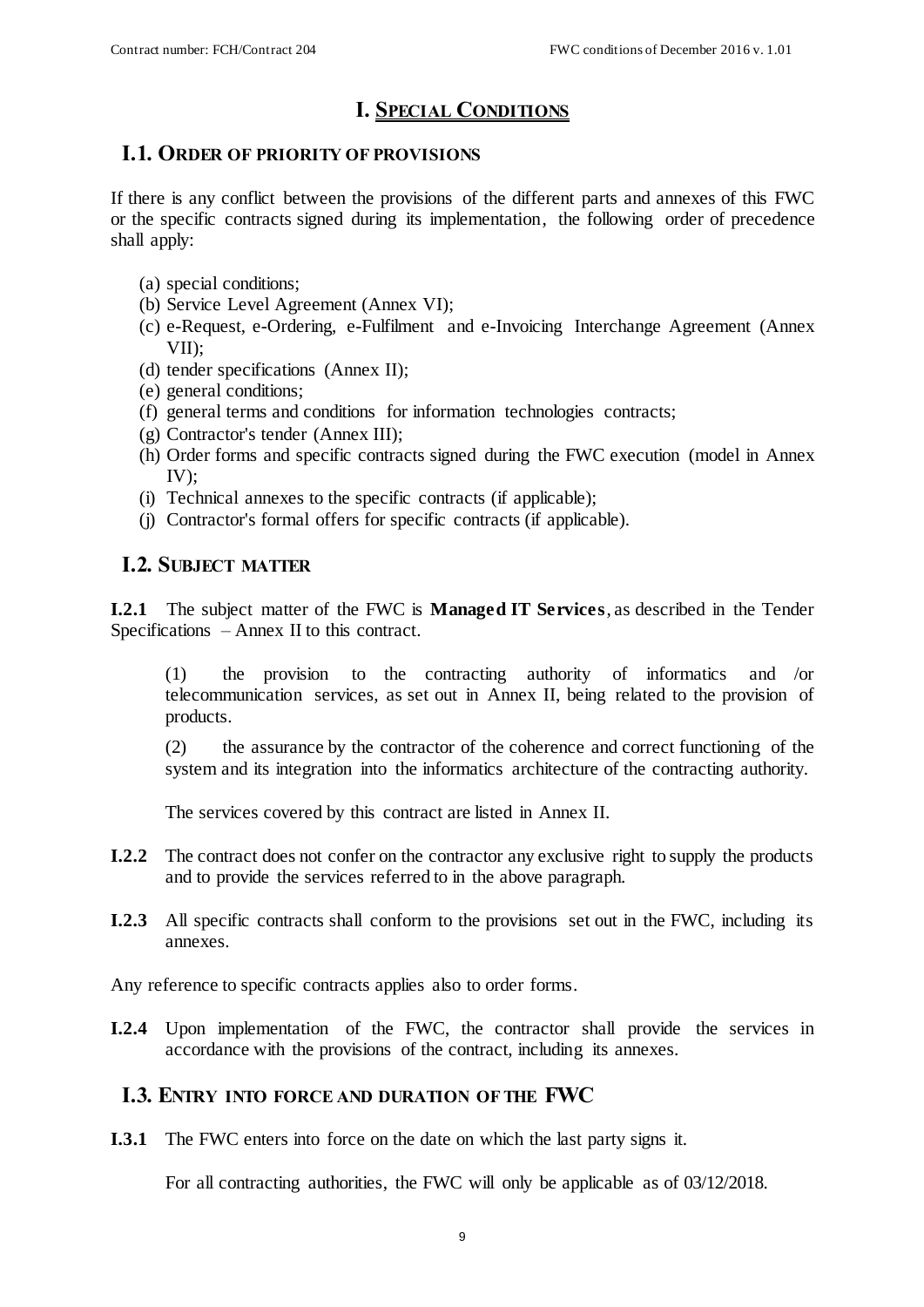- **I.3.2** The implementation of the FWC cannot start before its entry into force.
- **I.3.3** The FWC is concluded for a period of 12 months with effect from the date of its entry into force.
- **I.3.4** The parties must sign any specific contract before the FWC expires.

The FWC continues to apply to such specific contracts after its expiry. The services relating to such specific contracts must be delivered/performed no later than six (6) months after its expiry.

## **I.3.5 Renewal of the FWC**

The FWC is renewed automatically three times for 12 months each time, unless one of the parties receives formal notification to the contrary at least three (3) months before the end of the ongoing term. Renewal does not change or postpone any existing obligations.

## <span id="page-9-0"></span>**I.4. APPOINTMENT OF THE CONTRACTOR AND IMPLEMENTATION OF THE FWC**

### **I.4.1. Appointment of the contractor**

The contractor was selected for a single FWC.

### **I.4.2. Period of provision of the supplies and/or services**

The period for the provision of the services starts to run from the date on which the specific contract is signed by the last party.

### **I.4.3. Implementation of single FWC**

Implementation of the FWC (ordering of supplies and/or services) shall be done according to the workflows defined in the Tender Specifications.

### **I.4.4. Provision of services**

Article [II.4.2](#page-26-0) (Provision of services) of the General Conditions is applicable to this FWC.

### **I.4.4.1 Delivery of supplies**

Delivery of supplies is not applicable to this FWC.

# <span id="page-9-1"></span>**I.5. PRICES**

### **I.5.1. Maximum amount of the FWC and maximum prices**

The maximum awarded amount covering all purchases under this FWC, including all renewals is or will be published in the relevant contract award notice. However, this does not bind the contracting authority to purchase for the maximum amount.

The maximum prices of the services are: as listed in Annex III .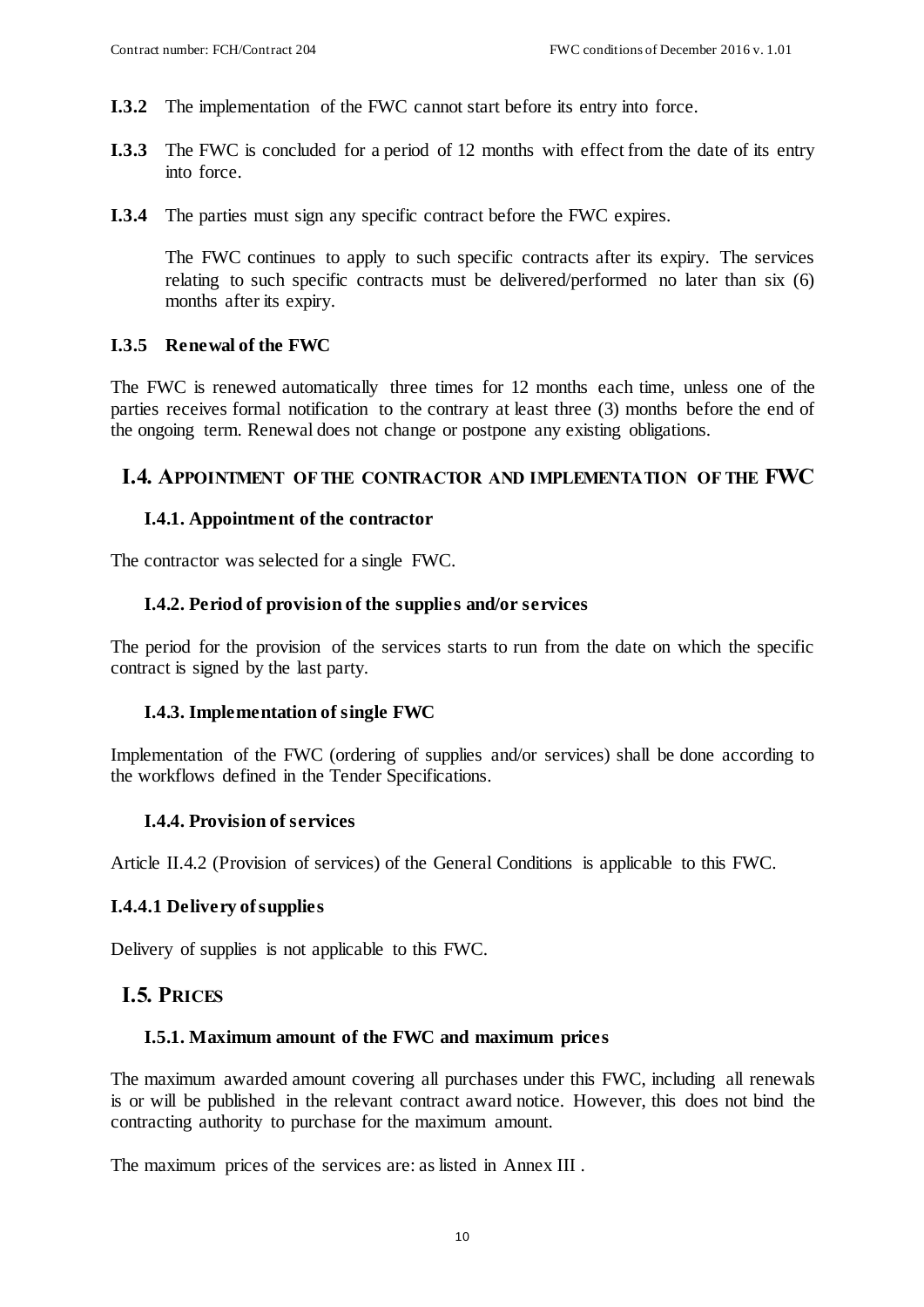# <span id="page-10-1"></span>**I.5.2. Price revision index**

Price revision is determined by the formula set out in Article [II.19](#page-38-1) using the following index or indices (in case of a combination of supplies and services under the same contract):

The trend in the index "Harmonised Indices of Consumer Prices (HICP all items)", under "First Published Data (prc\_hicp\_fp)", published on Eurostat's official website, *the index to be used is the one reflecting the member evolution of the Euro Area overtime or its successor (i.e. EA11-2000, EA12-2006, EA13-2007, EA15-2008, EA16-2010, EA17-2013, EA18-2014, EA19) using the latest base year (currently index, 2015=100)*.

## <span id="page-10-2"></span>**I.5.3. Reimbursement of expenses**

Reimbursement of expenses is not applicable to this FWC.

# <span id="page-10-0"></span>**I.6. PAYMENT ARRANGEMENTS**

1. Payments under the FWC shall be made in accordance with Article II.20, which is complemented by Article III.1.5 and the provisions of the order forms or specific contracts (Annex V).

2. Payments shall be executed only if the contractor has fulfilled all its contractual obligations by the date on which the invoice is submitted. Payments requests may not be made if payments for previous orders or specific contracts have not been executed as a result of default or negligence on the part of the contractor.

3. In the event of its budget not being adopted, the contracting authority may, after giving prior notice, pay invoices by monthly instalments. In such cases, it shall notify the contractor once it is in a position to resume normal payment arrangements.

### **I.6.1. Pre-financing**

Pre-financing is not applicable to this FWC.

## **I.6.2. Interim payment(s)**

Interim payment(s), if provided for in the order form/specific contract, shall be made in accordance with the provisions of the order form/ specific contract.

### **I.6.3. Payment of the balance**

1. The contractor (or leader in case of a joint tender) may claim the payment of the balance in accordance with Article [II.20.6.](#page-42-0)

The contractor (or leader in case of a joint tender) must send an invoice for payment of the balance due under a specific contract, as provided for in the tender specifications and accompanied by the following (if relevant):

For Services:

• a declaration on the list of all pre-existing as provided for in Article [II.23.4;](#page-47-0)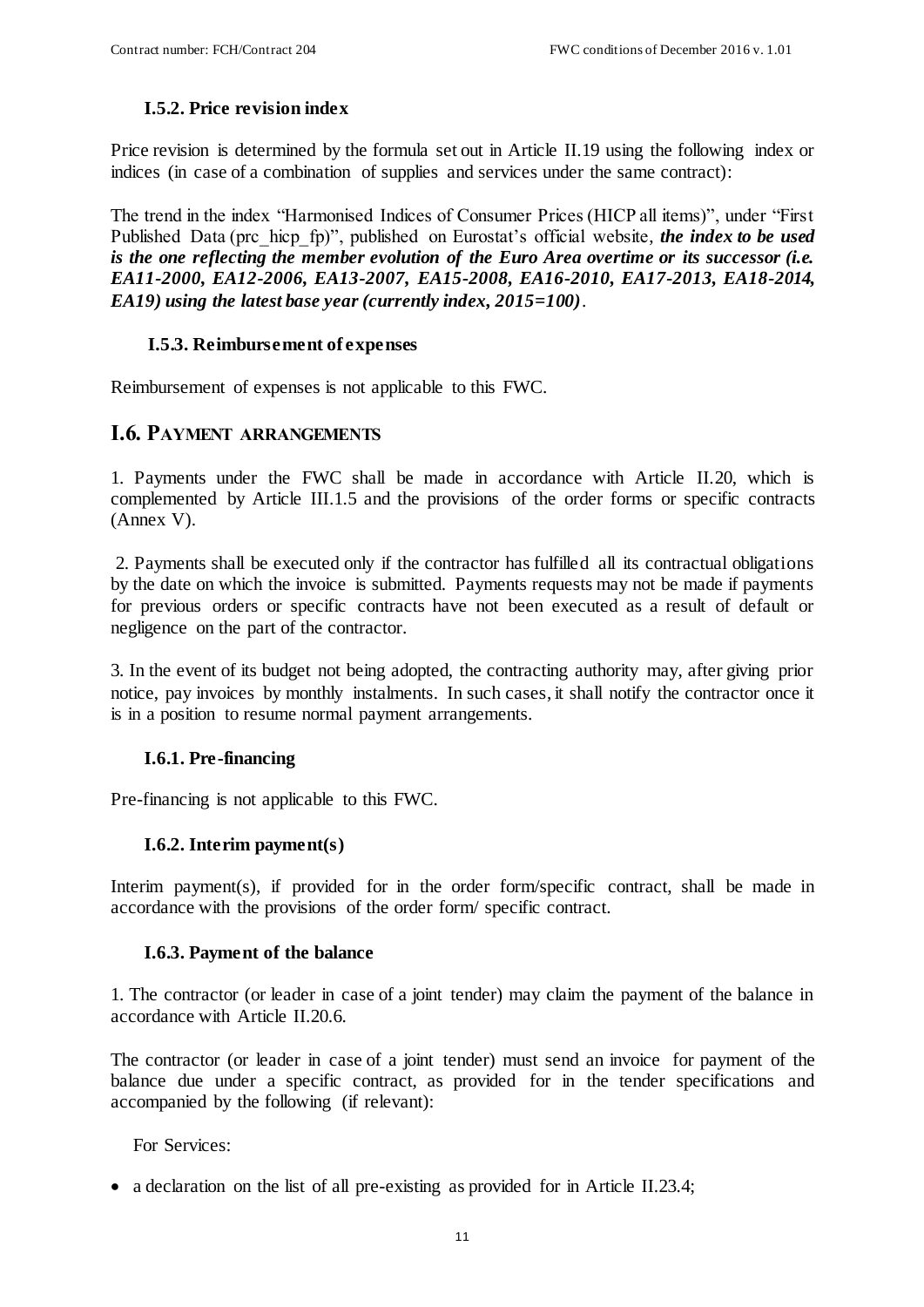- the progress report in accordance with the instructions laid down in the relevant annexes;
- when payment is linked to acceptance of supporting documents and/or deliverables, the relevant documents indicated in the specific contract;

2. The contracting authority must approve any submitted documents or supplies/deliverables and pay within 60 days from receipt of the invoice.

3. If the contracting authority has observations to make, it must send them to the contractor (or leader in case of a joint tender) and suspend the time limit for payment in accordance with Article [II.20.7.](#page-42-1)

The contractor (or leader in case of a joint tender) has 30 days to submit additional information or corrections or new supplies or new version of the documents if the contracting authority requires it.

4. The contracting authority must give its approval and pay within the remainder of the timelimit indicated in point (2.) unless it rejects partially or fully the submitted documents or supplies/deliverables.]

## **I.6.4. Performance guarantee**

Performance guarantee is not applicable to this FWC.

## **I.6.5. Retention money guarantee**

Retention money guarantee is not applicable to this FWC.

# <span id="page-11-0"></span>**I.7. BANK ACCOUNT**

Payments must be made to the contractor's (or leader's, in case of a joint tender) single bank account denominated in [euro] [*insert local currency where the receiving country does not allow transactions in EUR*], identified as follows:

Name of bank:

Full address of branch:

Exact denomination of account holder:

Full account number including bank codes:

[IBAN<sup>2</sup> code:]

1

<sup>2</sup> BIC or SWIFT code for countries with no IBAN code.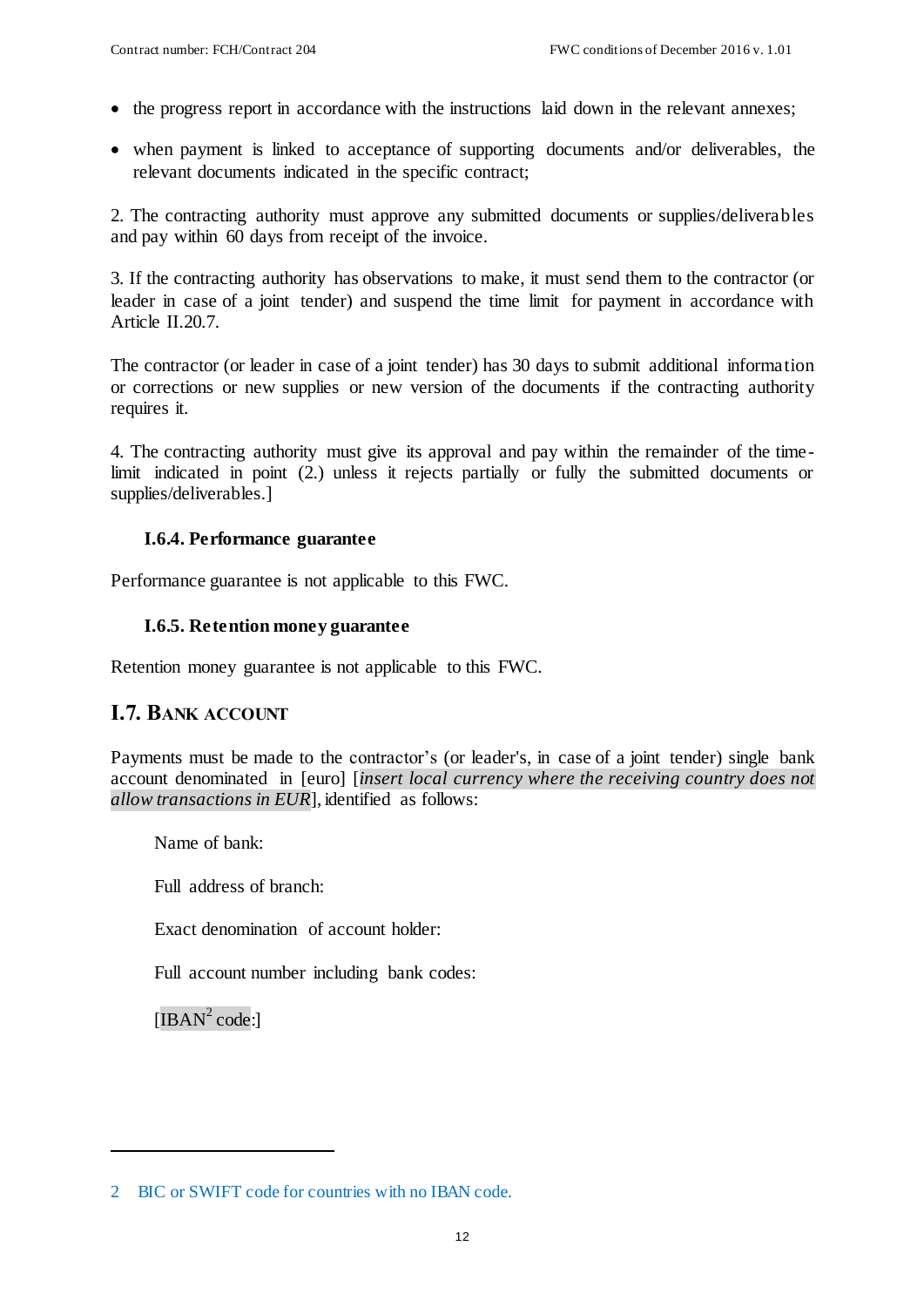# <span id="page-12-0"></span>**I.8. COMMUNICATION DETAILS**

For the purpose of this FWC, communications must be sent to the following addresses:

Contracting authority: FCH 2 JU Finance and Administration Unit WA, TO 56-60, 1049 Brussels Email: [*insert functional mailbox*] Contractor (or leader in case of a joint tender): [*Full name*] [*Function*] [*Company name*] [*Full official address*] Email: [*complete*]

By derogation from this Article, different contact details for the contracting authority or the contractor may be provided in specific contracts.

## <span id="page-12-1"></span>**I.9. DATA CONTROLLER**

For the purpose of Article [II.9,](#page-31-0) the data controller is the Executive Directors of the contracting authority.

# <span id="page-12-2"></span>**I.10. TERMINATION BY EITHER PARTY**

Either party may terminate the FWC and/or the FWC and specific contracts by sending formal notification to the other party with three (3) months' written notice.

If the FWC or a specific contract is terminated:

(a) neither party is entitled to compensation unless provided otherwise in the SLA;

(b) the contractor is entitled to payment only for the supplies and/or services delivered before termination takes effect, and only subject to their acceptance.

The second, third and fourth paragraphs of Article [II.17.4](#page-37-0) apply.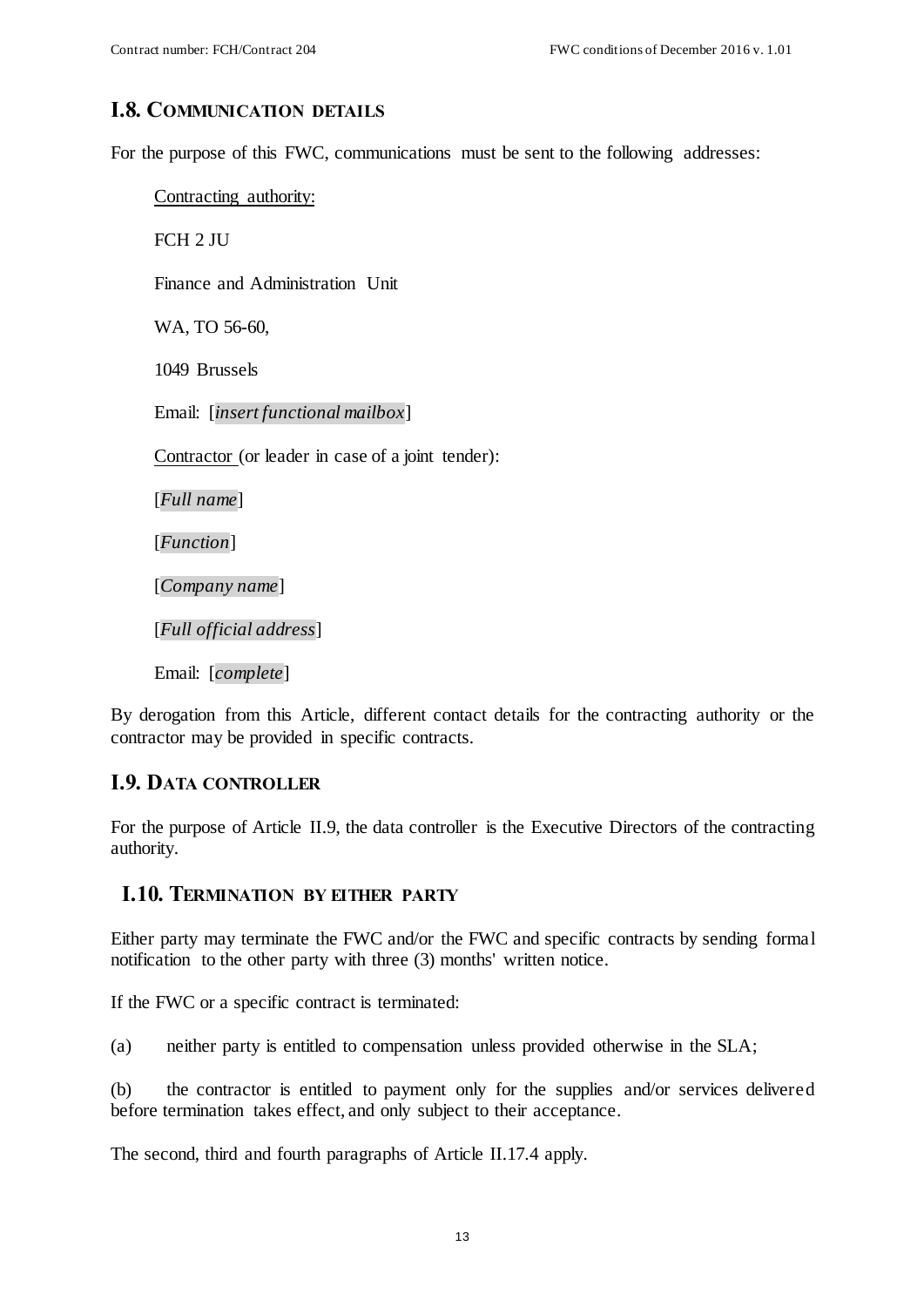## <span id="page-13-0"></span>**I.11. APPLICABLE LAW AND SETTLEMENT OF DISPUTES**

- **I.11.1** The FWC is governed by Union law, complemented, where necessary, by the law of Belgium*.*
- **I.11.2** The courts of Brussels have exclusive jurisdiction over any dispute regarding the interpretation, application or validity of the FWC.

# <span id="page-13-1"></span>**I.12. INTER-INSTITUTIONAL FWC**

- **I.12.1** This FWC is inter-institutional. The FCH 2 JU acts on its own behalf and on behalf of the bodies listed in the title of the FWC as the contracting authorities, which provided the lead contracting authority with a power of attorney before FWC signature. The FCH 2 JU signs the FWC and any amendments on behalf of itself and of all other contracting authorities.
- **I.12.2** Each contracting authority is responsible for the particular specific contracts it awards.
- **I.12.3** If the contractor has a complaint about the conclusion, performance or termination of a specific contract, the contractor remains bound by its obligations under the FWC and other specific contracts.

## <span id="page-13-3"></span><span id="page-13-2"></span>**I.13. EXPLOITATION OF THE RESULTS OF THE FWC**

### **I.13.1. Detailed list of modes of exploitation of the results**

In accordance with Article [II.23.1](#page-45-1) whereby the contracting authority acquires ownership of the results as defined in this FWC, including the tender specifications, these results may be used for any of the following modes of exploitation:

- (a) use for its own purposes:
	- making available to the staff of the contracting authority;
	- making available to the persons and entities working for the contracting authority or cooperating with it, including contractors, subcontractors whether legal or natural persons, Union institutions, agencies and bodies, Member States' institutions;
	- installing, uploading, processing;
	- arranging, compiling, combining, retrieving;
	- copying, reproducing in whole or in part and in unlimited number of copies.

(b) modifications by the contracting authority or by a third party in the name of the contracting authority, including:

- shortening;
- summarising;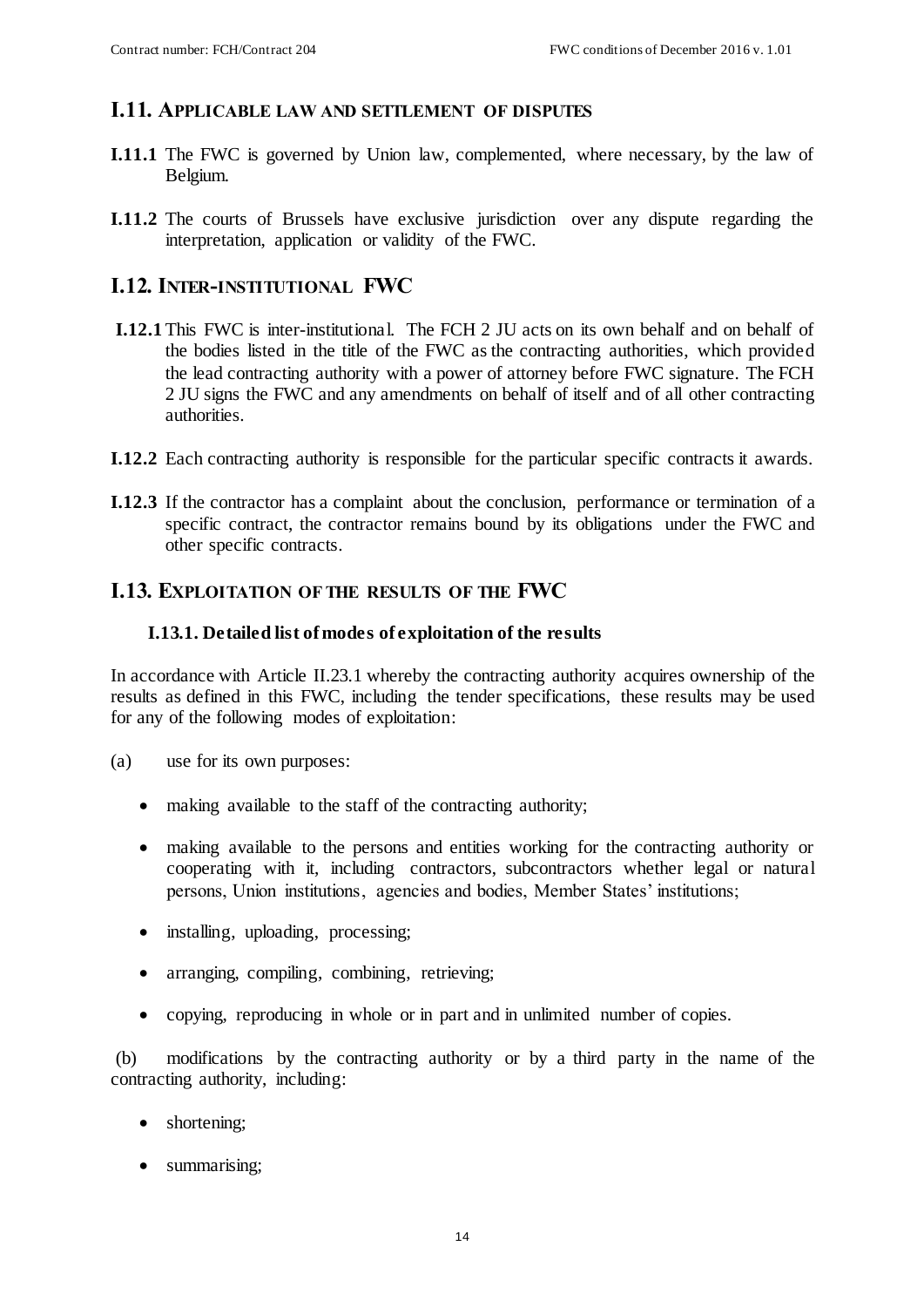- modifying the content, the dimensions;
- making technical changes to the content (necessary correction of technical errors), adding new parts or functionalities, changing functionalities, providing third parties with additional information concerning the result (e.g. source code) with a view to making modifications;
- addition of new elements, paragraphs, titles, leads, bolds, legend, table of content, summary, graphics, subtitles, sound;
- addition of metadata, for text and data-mining purposes; addition of right-management information; addition of technological protection measures;
- preparation in audio form, preparation as a presentation, animation, pictograms story, slide-show, public presentation;
- extracting a part or dividing into parts;

(c) rights to authorise, license, or sub-license in case of licensed pre-existing rights, the modes of exploitation set out in any of the points (a) to (e) to third parties.

(d) other adaptations which the parties may later agree; in such case, the following rules apply: the contracting authority must consult the contractor. If necessary, the contractor must in turn seek the agreement of any creator or other right holder and must reply to the contracting authority within one month by providing its agreement, including any suggestions of modifications, free of charge. The contractor may refuse the intended modification only if a creator can demonstrate that the intended modification may harm his/her honour or reputation, thereby violating his/her moral rights.

The modes of exploitation may be defined in more details in the specific contract(s).

### **I.13.2. Licence or transfer of pre -existing rights**

All pre-existing rights incorporated in the results, if any, are licensed to the contracting authority as set out in Article [II.23.2.](#page-45-2)

#### **I.13.3. Provision of list of pre-existing rights and documentary evidence**

The contractor must provide the contracting authority with a declaration on pre-existing rights as set out in Article [II.23.4](#page-47-0) together with the invoice for payment of the balance at the latest.

# <span id="page-14-0"></span>**I.14. SPECIFIC DEROGATIONS TO GENERAL CONDITIONS AND TO GENERAL TERMS AND CONDITIONS FOR INFORMATION TECHNOLOGIES CONTRACTS**

**I.14.1** By way of derogation from the definition laid down in the general terms and conditions for information technologies contracts, **Article III.1.1**, the "Person-Day" is defined as follows:

### **"Person-day":**

Eight (8) hours.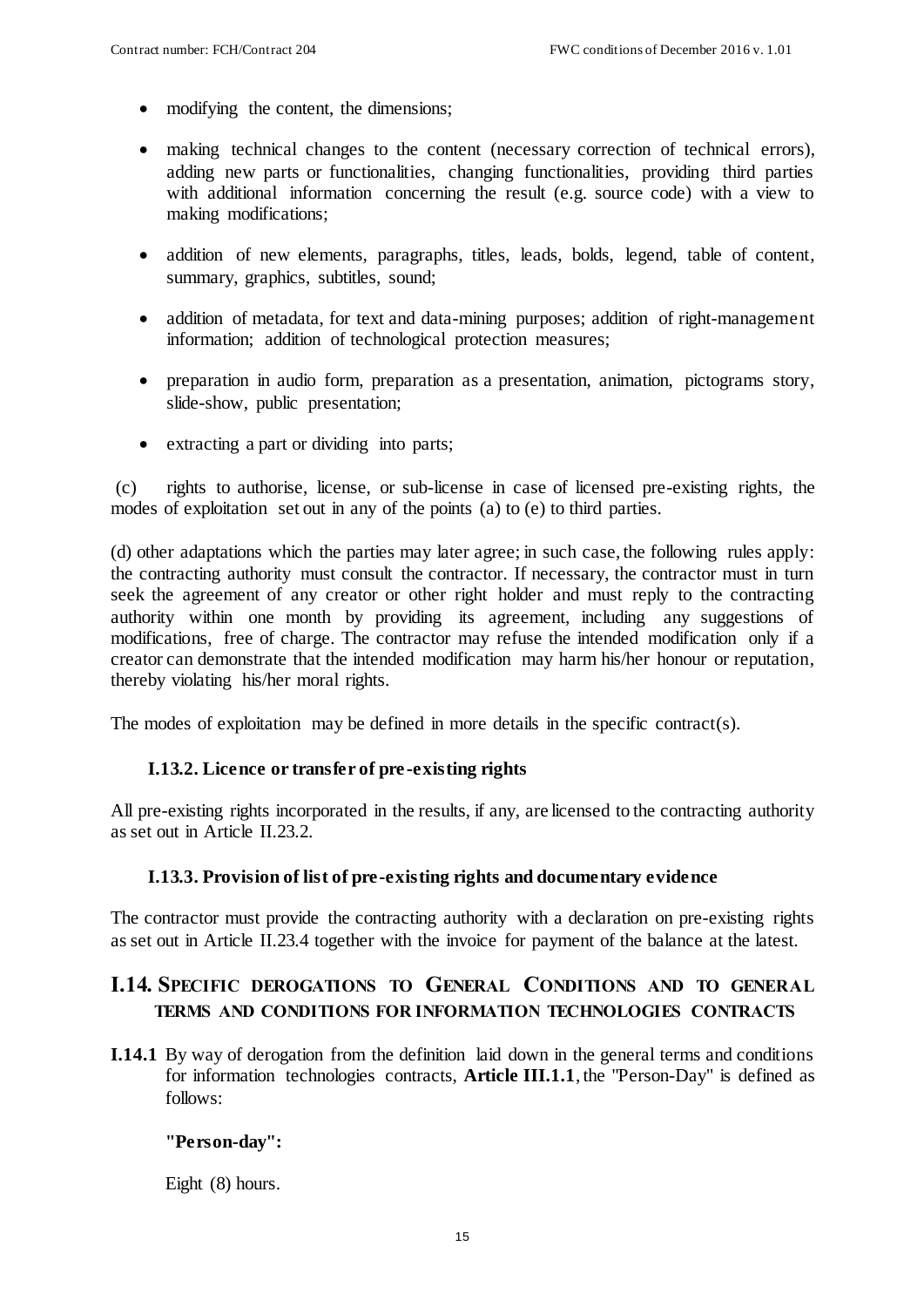**I.14.4** By way of derogation from general terms and conditions for information technology contracts, Article **III. 2.1.6** shall read as follows:

"The Contractor undertakes to comply with those quality standards. Compliance with the standards shall be monitored by the Commission. Unless otherwise stated in the Framework contract, in the event of non–compliance with certain standards specifically identified in the Service Level Agreement for the purpose of application of this clause, over a sliding period of three (3) months, the Contractor shall submit an improvement plan. In the event of non–compliance with those standards for three (3) months, consecutive or not, over a sliding period of six (6) months, a Product whose quality has proved substandard may be withdrawn from the Framework contract, or the Contract may be terminated where the overall quality of the Services is substandard."

**I.14.5** By way of derogation from general terms and conditions for information technology contracts, Article **III.2.2.2** is hereby modified as follows:

"2.2.2 The contractor and its staff, when performing tasks for the contracting authority in execution of this FWC, undertake to comply with:

- COMMISSION DECISION (EU, Euratom) 2017/46 of 10 January 2017 on the security of communication and information systems in the European Commission, its subsequent versions, its implementing rules (as adapted from time to time) and the corresponding security notices, and

- COMMISSION DECISION (EU, Euratom) 2015/444 of 13 March 2015 on the security rules for protecting EU classified information, as well as all its subsequent versions;

- Commission Decision (EU, Euratom) 2015/443 of 13 March 2015 on Security in the Commission, as well as all its subsequent versions, and

- European Commission's security policies and standards that may be relevant and made available for the implementation of specific contracts."

**I.14.6** By way of derogation from general terms and conditions for information technology contracts, Article **III.2.2.6** is hereby modified as follows:

"2.2.6 The contractor shall take all appropriate steps for each product to ensure that the data and the magnetic media upon which they are stored are safely preserved. The products supplied shall not contain any mechanism (e.g. viruses) which could compromise their availability, integrity or confidentiality or that of other products. The cost of repairing the damage caused by such a mechanism shall be borne by the contractor.

**I.14.8** By way of derogation from general terms and conditions for information technology contracts, **Article III.8.1** is hereby replaced as follows:

"III.8.1 Compliance with technical specifications

When providing services of development or maintenance of commissioned software to the contracting authority, the contractor undertakes, in addition to the general quality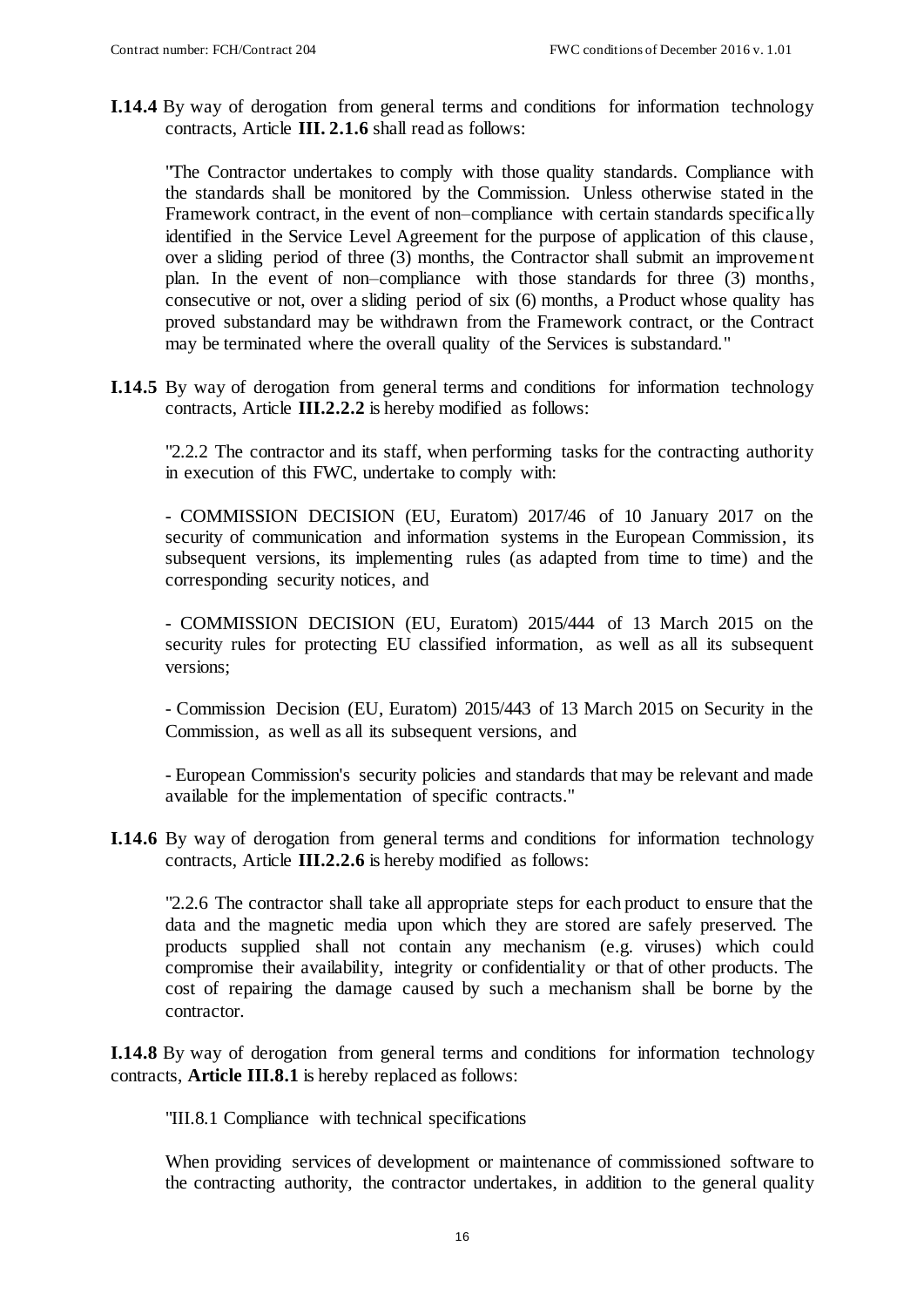requirements as specified in the FWC, to observe inter alia the constraints imposed by the existing JUs' IT architecture"

# <span id="page-16-0"></span>**I.15. SPECIFIC DEFINITIONS**

## I.15.1. **Normal Working Days**

The definition of Normal Working Days is replaced by:

"From Mondays to Fridays inclusive, except contracting authority's applicable public holidays in the place of delivery of the services."

## **I.15.2. Normal Working Hours**

The definition of Normal Working Hours is replaced by:

From 7 a.m. to 8 p.m., on Normal Working Days.

## **I.15.3.Work outside normal working days and normal working hours**

The definition of work outside normal working days and hours is defined herein below:

In exceptional cases and only on request of the contracting authority, it may be necessary to deliver services outside the normal working days and the normal working hours. For these cases, the following surcharges will be applied:

- Service delivery outside normal working hours (on normal working days and on contracting authority's applicable public holidays not corresponding to a national holiday in the place of delivery of the services): Surcharge of 50% *[or x% if the tenderer can quote a different % in the financial offer]* of the applicable daily rate, applied prorata temporis.
- Service delivery outside normal working days: Surcharge of 100% *[or x% if the tenderer can quote a different* % *in the financial offer l* of the applicable daily rate, applied prorata temporis. The surcharge only applies on the condition that service delivery occurs on contracting authority's applicable public holidays which correspond to a national holiday in the place of delivery of the services; thus, if it is a Commission public holiday but it is not a national holiday in the place of delivery of the services, no surcharge applies.

On request and with the agreement of the Commission, surcharges may also apply on a pro-rata basis for effective working hours delivered during the travelling time outside normal working hours

## <span id="page-16-1"></span>**I.16. SPECIFIC QUALITY STANDARDS**

Specific quality requirements will be stated in a Service Level Agreement.

In conformity with Article III.2.1.6, the contractor shall undertake a trial period of three (3) months in order to prove full compliance with the quality standards provided in the FWC, and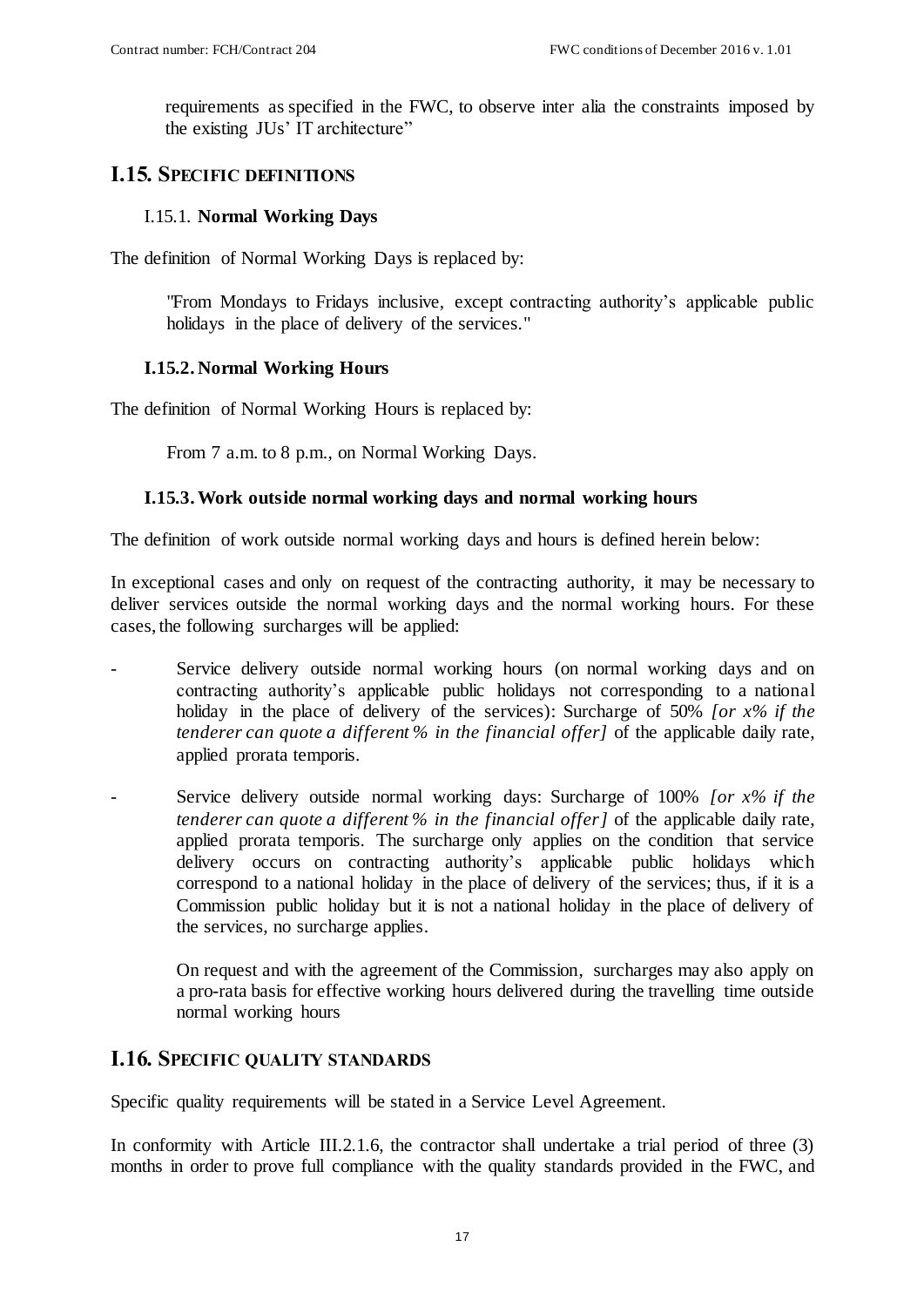notably in relation with the Service Level Agreement. As provided in Article III.2.1.6, the FWC may be terminated where the overall quality of performance is substandard.

# <span id="page-17-0"></span>**I.17. CODE OF CONDUCT FOR CONTRACTOR'S STAFF ON THE PREMISES OF THE CONTRACTING AUTHORITY**

The contractor commits itself, its staff, its subcontractors and freelancers and their respective staff, that are working as external staff for the EU Institutions, to the following behaviour and rules:

- Making sure that the tools placed under his/her responsibility are in good working order (i.e. work material, software, networks etc.) and reporting any incidents to this effect. Use of this equipment and infrastructure, including software and access to information systems, must be limited to professional purposes related to the performance of contractual obligations;
- Using standard computer equipment (including e-mail and Internet access) and fixed telephones for private purposes is tolerated under the same conditions as for EU Institution staff, i.e. (in summary) as long as such use (i) is on a purely occasional basis and does not amount to extensive use; and (ii) is not for illegal or irregular purposes, in any way that might disrupt the functioning of the service itself or in any manner contrary to the interests of the EU Institution;
- Respecting any safety and security requirements and procedures laid down by the EU Institution;
- Not letting in nor bringing any unauthorised person inside the buildings of the EU Institutions;
- Willingly complying with the requirements of the EU Institution's security services, including the inspection of the personal goods (by scanner or physical inspection);
- If, at the EU Institution's discretion, such external staff is entitled to use the parking lots available in EU Institution buildings, they must respect strictly the applicable rules and regulations. Failure to do so will result in the removal of the authorisation;
- Keeping secret the security procedures as well as protection mechanisms which such external staff may come to gain knowledge about in the process of his/her activities;
- Never jeopardising the good functioning, the security or the confidentiality of the systems or data which such external staff may have access to within the framework of his/her functions;
- Never copying illegally, carrying, transmitting nor destroying data, documentation, software or application programs, nor any material (even when obsolete);
- Never accessing, nor even trying to access data, locations or systems to which such external staff has not been granted access or which he/she does not need to access for the implementation of his/her tasks;
- Not using software other than that which is usually installed on the desktop/laptop without prior formal approval from the person(s) in charge of one of the domains of this Call for Tenders;
- If granted with access card(s) returning the access card(s) before such external staff leaves, at first request by the EU Institution;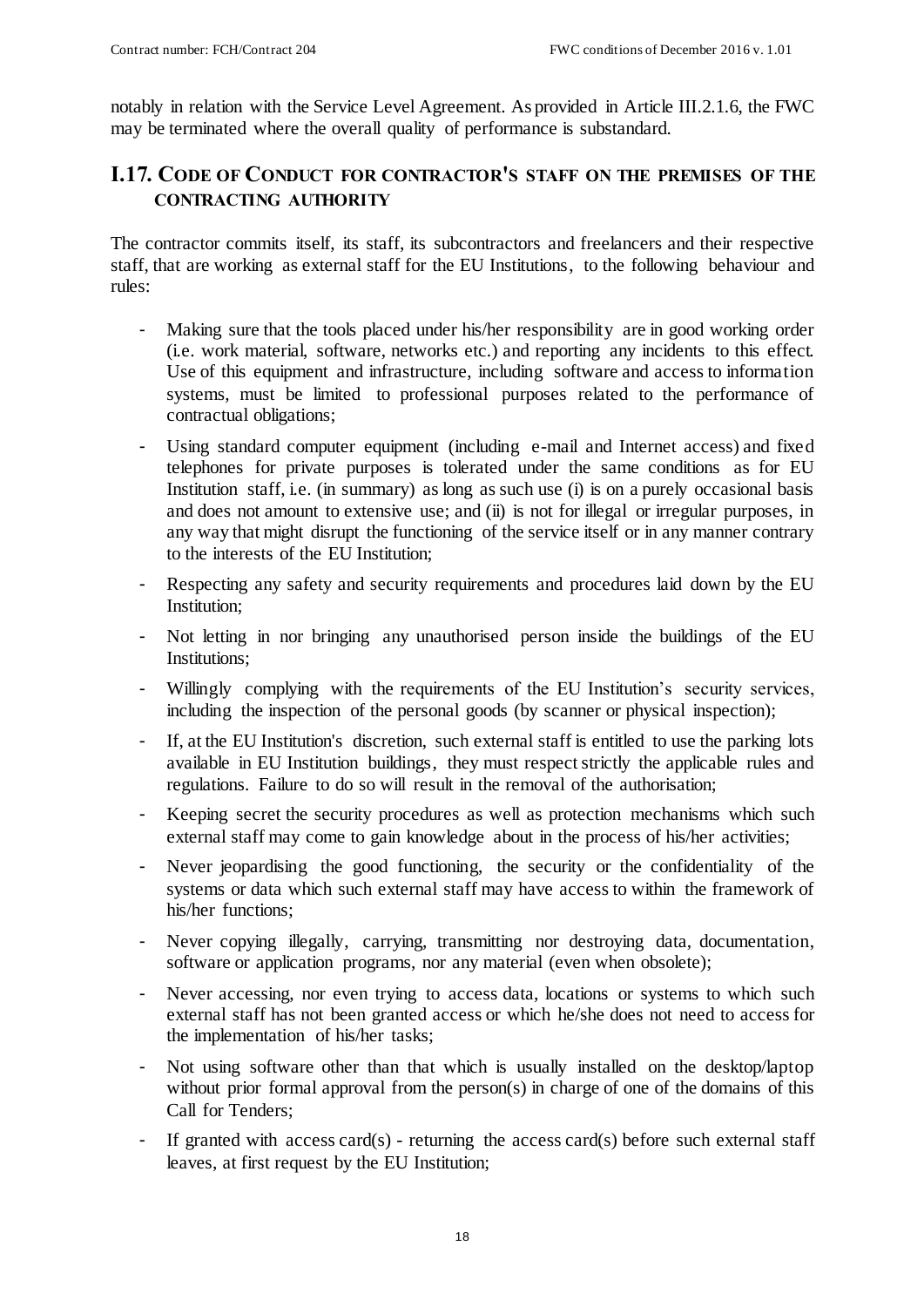- Showing utmost discretion regarding information which such external staff may come to gain knowledge;
- Never disclosing information concerning matters dealt with by the EU Institution's services (be it political, judicial, budgetary or financial affairs, or the management of the EU Institution, the personnel or data processing);
- On EU Institution premises, such external staff may not perform any professional tasks which are not linked to the framework contract
- Not exerting any pressure on EU Institution officials; in particular, not seeking to obtain any information on on-going or forthcoming procurement procedures which is not already in the public domain and refraining from making any gifts or offers of hospitality to EU Institution officials;
- Abiding by a very high standard of professional deontology, guided by the principle of fair competition. In particular, such external staff should at all times be courteous, show restraint and avoid any form of competitor-bashing and harassment;
- Not using the EU Institution premises for marketing or recruitment purposes;
- Not conveying the impression that such external staff are employed by the EU Institution, or that they are authorised to represent the EU Institution; never writing documents with EU Institution's letterhead paper;
- Showing EMAS awareness in the daily behaviour for instance, printing on both sides of the paper, switching off the lights and other equipment, using appropriate bins for waste recycling, etc.

In general, such external staff have to respect the Staff notice on acceptable use of the contracting authority's ICT services in force, or similar documents adopted by the other EU Institutions.

When such external staff sends e-mails using the EU Institution e-mail system, he/she has to use an e-mail signature indicating the contract name of the contractor, in addition to his/her own name and the EU Institution unit under which responsibility the contract is performed.

Such external staff must have the necessary competences in order to perform the service in a professional way. An update of the skills should be foreseen in order to cope with the normal evolution of the software products. Those kinds of trainings cannot incur additional costs for the EU Institution.

# <span id="page-18-0"></span>**I.18. EMAS COMPLIANCE**

The contractor shall assist the Commission to perform its commitments as set in the EMAS EC Environmental Policy and shall follow EMAS best practices. The Commission's EMAS Environmental Policy is contained in Annex XII.

Environmental considerations are taken into account throughout the complete life cycle of a product or a service.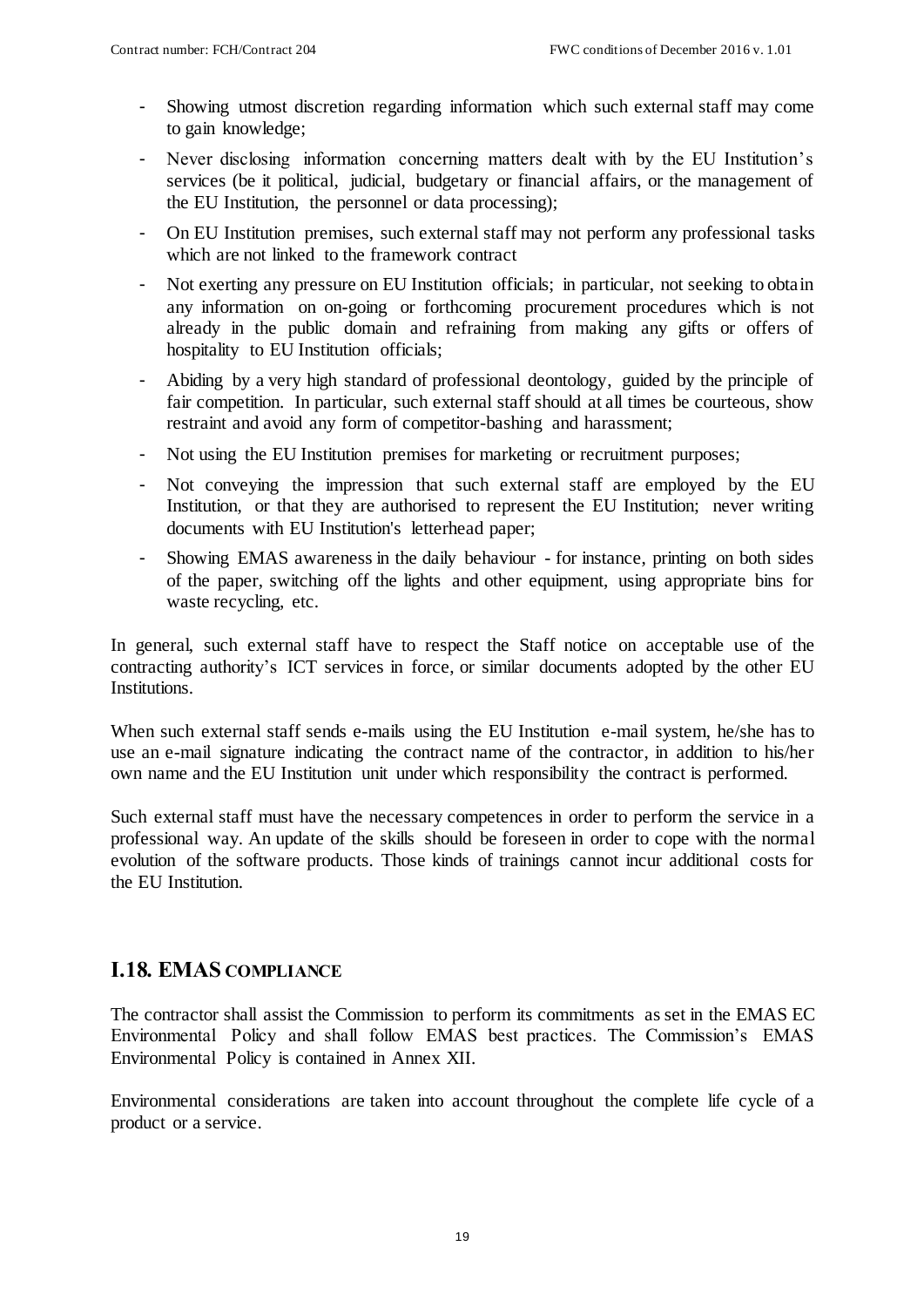# <span id="page-19-0"></span>**I.19. EQUAL OPPORTUNITIES**

The contractor shall observe a policy on the promotion of equality and diversity in the implementation of the FWC, by applying the principles of non-discrimination and equality set out in the EU Treaties in full and in their entirety.

In the implementation of the FWC, the contractor shall establish, maintain and promote an open and inclusive working environment which respects human dignity and the principles of equal opportunities, especially through the removal of all obstacles to recruitment and all potential discrimination based on sex, race or ethnic origin, religion or convictions, disability, age or sexual orientation.

## **SIGNATURES**

For the contractor,

For the contracting authority,

[forename/surname/position]

[Company name/forename/surname/position]

 $Signature[s]:$ 

 $Signature[s]$ :

Done at [*place*], [*date*] Done at [*place*], [*date*]

In duplicate in English.

20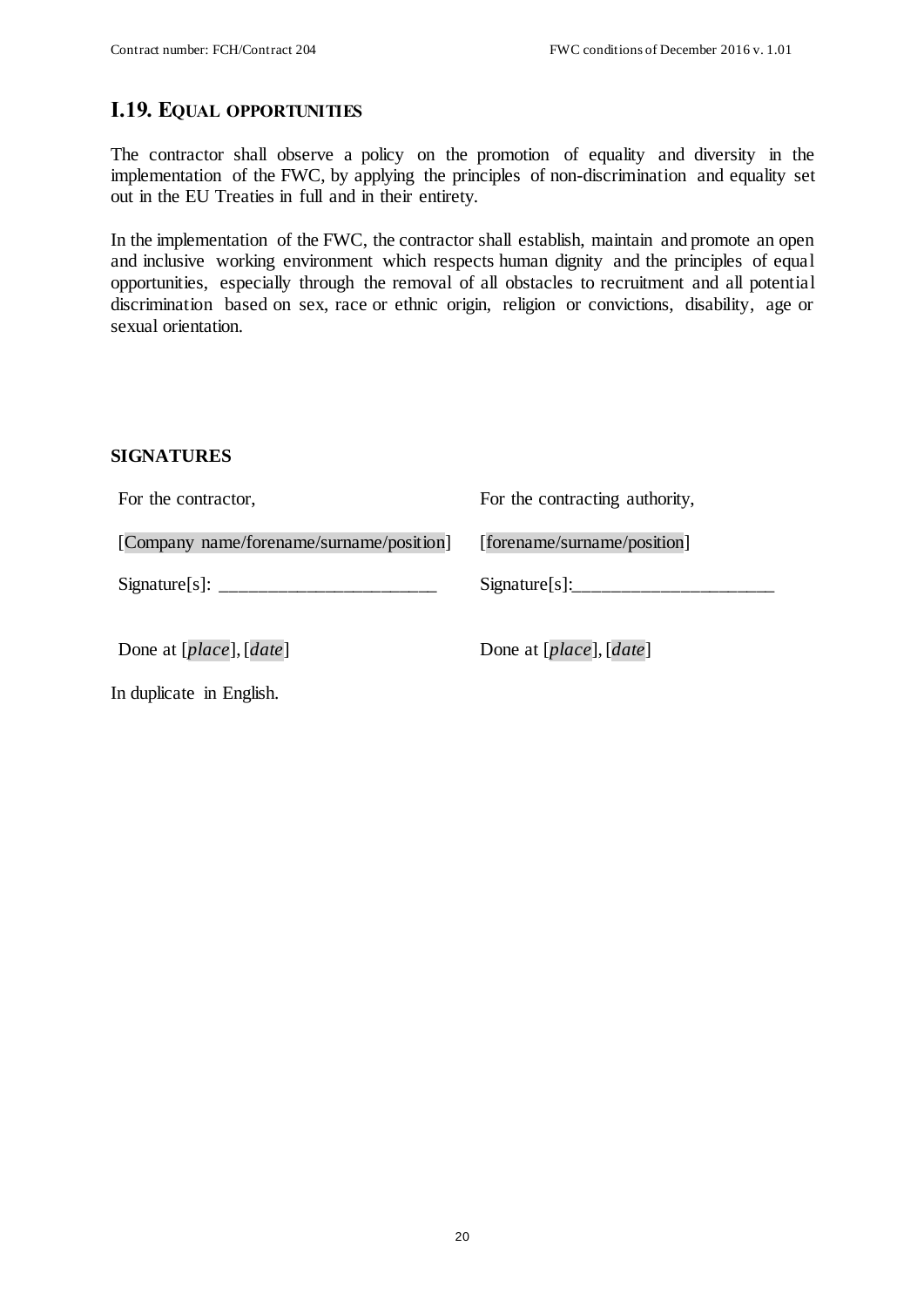# **II. GENERAL CONDITIONS FOR THE FRAMEWORK CONTRACT**

# <span id="page-20-1"></span><span id="page-20-0"></span>**II.1. DEFINITIONS**

For the purpose of this FWC, the following definitions apply:

**'Back office':** the internal system(s) used by the parties to process electronic documents such as orders and invoices;

**'Confidential information or document'**: any information or document received by either party from the other or accessed by either party in the context of the implementation of the FWC, that any of the parties has identified in writing as confidential. It may not include information that is publicly available;

**'Creator'**: means any natural person who contributes to the production of the result;

**'EDI message'**: an electronic document structured by using an agreed standard, prepared in a computer readable format and capable of being automatically and unambiguously processed;

**'e-PRIOR'**:the service-oriented communication platform that provides a series of web services and allows the exchange of standardised electronic messages and documents between the parties. This is done either through web services, with a machine-to-machine connection between the parties' back office systems (EDI messages), or through a web application (the supplier portal). The Platform may be used to exchange electronic documents (e-documents) such as electronic requests for services/supplies (request for quotation, final offer, etc.) electronic specific contracts and order forms, electronic transmission of timesheets, deliverables and its acceptance (service receipt, dispatch advices and receipt advices) or electronic invoices between the parties. Technical specifications (i.e. the interface control document), details on access and user manuals are available at the following website: [https://webgate.ec.europa.eu/fpfis/wikis/display/ePRIOR/The+e-Procurement+suite;](https://webgate.ec.europa.eu/fpfis/wikis/display/ePRIOR/The+e-Procurement+suite)

**'Force majeure'**: any unforeseeable, exceptional situation or event beyond the control of the parties that prevents either of them from fulfilling any of their obligations under the FWC. The situation or event may not be attributable to error or negligence on the part of the parties or on the part of the subcontractors and must prove to be inevitable despite their exercising due diligence. Defaults, defects in equipment or material or delays in making them available, labour disputes, strikes and financial difficulties may not be invoked as force majeure, unless they stem directly from a relevant case of force majeure;

**'Formal notification'** (or 'formally notify'): form of communication between the parties made in writing by mail or email, which provides the sender with compelling evidence that the message was delivered to the specified recipient;

**'Fraud':** any intentional act or omission affecting the Union's financial interests relating to the use or presentation of false, incorrect or incomplete statements or documents or to non-disclosure of information in violation of a specific obligation;

**'Implementation of the FWC'**: the purchase of supplies and/or services envisaged in the FWC through the signature and performance of specific contracts;

**'Interface control document'**: the guideline document which lays down the technical specifications, message standards, security standards, checks of syntax and semantics, etc. to facilitate machine-to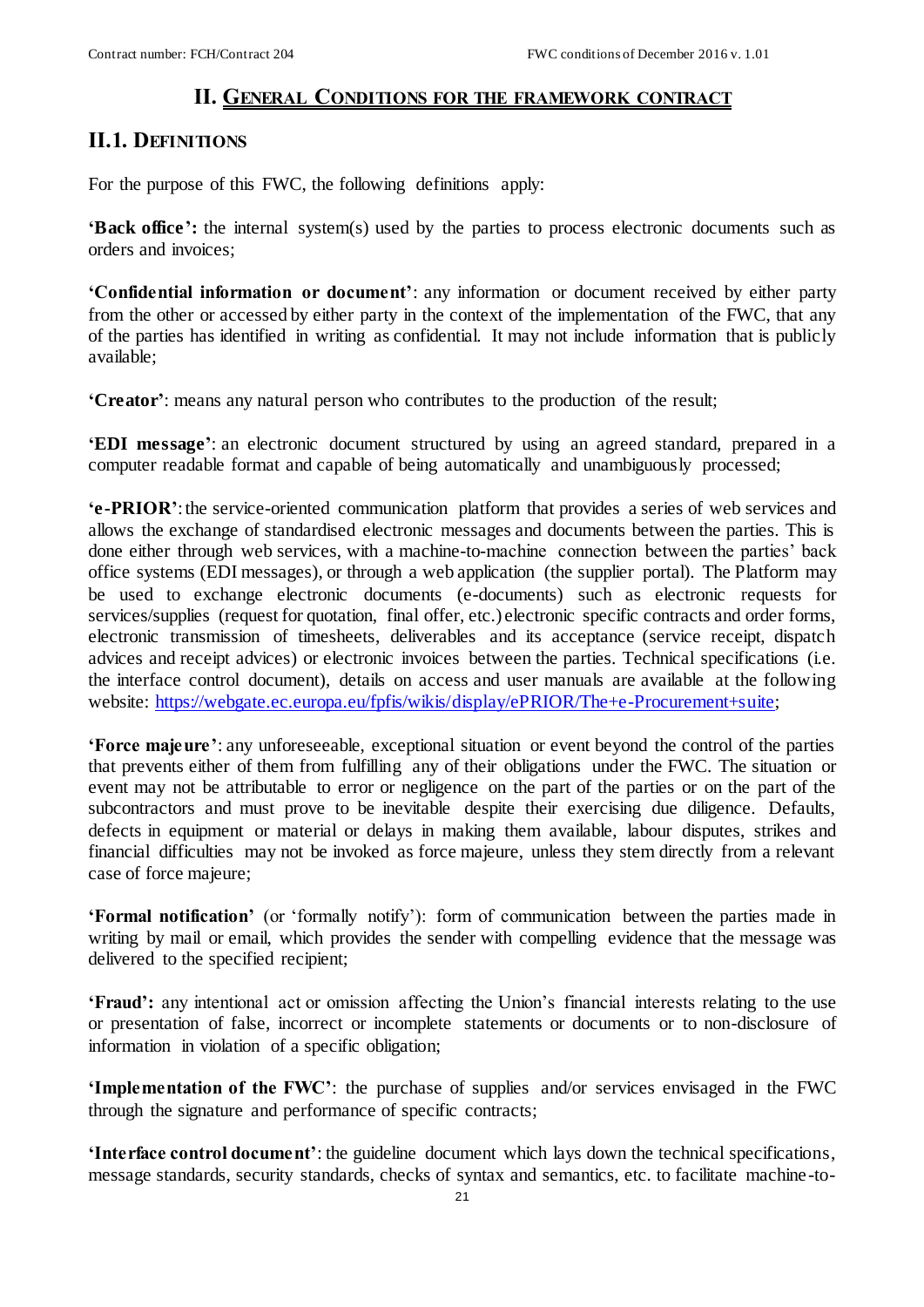machine connection. This document is updated on a regular basis and is available on the e-PRIOR website;

**'Irregularity'**: any infringement of a provision of Union law resulting from an act or omission by an economic operator, which has, or would have, the effect of prejudicing the Union's budget;

**'Notification'** (or 'notify'): form of communication between the parties made in writing including by electronic means;

**'Order form'**: a form by which the contracting authority orders supplies and related maintenance under this FWC;

**'Performance of a specific contract'**: the performance of tasks and delivery of the purchased supplies/services by the contractor to the contracting authority;

**'Personnel'**: persons employed directly or indirectly or contracted by the contractor to implement the FWC;

**'Pre-existing material'**: any material, document, technology or know-how which exists prior to the contractor using it for the production of a result in the implementation of the FWC;

**'Pre-existing right'**: any industrial and intellectual property right on pre-existing material; it may consist in a right of ownership, a licence right and/or right of use belonging to the contractor, the creator, the contracting authority as well as to any other third parties;

**'Professional conflicting interest'**: a situation in which the contractor's previous or ongoing professional activities affect its capacity to implement the FWC or to perform a specific contract to an appropriate quality standard;

**'Related person'**: any person who has the power to represent the contractor or to take decisions on its behalf;

**'Result'**: any intended outcome of the implementation of the FWC, whatever its form or nature, which is delivered and finally or partially approved by the contracting authority. A result may be further defined in this FWC as a deliverable. A result may, in addition to materials produced by the contractor or at its request, also include pre-existing materials;

**'Request for supplies/services**: a document from the contracting authority requesting that the contractors provide a specific offer for supplies/services whose terms are not entirely defined under the FWC;

**'Specific contract'**: a contract implementing the FWC and specifying details of a service to be provided, other than maintenance service;

**'Substantial error'**: any infringement of a contract provision resulting from an act or omission, which causes or might cause a loss to the Union's budget;

**'Supplier portal'**: the e-PRIOR portal, which allows the contractor to receive or exchange electronic documents, such as quotations, orders, dispatch and receiving advices or invoices, through a graphical user interface. When necessary, these documents can be signed electronically by the authorised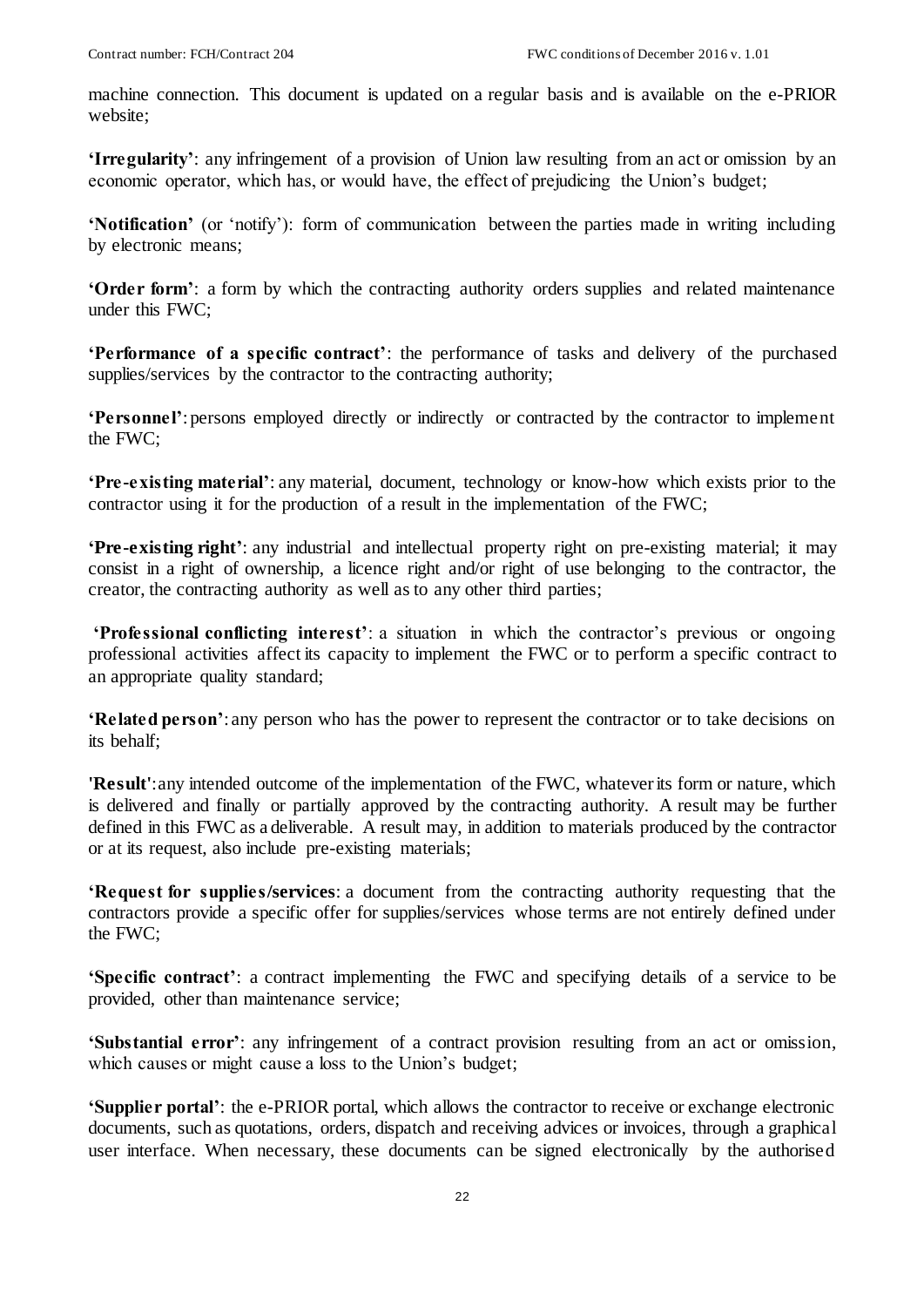persons. Its main features can be found in the supplier portal overview document available on: [https://webgate.ec.europa.eu/fpfis/wikis/display/ePRIOR/The+e-Procurement+suite.](https://webgate.ec.europa.eu/fpfis/wikis/display/ePRIOR/The+e-Procurement+suite)

## <span id="page-22-0"></span>**II.2. ROLES AND RESPONSIBILITIES IN THE EVENT OF A JOINT TENDER**

In the event of a joint tender submitted by a group of economic operators and where the group does not have legal personality or legal capacity, one member of the group is appointed as leader of the group.

# <span id="page-22-1"></span>**II.3. SEVERABILITY**

Each provision of this FWC is severable and distinct from the others. If a provision is or becomes illegal, invalid or unenforceable to any extent, it must be severed from the remainder of the FWC. This does not affect the legality, validity or enforceability of any other provisions of the FWC, which continue in full force and effect. The illegal, invalid or unenforceable provision must be replaced by a legal, valid and enforceable substitute provision which corresponds as closely as possible with the actual intent of the parties under the illegal, invalid or unenforceable provision. The replacement of such a provision must be made in accordance with Article II.11. The FWC must be interpreted as if it had contained the substitute provision as from its entry into force.

# <span id="page-22-2"></span>**II.4. DELIVERY OF SUPPLIES / PROVISION OF SERVICES**

## **II.4.1. Delivery of Supplies**

- II.4.1.1 Signature of the FWC does not guarantee any actual purchase. The contracting authority is bound only by specific contracts implementing the FWC.
- II.4.1.2 The contractor must comply with the minimum requirements provided for in the tender specifications. This includes compliance with applicable obligations under environmental, social and labour law established by Union law, national law and collective agreements or by the international environmental, social and labour law provisions listed in Annex X to Directive 2014/24/EU<sup>3</sup> .
- II.4.1.3 All periods specified in the FWC are calculated in calendar days, unless otherwise specified.
- II.4.1.4 The contractor must not present itself as a representative of the contracting authority and must inform third parties that it is not part of the European public service.
- II.4.1.5 The contractor is responsible for the personnel who perform the contract and exercises its authority over its personnel without interference by the contracting authority. The contractor must inform its personnel that:
	- (a) they may not accept any direct instructions from the contracting authority; and
	- (b) their participation in providing the supplies does not result in any employment or contractual relationship with the contracting authority.
- II.4.1.6 The contractor must ensure that the personnel implementing the FWC and any future replacement personnel possess the professional qualifications and experience required to

1

<sup>3</sup> OJ L 94 of 28.03.2014, p. 65.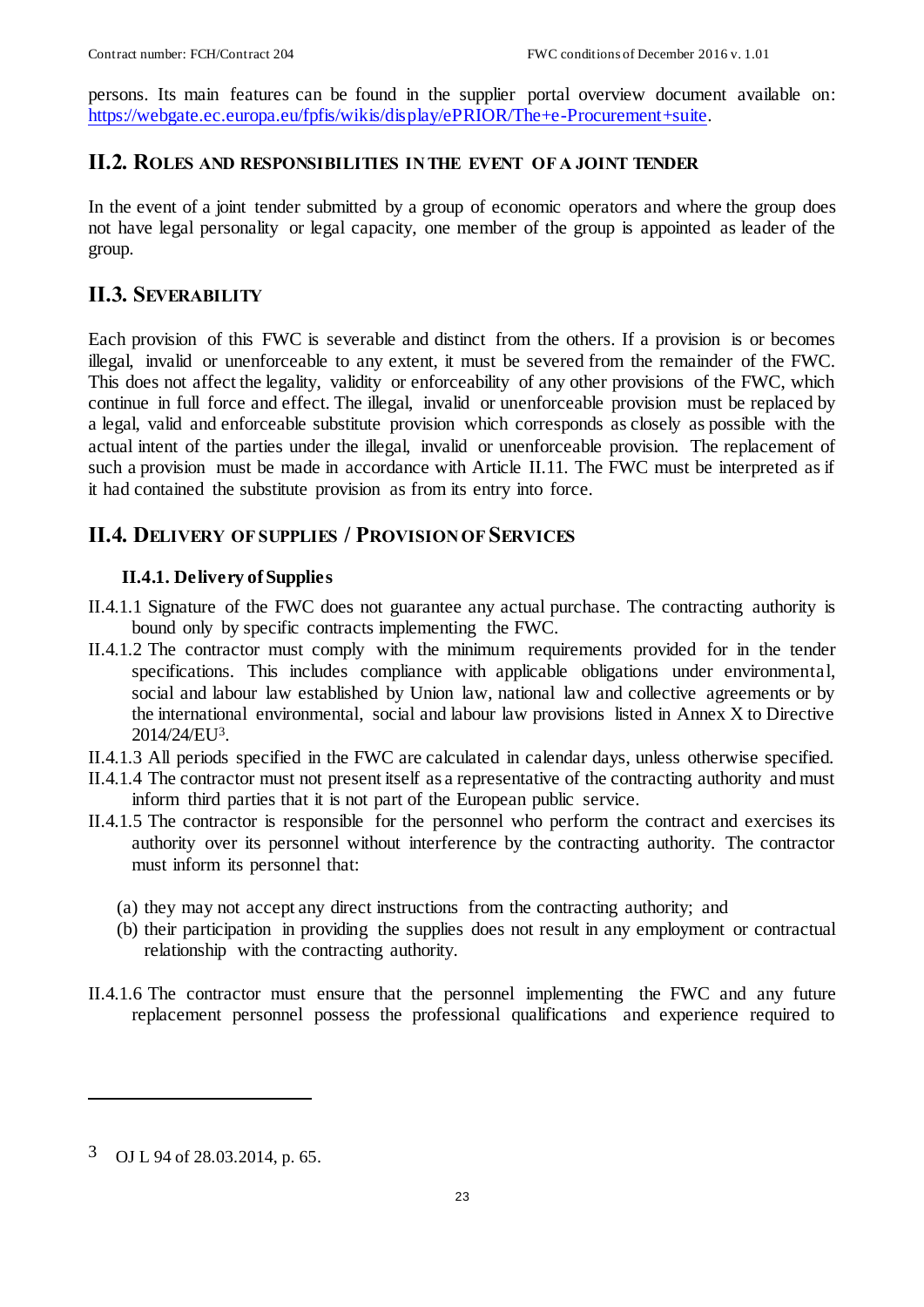provide the supplies, as the case may be on the basis of the selection criteria set out in the tender specifications.

- II.4.1.7 At the contracting authority's reasoned request, the contractor must replace any member of personnel who:
	- (a) does not have the expertise required to provide the supplies; or
	- (b) has caused disruption at the premises of the contracting authority.

The contractor bears the cost of replacing its personnel and is responsible for any delay in providing the supplies resulting from the replacement of personnel.

II.4.1.8 The contractor must record and report to the contracting authority any problem that affects its ability to deliver the supplies. The report must describe the problem, state when it started and what action the contractor is taking to resolve it.

### <span id="page-23-0"></span>**II.4.1.9 Delivery**

#### (a) Time allowed for delivery

The time allowed for delivery is calculated in accordance with Article [I.4.](#page-9-0)

(b) Date, time and place of delivery

The Commission must be notified in writing of the exact date of delivery within the period indicated in Article [I.4.](#page-9-0) All deliveries must be made at the agreed place of delivery during the hours indicated in Article [I.4.](#page-9-0)

The contractor must bear all costs and risks involved in delivering the supplies to the place of delivery.

(c) Consignment note

Each delivery must be accompanied by a consignment note in duplicate, duly signed and dated by the contractor or its carrier, giving the specific contract number and particulars of the supplies delivered. One copy of the consignment note must be countersigned by the contracting authority and returned to the contractor or to its carrier.

### **II.4.1.10 Certificate of conformity**

Signature of the consignment note by the contracting authority, as provided for in point (c) of Article [II.4.1.9](#page-23-0) is simply an acknowledgment of the fact that that the delivery took place and in no way implies conformity of the supplies with the order form.

Conformity of the supplies delivered must be evidenced by the signature of a certificate to this effect by the contracting authority no later than one month after the date of delivery, unless otherwise specified in the special conditions, in the general terms and conditions for information technologies contracts or in the tender specifications.

Conformity must be declared only where the conditions laid down in the FWC and in the order form are satisfied and the supplies are in conformity with the tender specifications.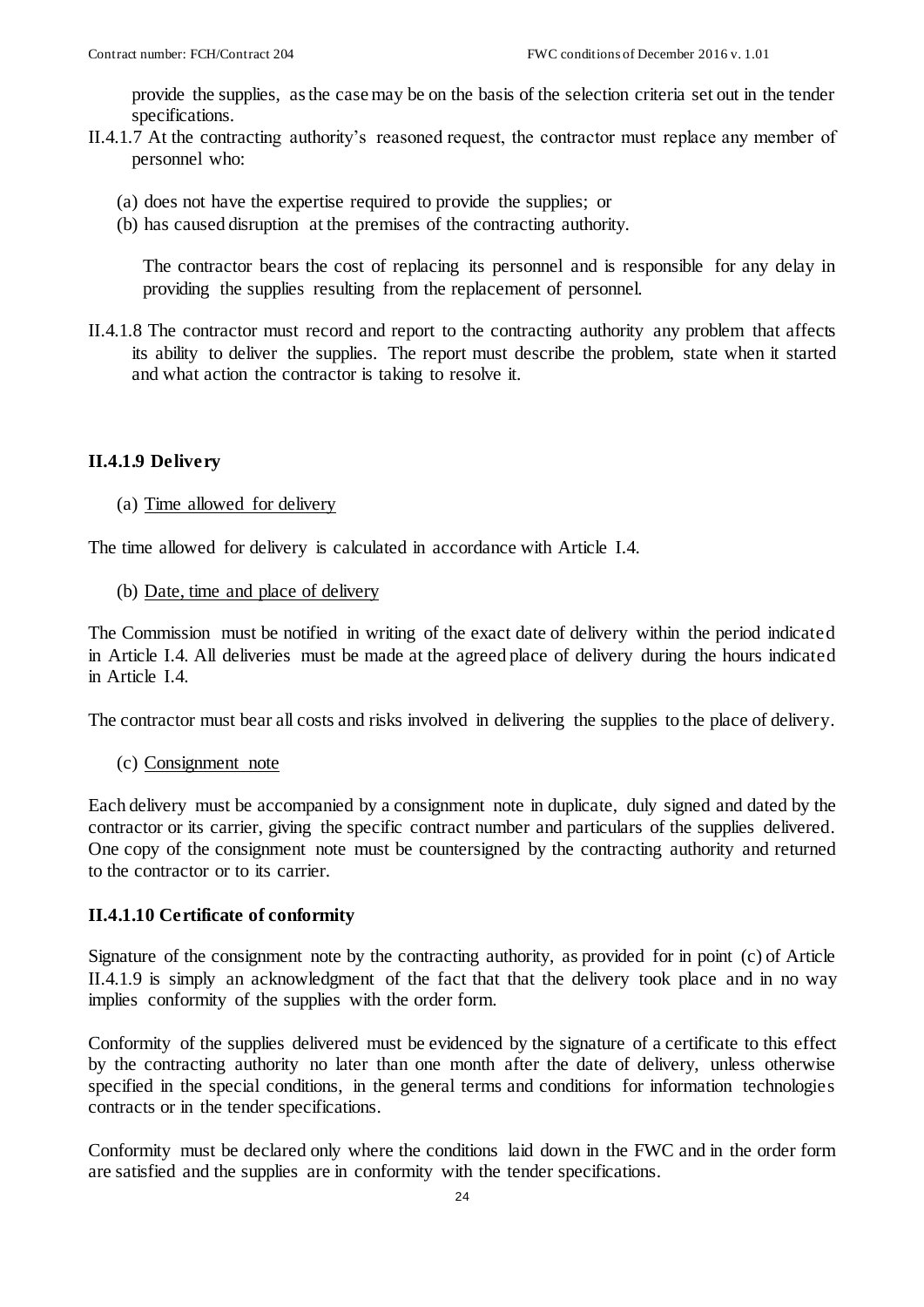If, for reasons attributable to the contractor, the contracting authority is unable to accept the supplies, the contractor must be notified in writing at the latest by the deadline for conformity.

## **II.4.1.11 Conformity of the supplies delivered with the FWC**

The supplies delivered by the contractor to the contracting authority must be in conformity in quantity, quality, price and packaging with the FWC and the relevant order form.

The supplies delivered must:

- (a) correspond to the description given in the tender specifications and possess the characteristics of the supplies provided by the contractor to the contracting authority as a sample or model;
- (b) be fit for any specific purpose required of them by the contracting authority and made known to the contractor at the time of conclusion of this FWC and accepted by the contractor;
- (c) be fit for the purposes for which supplies of the same type are normally used;
- (d) demonstrate the high quality standards and performance which are normal in supplies of the same type and which the contracting authority can reasonably expect, given the nature of the supplies and taking into account any public statements on the specific characteristics of the supplies made by the contractor, the producer or its representative, particularly in advertising or on labelling; in accordance with the state of the art in the industry and the provisions of this FWC, in particular the tender specifications and the terms of its tender.
- (e) be packaged according to the usual method for supplies of the same type or, failing this, in a way designed to preserve and protect them.

### **II.4.1.12 Remedy**

The contractor must be liable to the contracting authority for any lack of conformity which exists at the time the supplies are verified.

In case of lack of conformity, without prejudice to Article [II.14](#page-33-0) on liquidated damages applicable to the total price of the supplies concerned, the contracting authority is entitled:

- (a) either to have the supplies brought into conformity, free of charge, by repair or replacement;
- (b) or to have an appropriate reduction made in the price.

Any repair or replacement must be completed within a reasonable time and without any significant inconvenience to the contracting authority, taking account of the nature of the supplies and the purpose for which they are required by the contracting authority.

The term 'free of charge' in paragraph (a) refers to the costs incurred to bring the supplies into conformity, particularly the cost of postage, labour and materials.

### **II.4.1.13 Assembly**

If required by tender specifications, the contractor must assemble the supplies delivered within a period of one month unless otherwise specified in the special conditions.

Any lack of conformity resulting from incorrect installation of the supplies must be deemed to be equivalent to lack of conformity of the supplies if installation forms part of the FWC and the supplies were installed by the contractor or under its responsibility. This applies equally if the product was to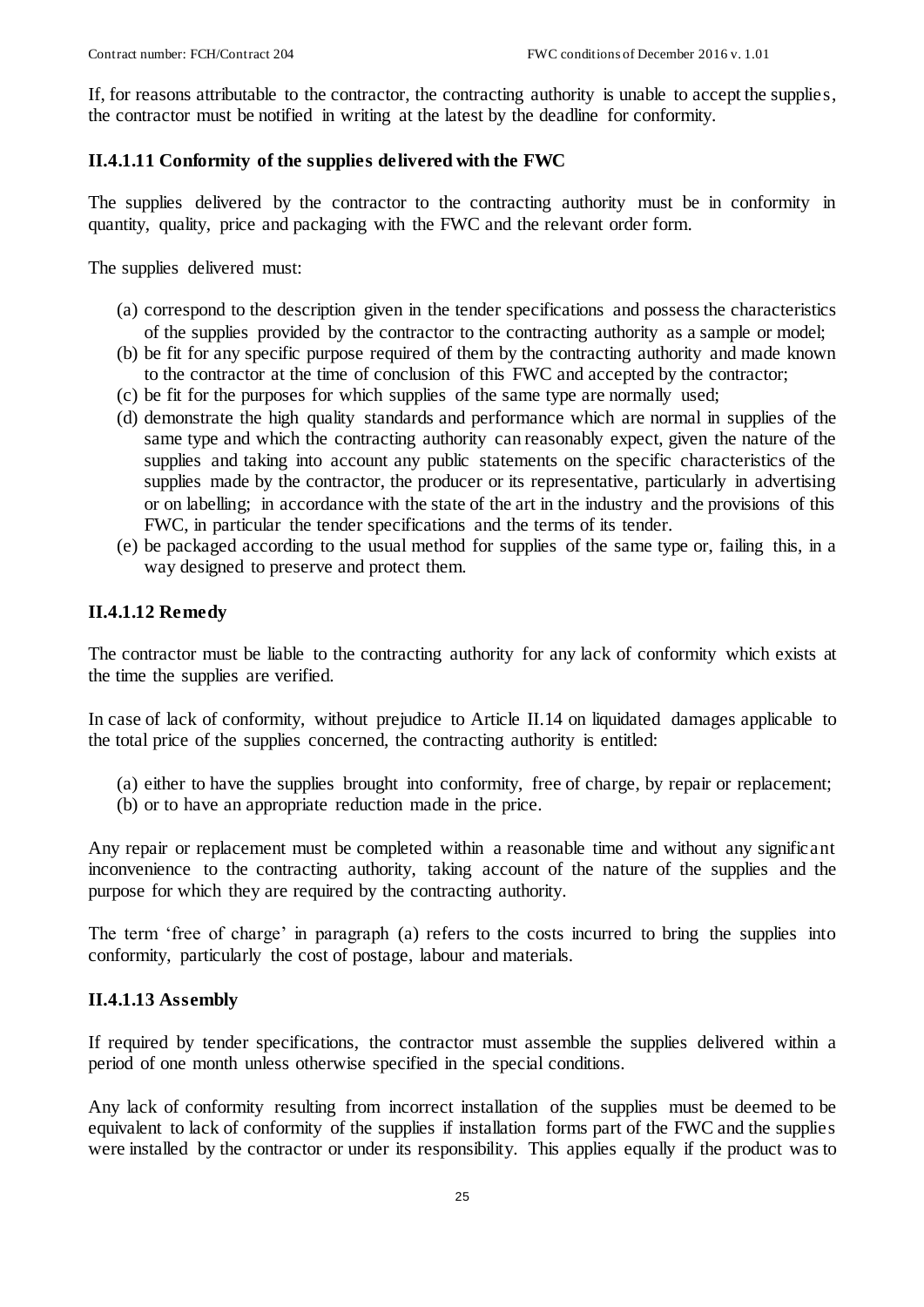be installed by the contracting authority and was incorrectly installed due to a shortcoming in the installation instructions.

## **II.4.1.14 Services provided to supplies**

If required by the tender specifications, services to supplies must be provided accordingly.

### **II.4.1.15 General provisions concerning supplies**

#### (a) Packaging

The supplies must be packaged in strong boxes or crates or in any other way that ensures that the contents remain intact and prevents damage or deterioration. Packaging, pallets, etc., including contents, must not weigh more than 500 kg.

Unless otherwise specified in the special conditions or in the tender specifications (Annex III), pallets must be considered as one-way packaging and must not be returned. Each box must be clearly labelled with the following information:

- Name of contracting authority and address for delivery;
- name of contractor;
- description of contents;
- date of delivery;
- number and date of order form;
- EC code number of article.

#### (b) Guarantee

The supplies must be guaranteed against all defects in manufacture or materials for two years from the date of delivery, unless provision is made for a longer period in the tender specifications.

The contractor must guarantee that any permits and licences required for manufacturing and selling the supplies have been obtained.

The contractor must replace at its own expense, within a reasonable time limit to be determined by agreement between the parties, any items which become damaged or defective in the course of normal use during the guarantee period.

The contractor is liable for any conformity defect which exists at the time of delivery, even if this defect does not appear until a later date.

The contractor is also liable for any conformity defect which occurs after delivery and is ascribable to non-compliance with its obligations, including failure to provide a guarantee that, for a certain period, supplies used for the purposes for which they are normally used or for a specific purpose will preserve their qualities or characteristics as specified.

If part of an item is replaced, the replacement part must be guaranteed under the same terms and conditions for a further period of the same duration as that specified above.

If a defect is found to originate in a systematic flaw in design, the contractor must replace or modify all identical parts incorporated in the other supplies that are part of the order, even though they may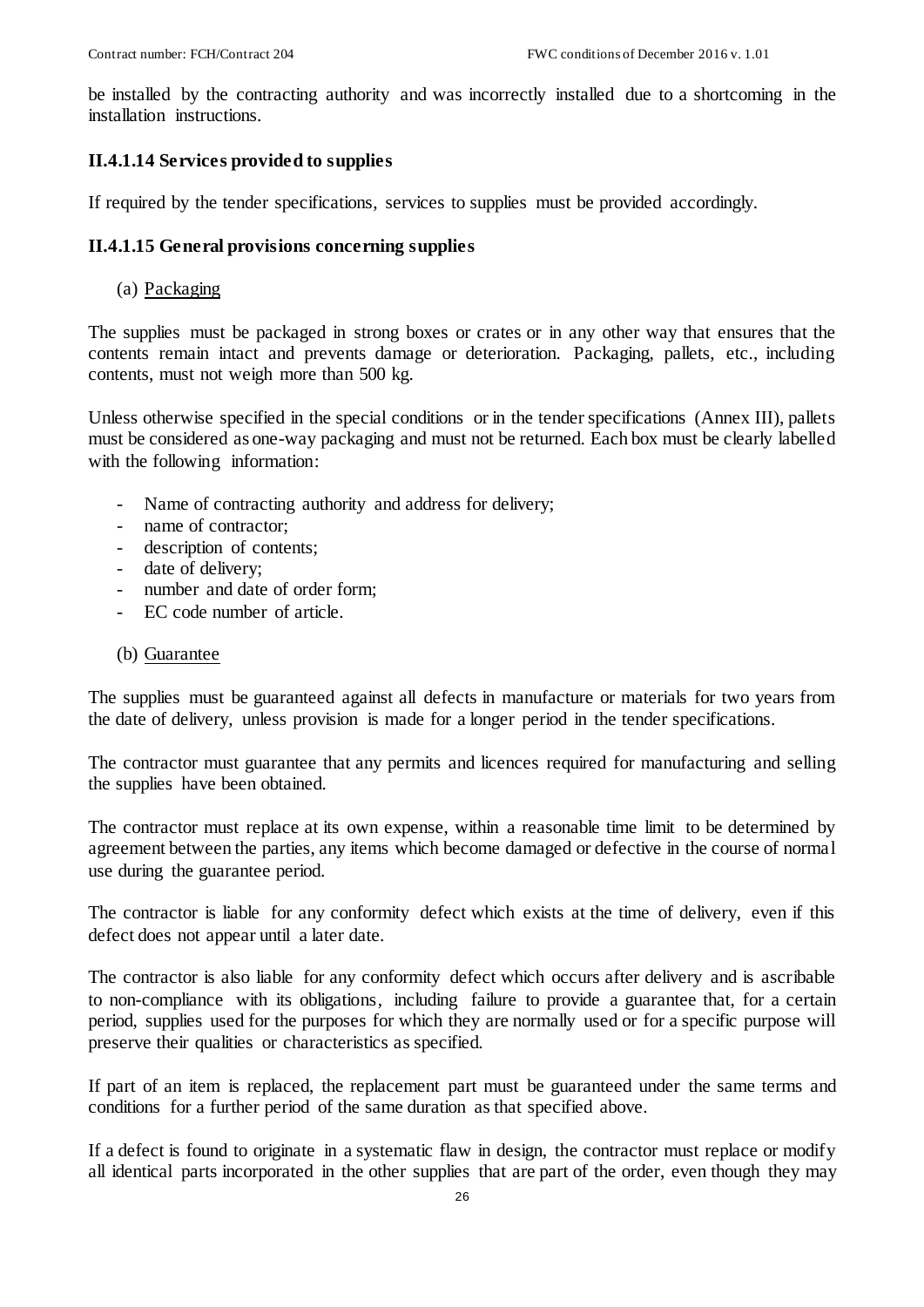not have been the cause of any incident. In this case, the guarantee period must be extended as stated above.

#### **II.4.2. Provision of services**

- <span id="page-26-0"></span>II.4.2.1 Signature of the FWC does not guarantee any actual purchase. The contracting authority is bound only by specific contracts implementing the FWC.
- II.4.2.2 The contractor must provide services of high quality standards, in accordance with the state of the art in the industry and the provisions of this FWC, in particular the tender specifications and the terms of its tender.
- II.4.2.3 The contractor must comply with the minimum requirements provided for in the tender specifications. This includes compliance with applicable obligations under environmental, social and labour law established by Union law, national law and collective agreements or by the international environmental, social and labour law provisions listed in Annex X to Directive  $2014/24$ /EU<sup>4</sup>.
- II.4.2.4 The contractor must obtain any permit or licence required in the State where the services are to be provided.
- II.4.2.5 All periods specified in the FWC are calculated in calendar days, unless otherwise specified.
- II.4.2.6 The contractor must not present itself as a representative of the contracting authority and must inform third parties that it is not part of the European public service.
- II.4.2.7 The contractor is responsible for the personnel who carry out the services and exercises its authority over its personnel without interference by the contracting authority. The contractor must inform its personnel that:
	- (c) they may not accept any direct instructions from the contracting authority; and
	- (d) their participation in providing the services does not result in any employment or contractual relationship with the contracting authority.
- II.4.2.8 The contractor must ensure that the personnel implementing the FWC and any future replacement personnel possess the professional qualifications and experience required to provide the services, as the case may be on the basis of the selection criteria set out in the tender specifications.
- II.4.2.9 At the contracting authority's reasoned request, the contractor must replace any member of personnel who:
	- (c) does not have the expertise required to provide the services; or
	- (d) has caused disruption at the premises of the contracting authority.

The contractor bears the cost of replacing its personnel and is responsible for any delay in providing the services resulting from the replacement of personnel.

1

<sup>4</sup> OJ L 94 of 28.03.2014, p. 65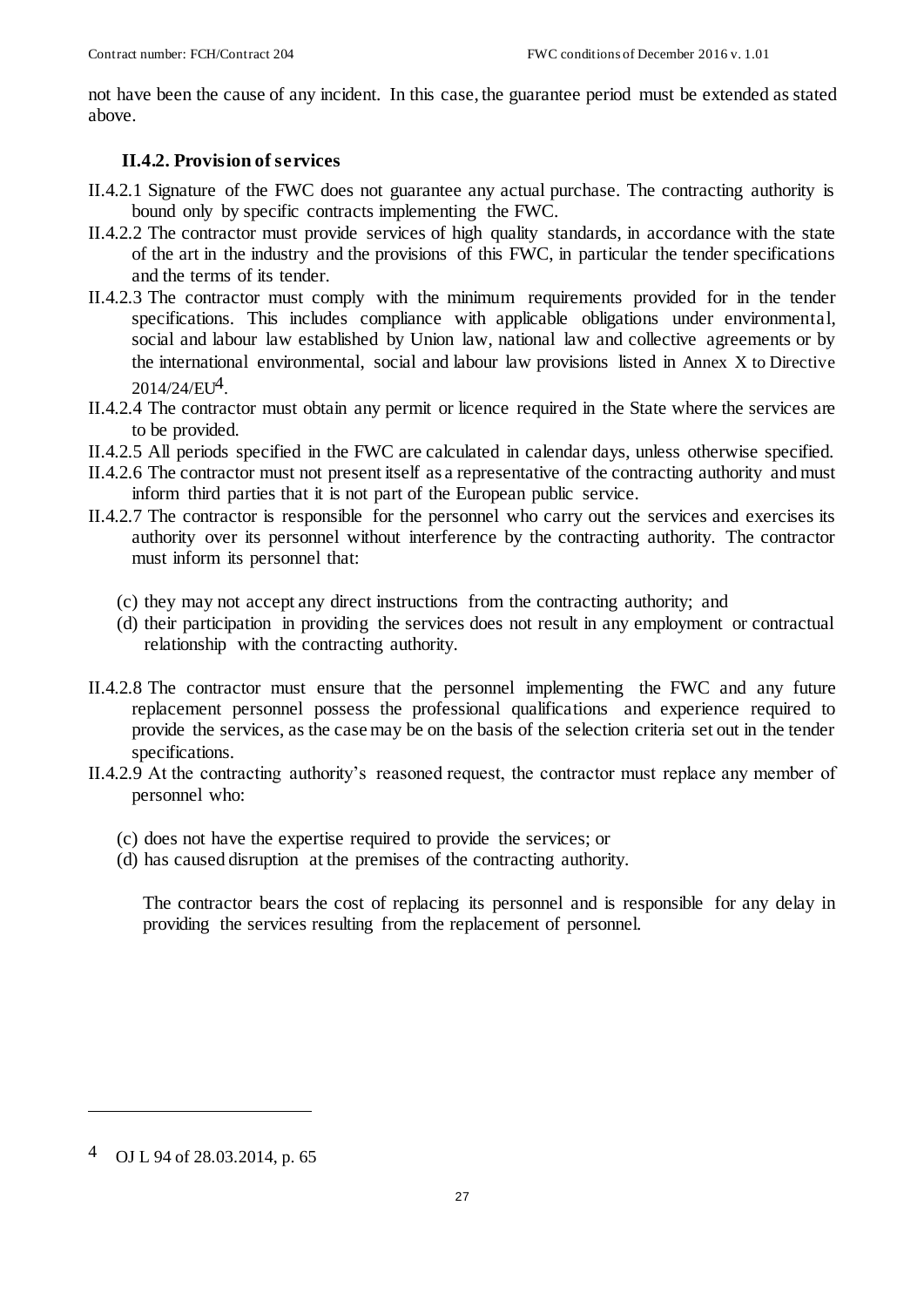II.4.2.10 The contractor must record and report to the contracting authority any problem that affects its ability to provide the services. The report must describe the problem, state when it started and what action the contractor is taking to resolve it.

## <span id="page-27-0"></span>**II.5. COMMUNICATION BETWEEN THE PARTIES**

#### <span id="page-27-1"></span>**II.5.1. Form and means of communication**

Any communication of information, notices or documents under the FWC must:

- (a) be made in writing in paper or electronic format in the language of the FWC;
- (b) bear the FWC number and, if applicable, the specific contract number;
- (c) be made using the relevant communication details set out in Article [I.8;](#page-12-0) and
- (d) be sent by mail, email or, for the documents specified in Annex VIII and under the conditions specified therein,via e-PRIOR.

If a party requests written confirmation of an e-mail within a reasonable time, the other party must provide an original signed paper version of the communication as soon as possible.

The parties agree that any communication made by email has full legal effect and is admissible as evidence in judicial proceedings.

#### **II.5.2. Date of communications by mail and email**

Any communication is deemed to have been made when the receiving party receives it, unless this FWC refers to the date when the communication was sent.

E-mail is deemed to have been received by the receiving party on the day of dispatch of that e-mail, provided that it is sent to the e-mail address indicated in Article [I.8.](#page-12-0) The sending party must be able to prove the date of dispatch. In the event that the sending party receives a non-delivery report, it must make every effort to ensure that the other party actually receives the communication by email or mail. In such a case, the sending party is not held in breach of its obligation to send such communication within a specified deadline.

Mail sent to the contracting authority is deemed to have been received by the contracting authority on the date on which the department responsible referred to in Article [I.8](#page-12-0) registers it.

Formal notifications are considered to have been received by the receiving party on the date of receipt indicated in the proof received by the sending party that the message was delivered to the specified recipient.

#### **II.5.3. Submission of e-documents via e-PRIOR**

The exchange of electronic documents (e-documents) such as specific contracts and invoices between the parties is automated through the use of the e-PRIOR platform in accordance with the provisions of Annex VIII. This platform provides two possibilities for such exchanges: either through web services (machine-to-machine connection) or through a web application (the supplier portal).

The contracting authority takes the necessary measures to implement and maintain electronic systems that enable the supplier portal to be used effectively.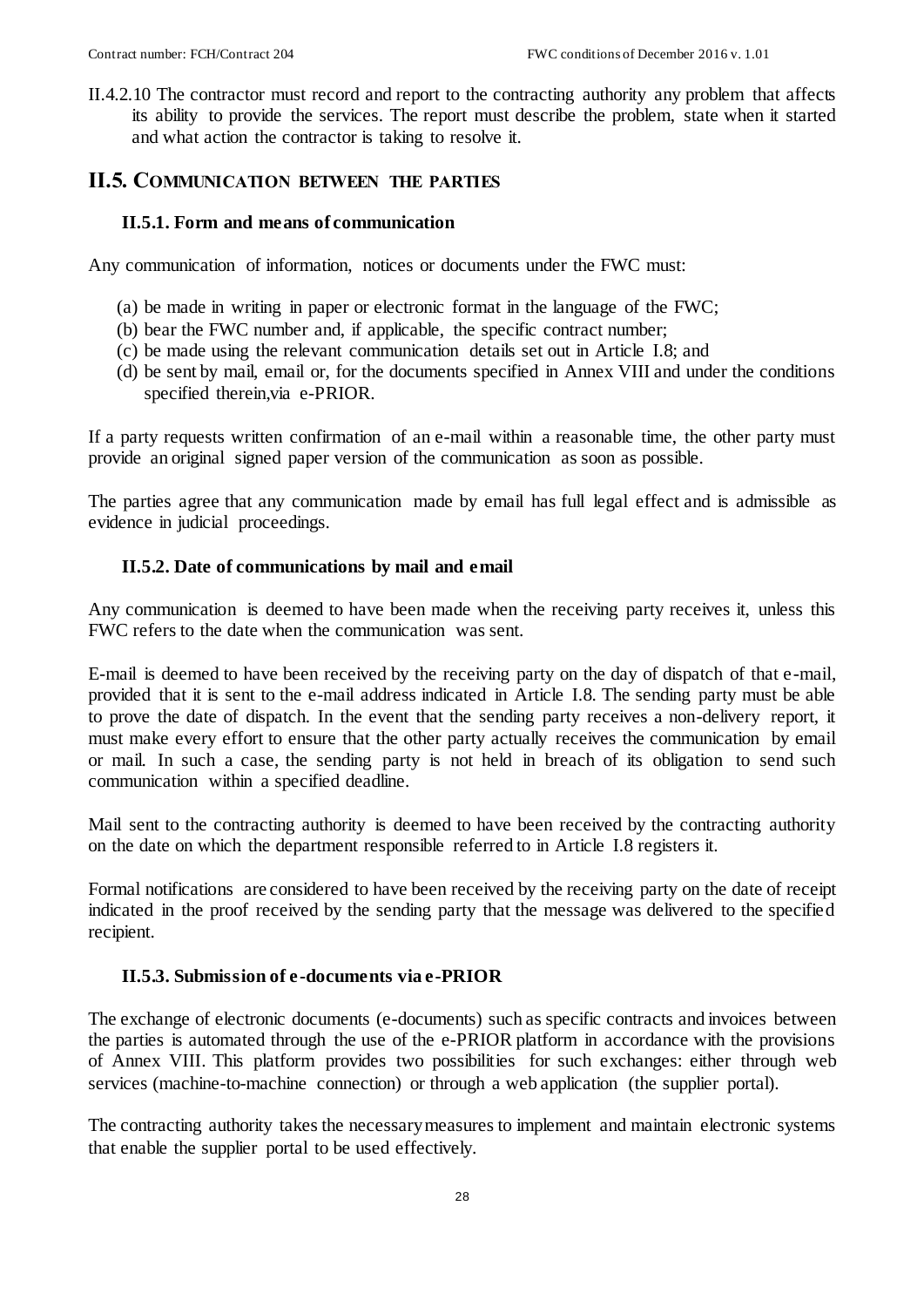In the case of machine-to-machine connection, a direct connection is established between the parties' back offices. In this case, the parties take the measures necessary on their side to implement and maintain electronic systems that enable the machine-to-machine connection to be used effectively. The electronic systems are specified in the interface control document. The contractor (or leader in case of a joint tender) must take the necessary technical measures to set up a machine-to-machine connection and at its own cost.

If communication via the supplier portal or via the web services (machine-to-machine connection) is hindered by factors beyond the control of one party, it must notify the other immediately and the parties must take the necessary measures to restore this communication.

If it is impossible to restore the communication within two working days, one party must notify the other that alternative means of communication specified in Article [II.5.1](#page-27-1) will be used until the supplier portal or the machine-to-machine connection is restored.

When a change in the interface control document requires adaptations, the contractor (or leader in case of a joint tender) has up to six months from receipt of the notification to implement this change. This period can be shortened by mutual agreement of the parties. This period does not apply to urgent measures required by the security policy of the contracting authority to ensure integrity, confidentiality and non-repudiation of information and the availability of e-PRIOR, which must be applied immediately.

### **II.5.4. Validity and date of e-documents**

The parties agree that any e-document, including related attachments exchanged via e-PRIOR:

- (a) is considered as equivalent to a paper document;
- (b) is deemed to be the original of the document;
- (c) is legally binding on the parties once an e-PRIOR authorised person has performed the 'sign' action in e-PRIOR and has full legal effect; and
- (d) constitutes evidence of the information contained in it and is admissible as evidence in judicial proceedings.

The parties expressly waive any rights to contest the validity of such a document solely on the grounds that communications between the parties occurred through e-PRIOR or that the document has been signed through e-PRIOR. If a direct connection is established between the parties' back offices to allow electronic transfer of documents, the parties agree that an e-document, sent as mentioned in the interface control document, qualifies as an EDI message.

If the e-document is dispatched through the supplier portal, it is deemed to have been legally issued or sent when the contractor (or leader in case of a joint tender) is able to successfully submit the edocument without any error messages. The generated PDF and XML document for the e-document are considered as a proof of receipt by the contracting authority.

In the event that an e-document is dispatched using a direct connection established between the parties' back offices, the e-document is deemed to have been legally issued or sent when its status is 'received' as defined in the interface control document.

When using the supplier portal, the contractor (or leader in case of a joint tender) can download the PDF or XML message for each e-document for one year after submission. After this period, copies of the e-documents are no longer available for automatic download from the supplier portal.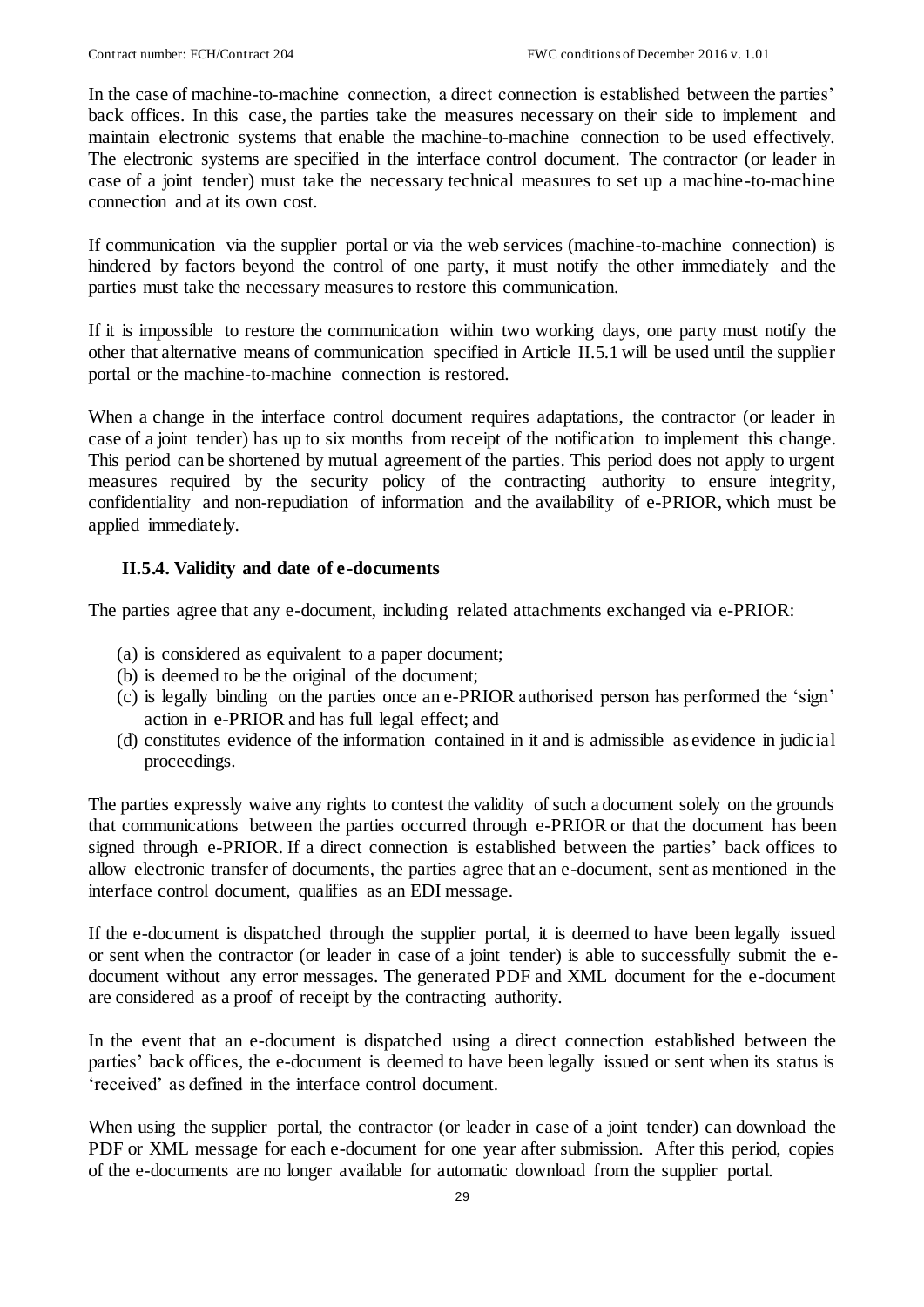#### **II.5.5. Authorised persons in e -PRIOR**

The contractor submits a request for each person who needs to be assigned the role of 'user' in e-PRIOR. These persons are identified by means of EU Login (formerly known as the European Communication Authentication Service (ECAS)) and authorised to access and perform actions in e-PRIOR within the permissions of the user roles that the contracting authority has assigned to them.

User roles enabling these e-PRIOR authorised persons to sign legally binding documents such as specific offers or specific contracts are granted only upon submission of supporting documents proving that the authorised person is empowered to act as a legal representative of the contractor.

# <span id="page-29-0"></span>**II.6. LIABILITY**

- **II.6.1** The contracting authority is not liable for any damage or loss caused by the contractor, including any damage or loss to third parties during or as a consequence of implementation of the FWC.
- **II.6.2** If required by the relevant applicable legislation, the contractor must take out an insurance policy against risks and damage or loss relating to the implementation of the FWC. It must also take out supplementary insurance as reasonably required by standard practice in the industry. Upon request, the contractor must provide evidence of insurance coverage to the contracting authority.
- **II.6.3** The contractor is liable for any loss or damage caused to the contracting authority during or as a consequence of implementation of the FWC, including in the event of subcontracting, but only to an amount not exceeding three times the total amount of the relevant specific contract However, if the damage or loss is caused by the gross negligence or wilful misconduct of the contractor or of its personnel or subcontractors, the contractor is liable for the whole amount of the damage or loss.
- **II.6.4** If a third party brings any action against the contracting authority in connection with the implementation of the FWC, the contractor must assist the contracting authority in the legal proceedings, including by intervening in support of the contracting authority upon request.

If the contracting authority's liability towards the third party is established and that such liability is caused by the contractor during or as a consequence of the implementation of the FWC, Article [II.6.](#page-29-0)3 applies.

- **II.6.5** If the contractor is composed of two or more economic operators (i.e. who submitted a joint tender), they are all jointly and severally liable to the contracting authority for the implementation of the FWC.
- **II.6.6** The contracting authority is not liable for any loss or damage caused to the contractor during or as a consequence of implementation of the FWC, unless the loss or damage was caused directly by wilful misconduct or gross negligence of the contracting authority.

### <span id="page-29-1"></span>**II.7. PROFESSIONAL CONFLICTING INTERESTS**

**II.7.1** The contractor must take all the necessary measures to prevent any situation of professional conflicting interest.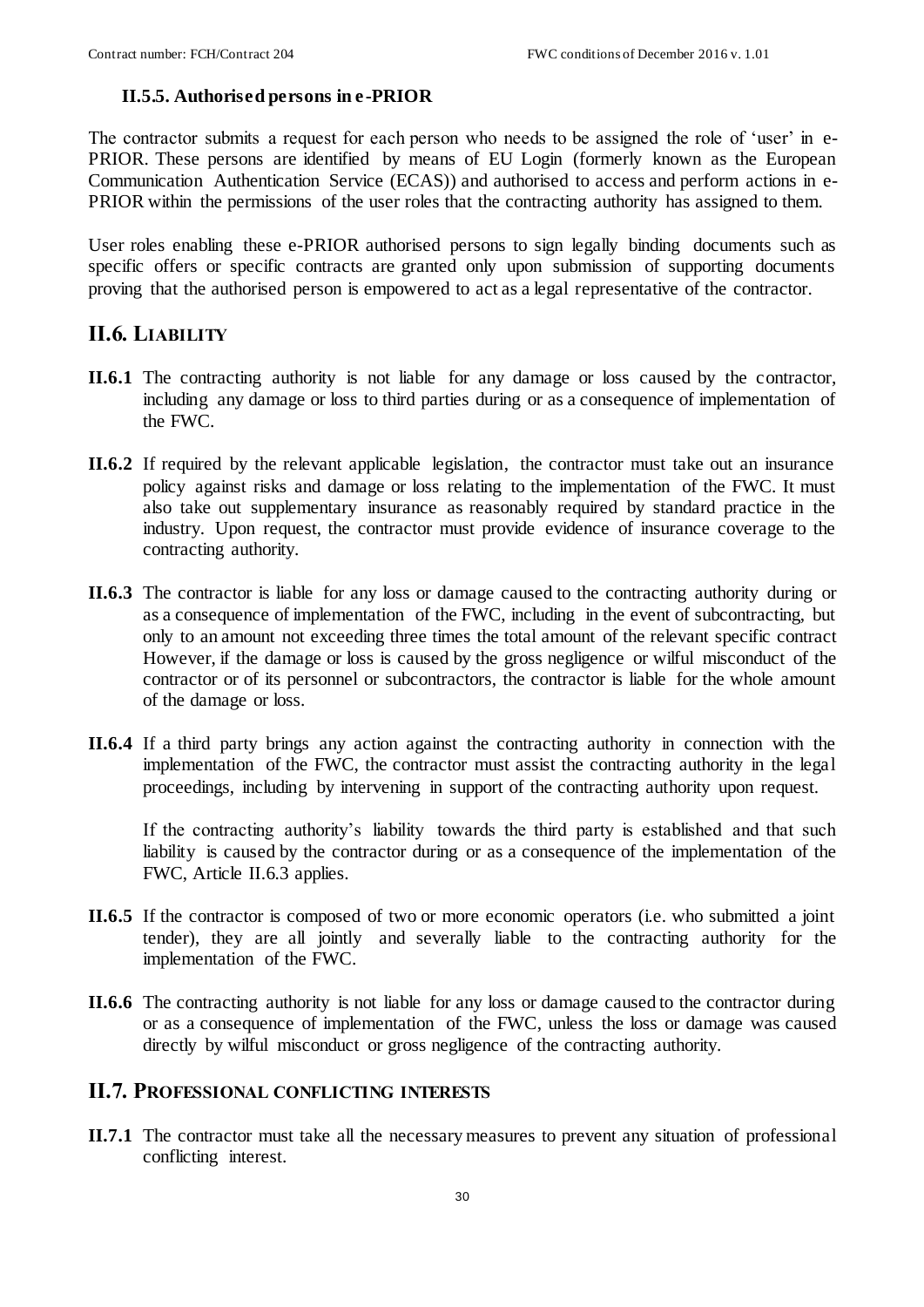**II.7.2** The contractor must notify the contracting authority in writing as soon as possible of any situation that could constitute a professional conflicting interest during the implementation of the FWC. The contractor must immediately take action to rectify the situation.

The contracting authority may do any of the following:

- (a) verify that the contractor's action is appropriate;
- (b) require the contractor to take further action within a specified deadline;
- (c) decide not to award a specific contract to the contractor.

**II.7.3** The contractor must pass on all the relevant obligations in writing to:

- (a) its personnel;
- (b) any natural person with the power to represent it or take decisions on its behalf;
- (c) third parties involved in the implementation of the FWC, including subcontractors.

The contractor must also ensure that the persons referred to above are not placed in a situation which could give rise to professional conflicts of interest.

- **II.7.4** The contractor declares:
	- (a) that it has not made, and will not make, any offer of any type whatsoever from which an unlawful advantage can be derived under the FWC;
	- (b) that it has not granted and will not grant, has not sought and will not seek, has not attempted and will not attempt to obtain, and has not accepted and will not accept, any advantage, financial or in kind, to or from any party whatsoever, where such advantage constitutes an illegal practice or involves corruption, either directly or indirectly, inasmuch as it is an incentive or reward relating to the FWC.

## <span id="page-30-0"></span>**II.8. CONFIDENTIALITY**

- **II.8.1.** The contracting authority and the contractor must treat with confidentiality any information or documents, in any format, disclosed in writing or orally relating to the implementation of the FWC and identified in writing as confidential.
- **II.8.2.** Each party must:
- (a) not use confidential information or documents for any purpose other than to perform its obligations under the FWC or a specific contract without the prior written agreement of the other party;
- (b) ensure the protection of such confidential information or documents with the same level of protection as its own confidential information or documents, and in any case with due diligence;
- (c) not disclose directly or indirectly, confidential information or documents to third parties without the prior written agreement of the other party.
- **II.8.3** The confidentiality obligation set out in this Article is binding upon the contracting authority and the contractor during the implementation of the FWC and for as long as the information or documents remain confidential unless:
	- (a) the disclosing party agrees to release the receiving party from the confidentiality obligation earlier;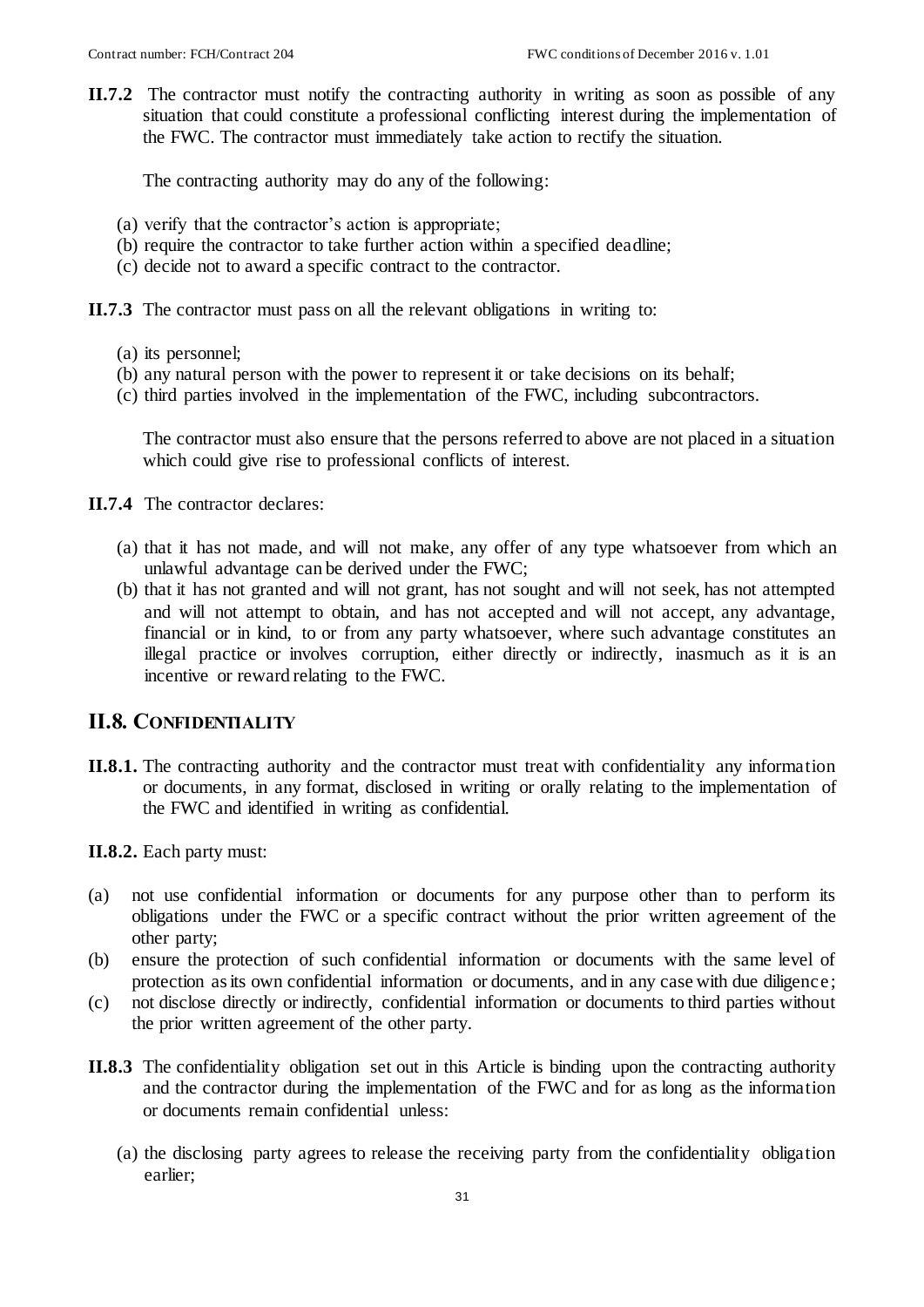- (b) the confidential information or documents become public through other means than a breach of the confidentiality obligation,
- (c) the applicable law requires the disclosure of the confidential information or documents.
- **II.8.4** The contractor must obtain from any natural person with the power to represent it or take decisions on its behalf, as well as from third parties involved in the implementation of the FWC a commitment that they will comply with this Article. At the request of the contracting authority, the contractor must provide a document providing evidence of this commitment.

#### <span id="page-31-0"></span>**II.9. PROCESSING OF PERSONAL DATA**

- **II.9.1** Any personal data included in the FWC must be processed in accordance with Regulation (EC) No. 45/2001 of the European Parliament and of the Council of 18 December 2000 on the protection of individuals with regard to the processing of personal data by the Community institutions and bodies and on the free movement of such data. Such data must be processed by the data controller solely for the purposes of the implementation, management and monitoring of the FWC. This does not affect its possible transmission to the bodies entrusted with monitoring or inspection tasks in application of Union law.
- **II.9.2** The contractor has the right to access its personal data and the right to rectify any such data. The contractor should address any queries concerning the processing of its personal data to the data controller.
- **II.9.3** The contractor has right of recourse at any time to the European Data Protection Supervisor.
- **II.9.4** If the FWC requires the contractor to process any personal data, the contractor may act only under the supervision of the data controller, in particular with regard to the purposes of the processing, the categories of data that may be processed, the recipients of the data and the means by which the data subject may exercise its rights.
- **II.9.5** The contractor must grant personnel access to the data to the extent strictly necessary for the implementation, management and monitoring of the FWC.
- **II.9.6** The contractor must adopt appropriate technical and organisational security measures giving due regard to the risks inherent in the processing and to the nature of the personal data concerned, in order to:
- (a) prevent any unauthorised person from gaining access to computer systems processing personal data, and especially:
	- (i) unauthorised reading, copying, alteration or removal of storage media;
	- (ii) unauthorised data inputting, as well as any unauthorised disclosure, alteration or erasure of stored personal data;
	- (iii)unauthorised use of data processing systems by means of data transmission facilities;
- (b) ensure that authorised users of a data-processing system can access only the personal data to which their access right refers;
- (c) record which personal data have been communicated, when and to whom;
- (d) ensure that personal data being processed on behalf of third parties can be processed only in the manner prescribed by the contracting authority;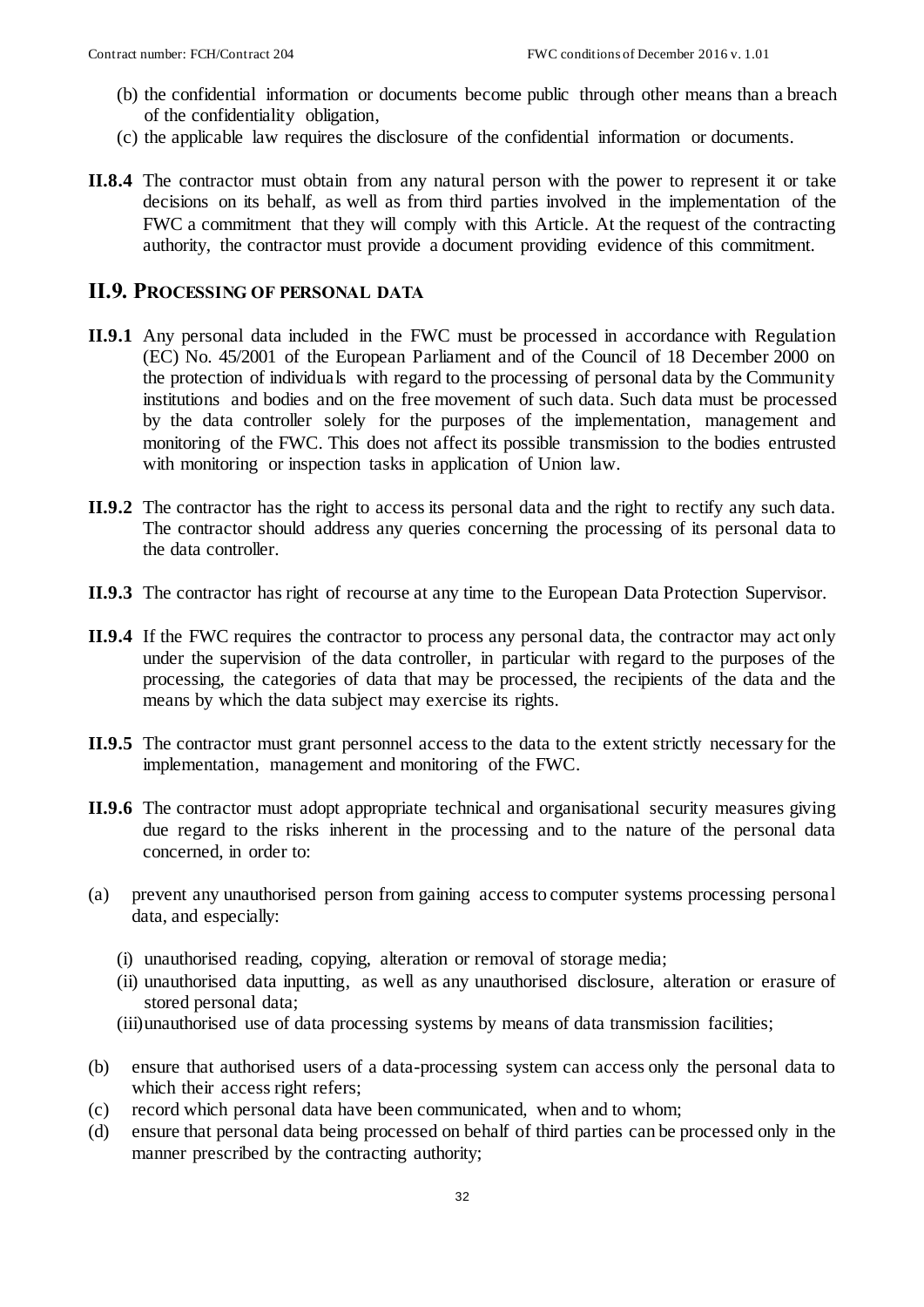- (e) ensure that, during communication of personal data and transport of storage media, the data cannot be read, copied or erased without authorisation;
- <span id="page-32-0"></span>(f) design its organisational structure in such a way that it meets data protection requirements.

## **II.10. SUBCONTRACTING**

- **II.10.1** The contractor must not subcontract and have the FWC implemented by third parties beyond the third parties already mentioned in its tender without prior written authorisation from the contracting authority.
- **II.10.2** Even if the contracting authority authorises subcontracting, the contractor remains bound by its contractual obligations and is solely responsible for the implementation of the FWC.
- **II.10.3** The contractor must ensure that the subcontract does not affect the rights of the contracting authority under this FWC, particularly those under Articles [II.8](#page-30-0) an[d II.22.](#page-44-0)
- **II.10.4** The contracting authority may request the contractor to replace a subcontractor found to be in a situation provided for in points (d) and (e) of Article [II.17.1.](#page-35-1)
- **II.10.5** For services provided at a facility directly under the oversight of the contracting authority, the Contractor must, at the contracting authority's request, indicate the names, contacts and authorised representatives of subcontractors involved in the performance of the contract, including any changes of subcontractors.

## <span id="page-32-1"></span>**II.11. AMENDMENTS**

- **II.11.1** Any amendment to the FWC or a specific contract must be made in writing before all contractual obligations have been fulfilled. A specific contract does not constitute an amendment to the FWC.
- **II.11.2** Any amendment must not make changes to the FWC or a specific contract that might alter the minimum requirements of the initial procurement procedure or result in unequal treatment of tenderers or contractors.

# <span id="page-32-2"></span>**II.12. ASSIGNMENT**

- **II.12.1** The contractor may not assign any of the rights and obligations arising from the FWC, including claims for payments or factoring, without prior written authorisation from the contracting authority. In such cases, the contractor must provide the contracting authority with the identity of the intended assignee.
- **II.12.2** Any right or obligation assigned by the contractor without authorisation is not enforceable against the contracting authority.

# <span id="page-32-3"></span>**II.13. FORCE MAJEURE**

**II.13.1** If a party is affected by force majeure, it must immediately notify the other party, stating the nature of the circumstances, their likely duration and foreseeable effects.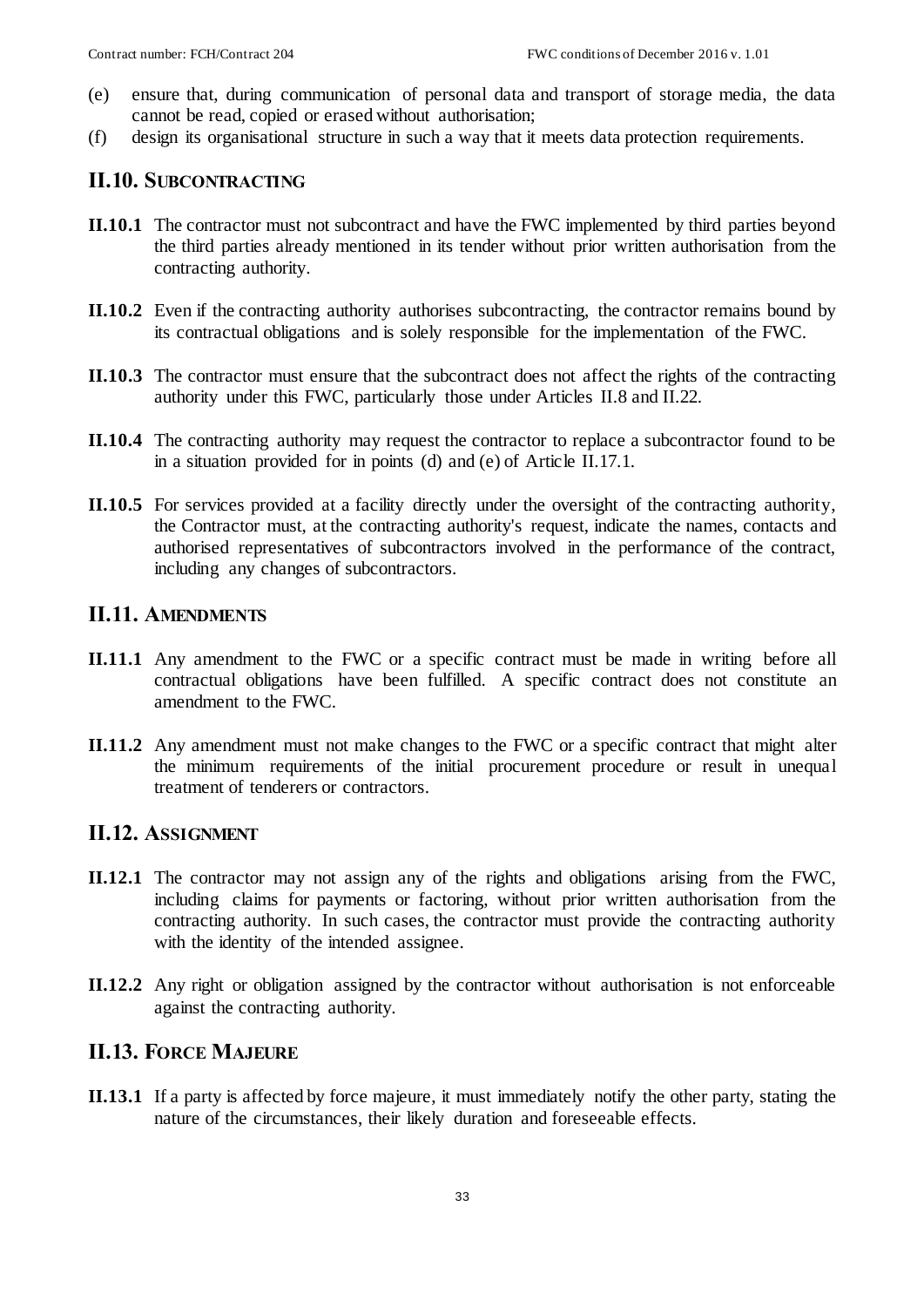- **II.13.2** A party is not liable for any delay or failure to perform its obligations under the FWC if that delay or failure is a result of force majeure. If the contractor is unable to fulfil its contractual obligations due to force majeure, it has the right to remuneration only for the supplies/services actually delivered and which obtain a certificate of conformity.
- **II.13.3** The parties must take all necessary measures to limit any damage due to force majeure.

#### <span id="page-33-0"></span>**II.14. LIQUIDATED DAMAGES**

## **II.14.1. Liquidated damages for failure of the Contractor to perform obligations within the applicable time limits**

For any issues not explicitly regulated by the Service Level Agreement, should the Contractor fail to perform his obligations under the Contract within the time limits set by the Contract or to deliver a result for which a firm and binding time limit is agreed, and without prejudice to the Contractor's actual or potential liability incurred in relation to the Contract or to the Commission's right to terminate the Contract, the Commission may decide to impose liquidated damages of 0.5% of the amount of the relevant Specific Contract(s) or Order Form(s) per calendar day of delay or noncompliance.

The total maximum amount of liquidated damages that can be imposed shall be capped to 50% of the value of the relevant Specific Contract(s) or Order Form(s) for which the Contractor is in breach.

#### **II.14.2. Precedence of liquidated damages foreseen in the Service Level Agreement**

Unless otherwise stipulated in the Service Level Agreement and for the key performance indicators defined therein, the Service Level Agreement liquidated damages prevail over the liquidated damages foreseen above.

#### **II.14.3. Procedure**

The contracting authority must formally notify the contractor of its intention to apply liquidated damages and the corresponding calculated amount.

The contractor has 30 days following the date of receipt to submit observations. Failing that, the decision becomes enforceable the day after the time limit for submitting observations has elapsed.

If the contractor submits observations, the contracting authority, taking into account the relevant observations, must notify the contractor:

(a) of the withdrawal of its intention to apply liquidated damages; or

(b) of its final decision to apply liquidated damages and the corresponding amount.

#### **II.14.4. Nature of liquidated damages**

The parties expressly acknowledge and agree that any amount payable under this Article is not a penalty and represents a reasonable estimate of fair compensation for the damage incurred due to failure to provide the supplies/services within the applicable time limits or with regard to the required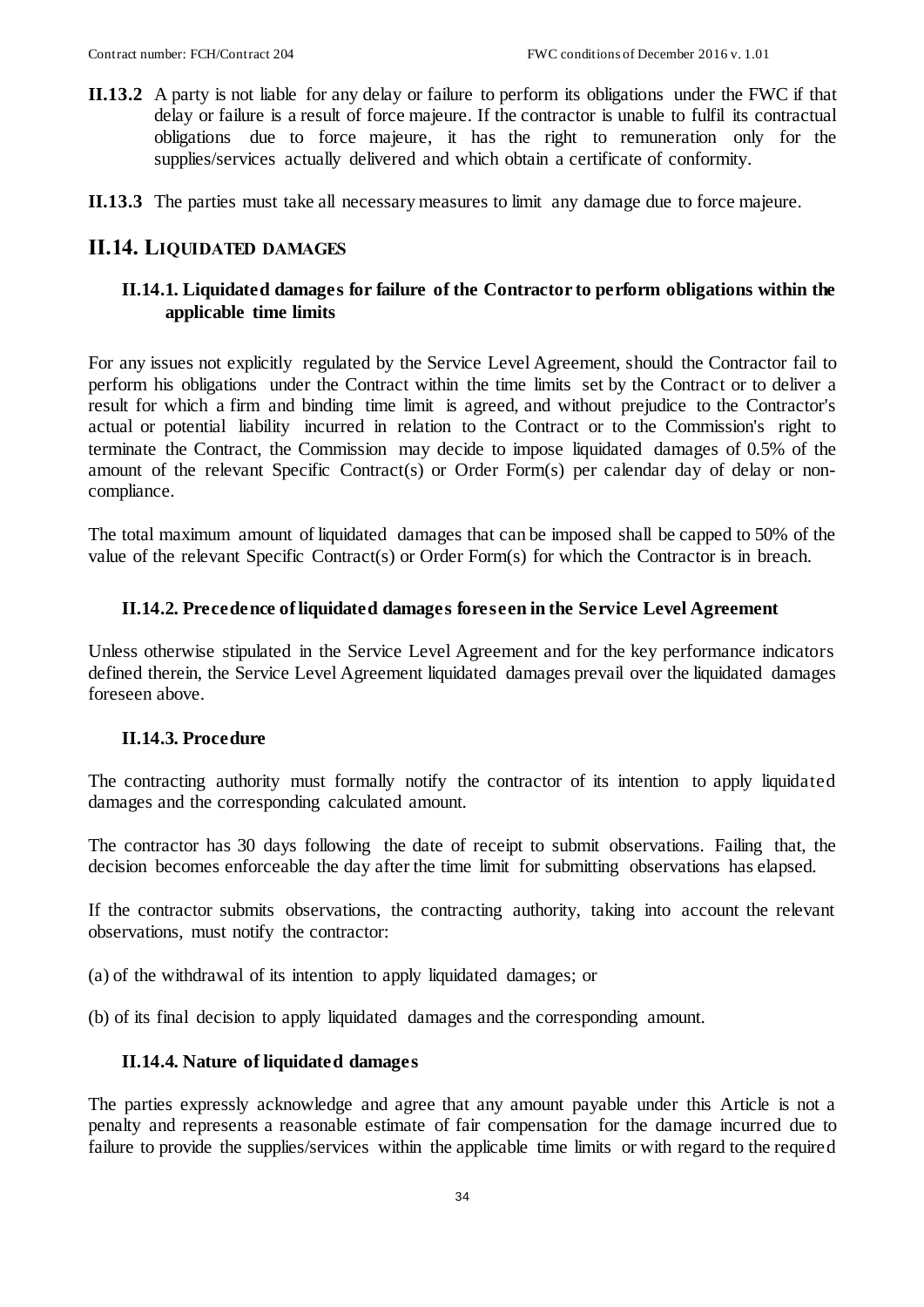quality and security levels set out in this FWC (including the ones set out in the Service Level Agreement and in the tender specifications).

#### **II.14.5. Claims and liability**

Any claim for liquidated damages does not affect the contractor's actual or potential liability or the contracting authority's rights under Article [II.17.](#page-35-0)

## <span id="page-34-0"></span>**II.15. REDUCTION IN PRICE**

#### **II.15.1. Quality standards**

If the contractor fails to deliver the supply and/or provide the services in accordance with the FWC or a specific contract ('unperformed obligations') or if it fails to deliver the supply and/or provide the services in accordance with the expected quality and security levels specified in the tender specifications ('low quality delivery'), the contracting authority may reduce or recover payments proportionally to the seriousness of the unperformed obligations or low quality delivery. This includes in particular cases where the contracting authority cannot approve a document or deliver a certificate of conformity for supply as defined in Article [I.6](#page-10-0) after the contractor has submitted the required additional information, correction or new supply.

A reduction in price may be imposed together with liquidated damages under the conditions of Article [II.14.](#page-33-0)

#### **II.15.2. Procedure**

The contracting authority must formally notify the contractor of its intention to reduce payment and the corresponding calculated amount.

The contractor has 30 days following the date of receipt to submit observations. Failing that, the decision becomes enforceable the day after the time limit for submitting observations has elapsed.

If the contractor submits observations, the contracting authority, taking into account the relevant observations, must notify the contractor:

(a) of the withdrawal of its intention to reduce payment; or

(b) of its final decision to reduce payment and the corresponding amount.

#### **II.15.3. Claims and liability**

Any reduction in price does not affect the contractor's actual or potential liability or the contracting authority's rights under Article [II.17.](#page-35-0)

### <span id="page-34-1"></span>**II.16. SUSPENSION OF THE IMPLEMENTATION OF THE FWC**

#### **II.16.1. Suspension by the contractor**

If the contractor is affected by force majeure, it may suspend the performance of a specific contract.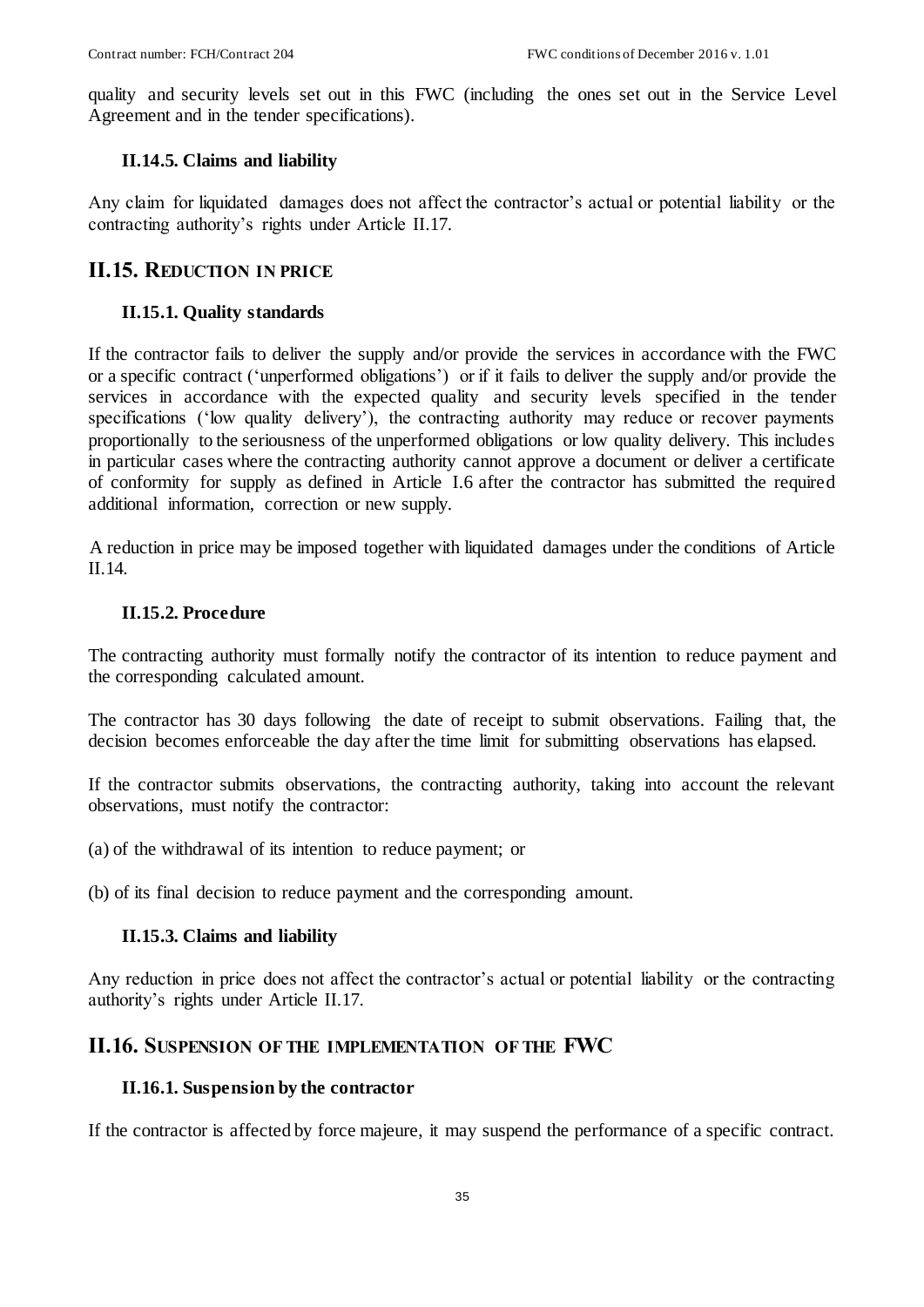The contractor must immediately notify the contracting authority of the suspension. The notification must include a description of the force majeure and state when the contractor expects to resume the performance of the contract.

The contractor must notify the contracting authority as soon as it is able to resume performance of the specific contract, unless the contracting authority has already terminated the FWC or the specific contract.

## **II.16.2. Suspension by the contracting authority**

The contracting authority may suspend the implementation of the FWC or performance of a specific contract or any part of it:

- (a) if the procedure for awarding the FWC or a specific contract or the implementation of the FWC proves to have been subject to substantial errors, irregularities or fraud;
- (b) in order to verify whether the presumed substantial errors, irregularities or fraud actually occurred.

The contracting authority must formally notify the contractor of the suspension. Suspension takes effect on the date of formal notification, or at a later date if the formal notification so provides.

The contracting authority must notify the contractor as soon as possible whether:

- (a) it is lifting the suspension; or
- (b) it intends to terminate the FWC or a specific contract under Article [II.17.1\(](#page-35-1)f) or (j).

The contractor is not entitled to compensation for suspension of any part of the FWC or a specific contract.

# <span id="page-35-0"></span>**II.17. TERMINATION OF THE FWC**

### <span id="page-35-1"></span>**II.17.1. Grounds for termination by the contracting authority**

The contracting authority may terminate the FWC and/or a specific contract in the following circumstances:

- (a) if provision of the supplies and/or services under a pending specific contract has not actually started within 15 days of the scheduled date and the contracting authority considers the new date proposed, if any, unacceptable, taking into account Article [II.11.](#page-32-1)2;
- (b) if the contractor is unable, through its own fault, to obtain any permit or licence required for implementation of the FWC;
- (c) if the contractor does not implement the FWC or perform the specific contract in accordance with the tender specifications or request for supplies/services or is in breach of another substantial contractual obligation or repeatedly refuses to sign specific contracts. Termination of three or more specific contracts in these circumstances also constitutes grounds for termination of the FWC;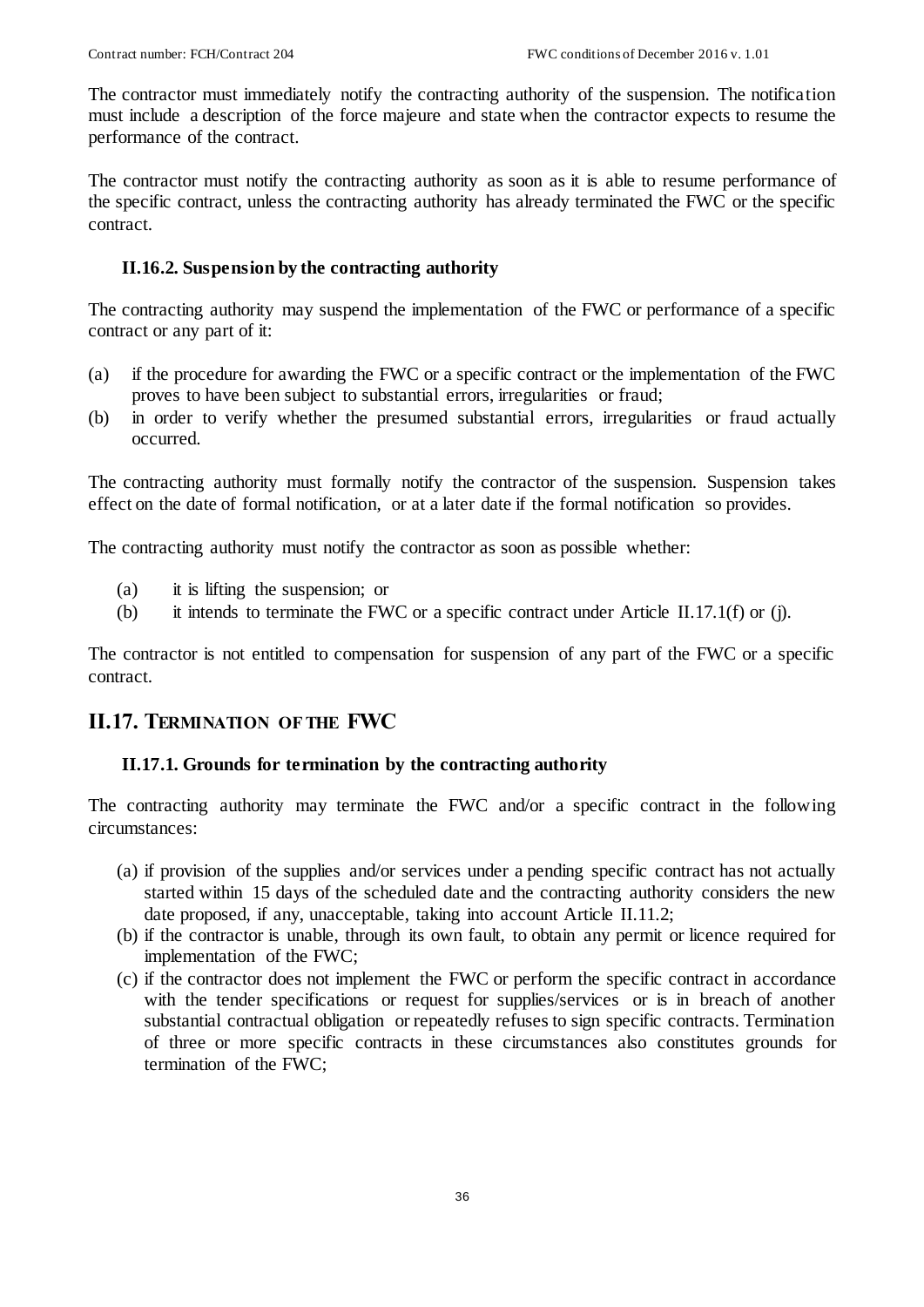- (d) if the contractor or any person that assumes unlimited liability for the debts of the contractor is in one of the situations provided for in points (a) and (b) of Article 106(1) of the Financial  $Regulation<sup>5</sup>$ ;
- (e) if the contractor or any related person is subject to any of the situations provided for in points (c) to (f) of Article 106(1) or to Article 106(2) of the Financial Regulation;
- (f) if the procedure for awarding the FWC or the implementation of the FWC prove to have been subject to substantial errors, irregularities or fraud;
- (g) if the contractor does not comply with applicable obligations under environmental, social and labour law established by Union law, national law, collective agreements or by the international environmental, social and labour law provisions listed in Annex X to Directive 2014/24/EU;
- (h) if the contractor is in a situation that constitutes a professional conflicting interest as referred to in Article [II.7;](#page-29-1)
- (i) if a change to the contractor's legal, financial, technical, organisational or ownership situation is likely to substantially affect the implementation of the FWC or substantially modify the conditions under which the FWC was initially awarded;
- (j) in the event of force majeure, where either resuming implementation is impossible or the necessary ensuing amendments to the FWC or a specific contract would mean that the tender specifications are no longer fulfilled or result in unequal treatment of tenderers or contractors;
- (k) if the needs of the contracting authority change and it no longer requires new supplies and/or services under the FWC; in such cases ongoing specific contracts remain unaffected;
- (l) if the termination of the FWC with one or more of the contractors means that the multiple FWC with reopening of competition no longer has the minimum required level of competition;
- (m) where the contracting authority has evidence that the contractor or any related entity or person has violated any provisions on security and confidentiality included in the FWC and its annexes;
- (n) For specific services, where the Commission has evidence or seriously suspects the Contractor of, active or passive, intentional or negligent, disclosure of any data or information issued by the EU institutions and transferred through the network of the contractor during the performance of the current contract, to any authorities, legal or natural persons, with the sole exception of relevant formal requests submitted by EU judicial authorities for the purpose of criminal investigations.

#### <span id="page-36-0"></span>**II.17.2. Grounds for termination by the contractor**

1

The contractor may terminate the FWC and/or a specific contract if:

- (a) it has evidence that the contracting authority has committed substantial errors, irregularities or fraud in the procedure for awarding the FWC or the implementation of the FWC;
- (b) the contracting authority fails to comply with its obligations, in particular the obligation to provide the information needed for the contractor to implement the FWC or to perform a specific contract as provided for in the tender specifications.

<sup>5</sup> Regulation (EU, EURATOM) No. 966/2012 on the financial rules applicable to the general budget of the Union, as amended<http://eur-lex.europa.eu/legal-content/EN/TXT/?uri=celex:32012R0966>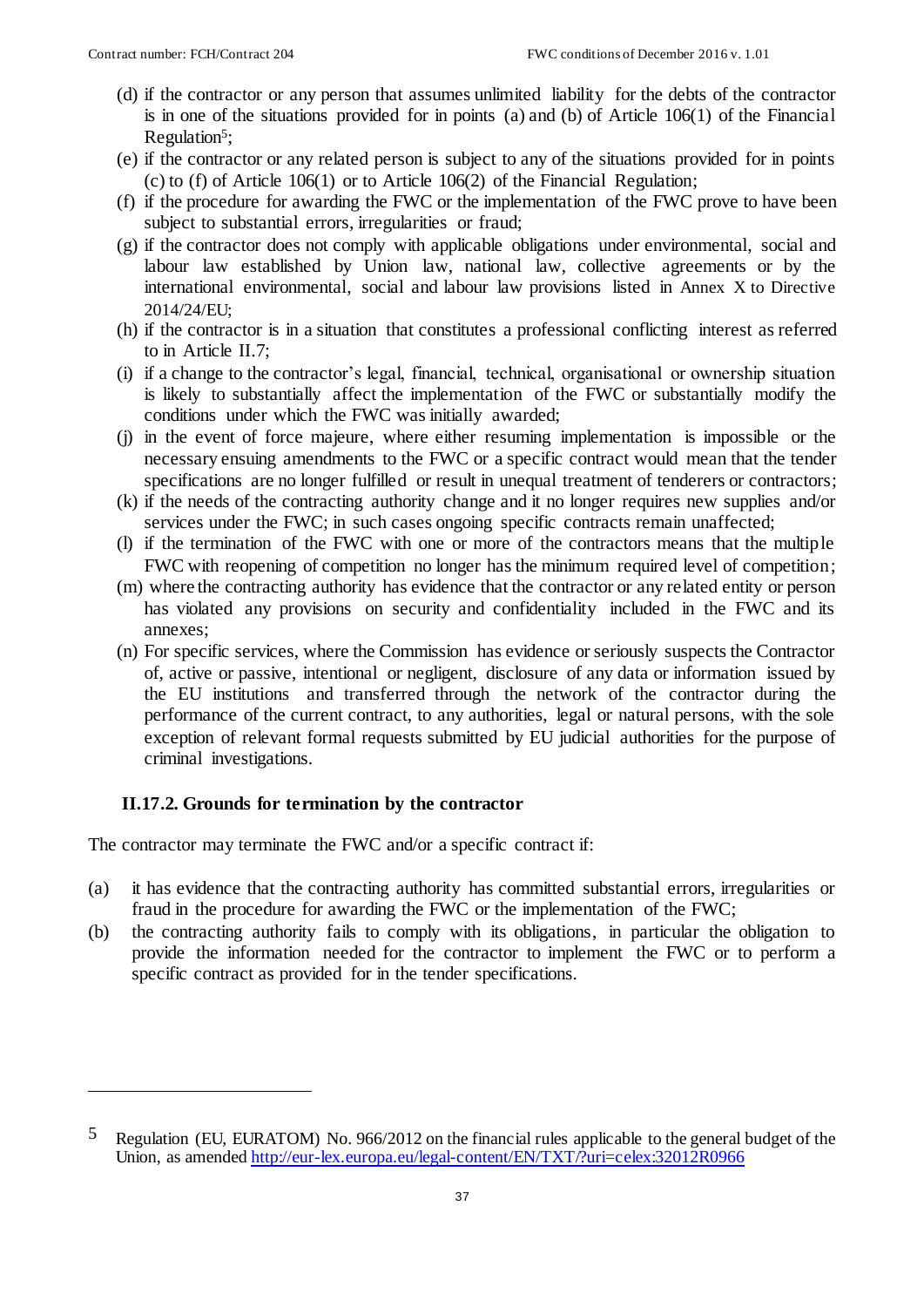#### **II.17.3. Procedure for termination**

A party must formally notify the other party of its intention to terminate the FWC or a specific contract and the grounds for termination.

The other party has 30 days following the date of receipt to submit observations, including the measures it has taken to continue fulfilling its contractual obligations. Failing that, the decision to terminate becomes enforceable the day after the time limit for submitting observations has elapsed.

If the other party submits observations, the party intending to terminate must formally notify it either of the withdrawal of its intention to terminate or of its final decision to terminate.

In the cases referred to in points (a) to (d), (g) to (i), (k) (l) (m) and (n) of Article [II.17.1](#page-35-1) and in Article [II.17.2,](#page-36-0) the date on which the termination takes effect must be specified in the formal notification.

In the cases referred to in points (e), (f) and (j) of Article [II.17.1,](#page-35-1) the termination takes effect on the day following the date on which the contractor receives notification of termination.

In addition, at the request of the contracting authority and regardless of the grounds for termination, the contractor must provide all necessary assistance, including information, documents and files, to allow the contracting authority to complete, continue or transfer the service or delivery of the supplies to a new contractor or internally, without interruption or adverse effect on the quality or continuity of the service or delivery of the supplies. The parties may agree to draw up a transition plan detailing the contractor's assistance unless such plan is already detailed in other contractual documents or in the tender specifications. The contractor must provide such assistance at no additional cost, except if it can demonstrate that it requires substantial additional resources or means, in which case it must provide an estimate of the costs involved and the parties will negotiate an arrangement in good faith.

#### <span id="page-37-0"></span>**II.17.4. Effects of termination**

The contractor is liable for damage incurred by the contracting authority as a result of the termination of the FWC or a specific contract including the cost of appointing another contractor to provide or complete the supplies/service, unless the damage was caused by the situation specified in Article [II.17.1](#page-35-1) (j), (k) or (l) or in Article [II.17.2.](#page-36-0) The contracting authority may claim compensation for such damage.

The contractor is not entitled to compensation for any loss resulting from the termination of the FWC or specific contract, including loss of anticipated profits, unless the loss was caused by the situation specified in Article [II.17.2.](#page-36-0)

The contractor must take all appropriate measures to minimise costs, prevent damage and cancel or reduce its commitments.

Within 60 days of the date of termination, the contractor must submit any report and any invoice required for supplies/service that were provided before the date of termination.

In case of joint tenders, the contracting authority may terminate the FWC or a specific contract with each member of the group separately on the basis of points (d), (e) or (g) of Article [II.17.1,](#page-35-1) under the conditions set out in Article [II.11.](#page-32-1)2.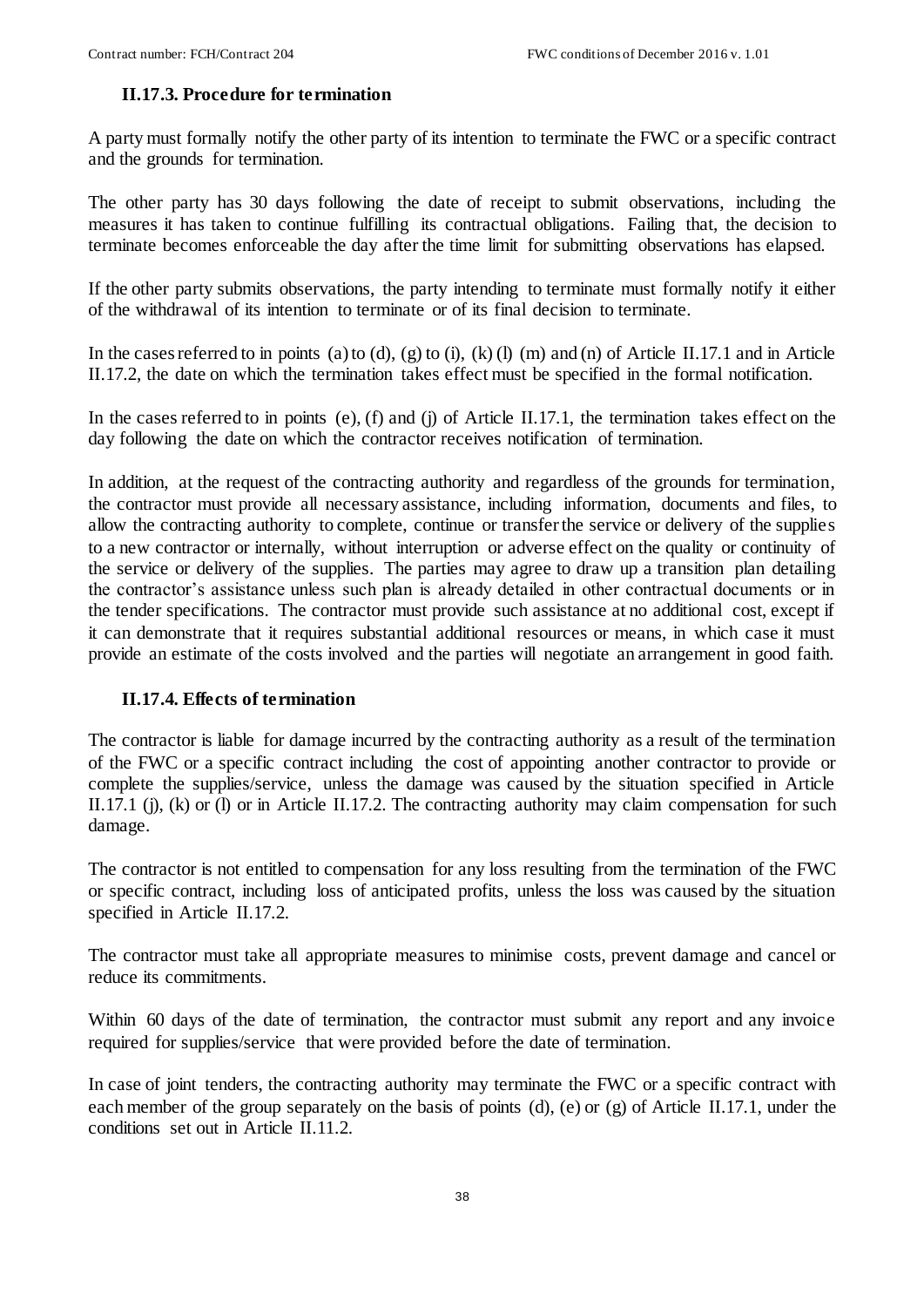### <span id="page-38-0"></span>**II.18. INVOICES, VALUE ADDED TAX AND E-INVOICING**

#### **II.18.1. Invoices and value added tax**

Invoices must contain the contractor's (or leader's in case of a joint tender) identification data, the amount, the currency and the date, as well as the FWC reference and reference to the specific contract.

Invoices must indicate the place of taxation of the contractor (or leader in case of a joint tender) for value added tax (VAT) purposes and must specify separately amounts not including VAT and amounts including VAT.

The contracting authority is exempt from all taxes and duties, including VAT, in accordance with Articles 3 and 4 of the Protocol on the privileges and immunities of the European Union.

The contractor (or leader in case of a joint tender) must complete the necessary formalities with the relevant authorities to ensure that the supplies and/or services required for implementation of the FWC are exempt from taxes and duties, including VAT.

The contractor shall have sole responsibility for compliance with the tax laws which apply to him. Failure to comply shall make the relevant invoices invalid.

In Belgium, use of this contract constitutes a request for VAT exemption No. 450, Article 42, paragraph 3.3 of the VAT code (circular 2/1978), provided the invoice includes the statement: 'Exonération de la TVA, Article 42, paragraphe 3.3 du code de la TVA (circulaire 2/1978)'.

In Luxembourg, the contractor must include the following statement in the invoices: "Commande destinée à l'usage officiel de l'Union européenne. Exonération de la TVA Article 43 § 1 k 2ème tiret de la loi modifiée du 12.02.79. 'In the case of intra-Community purchases, the statement to be included in the invoices is: "For the official use of the European Union. VAT Exemption / European Union/ Article 151 of Council Directive 2006/112/EC.'

In other countries, use of this contract constitutes a request for VAT exemption, pursuant to articles 3 and 4 of the Protocol on the privileges and immunities of the European Union. The contractor must receive and keep in his records the form entitled "VAT and Excise Duty Exemption Certificate", duly completed and signed by the contracting authority. The invoice $(s)$  must include the following statement: "VTA Exemption/International Body/Article 151 of Council Directive 2006/112/EC."

### **II.18.2. E-invoicing**

In accordance with the provisions of Annex VIII, the contractor (or leader in case of a joint tender) submits invoices in electronic format if the conditions regarding electronic signature specified by Directive 2006/112/EC on VAT are fulfilled, i.e. using a qualified electronic signature or through electronic data interchange.

Reception of invoices by standard format (pdf) or email is not accepted.

# <span id="page-38-1"></span>**II.19. PRICE REVISION**

If Article [I.5.2](#page-10-1) refers to a formula governing price revision, then the provisions set out in this Article apply.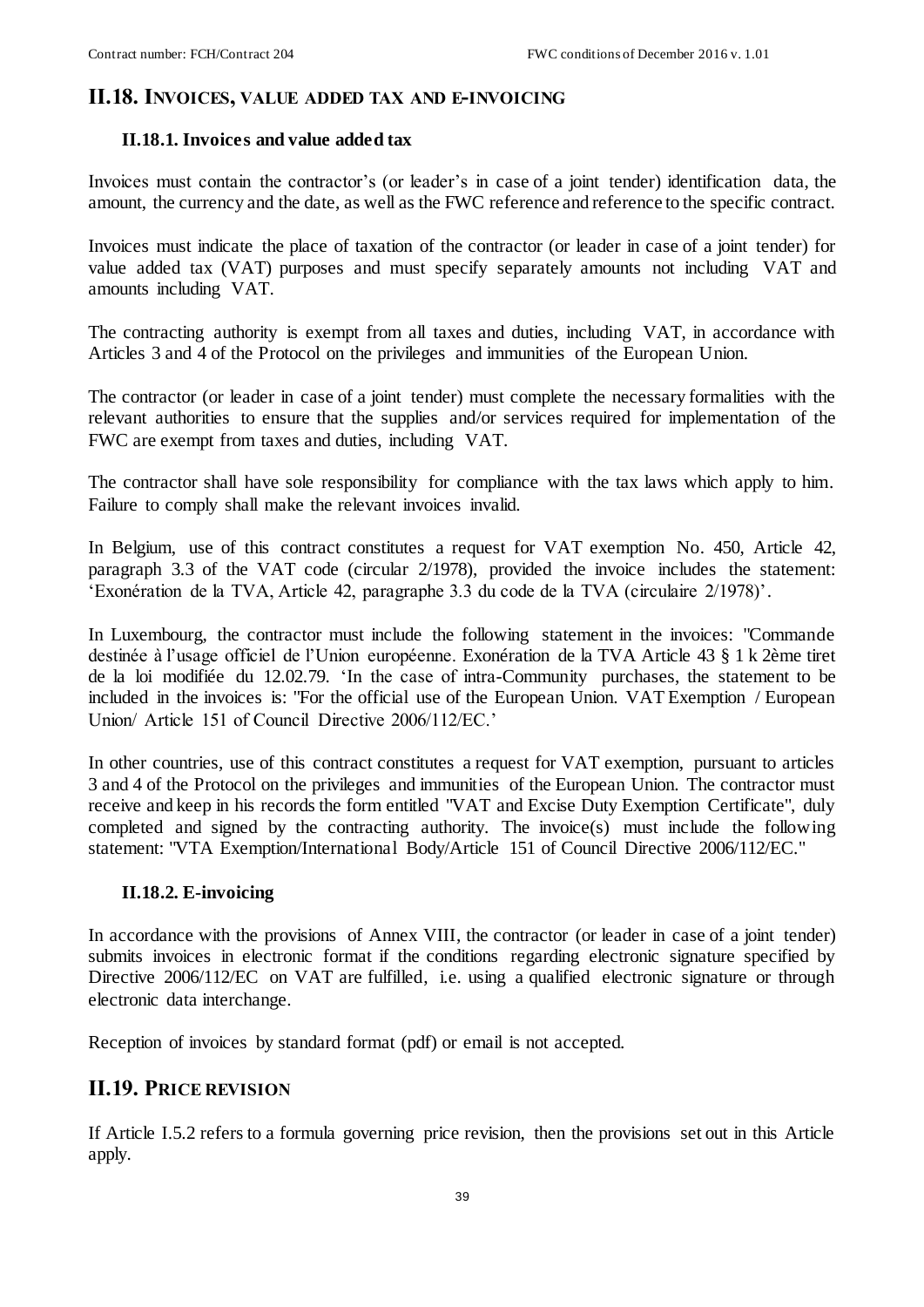## **II.19.1. Yearly price revision**

The Parties agree that the prices shall be subject to a yearly price revision according to the provisions set out below.

## **II.19.2. Date of effect of the yearly price revisions**

Price revisions shall always be applicable on 1st January. For a Framework Contract signed during calendar year N, the first price revision shall be calculated as set out below during year N+1 and become applicable on the 1st January of year N+2.

However, when a product or service was not included in a Framework Contract from the beginning, but introduced through an amendment signed in year O, otherwise than as a result of a Change Request, the first price revision for that product or service shall be calculated during year O+1 and become applicable on the 1st January of year O+2.

As regards Hardware, Complex and Other Than Complex Hardware, and unless otherwise agreed by the Parties, when a product is introduced into the Framework Contract through an amendment signed in year P as a result of a Change Request after the procedure set out in section [II.19.3 below](#page-39-0) has been initiated, the new product shall bear the price of the product it replaces, i.e. the non-revised price for the remainder of year P, and the revised price as from the  $1<sup>st</sup>$  January of year P+1.

## <span id="page-39-0"></span>**II.19.3. Procedure for calculating the yearly price revision**

Between 1 July and 30 September every year, the Commission shall send to the Contractor an initial written notification informing the latter about the result of the calculation of the yearly price revision.

The contractor has 30 days following the date of receipt to submit observations against the result of the calculation made by the Commission. In absence thereof, the initial written notification sent by the Commission shall acquire the status of an amendment with full legal effect and enters into force the day after the time limit for submitting observations has elapsed.

Should the Contractor formulate any observations on the correctness of the calculation made pursuant to paragraph 1 above within the deadline set out in paragraph 2 above, the Commission shall carefully and expediently consider them.

Following this assessment, the Commission shall send to the Contractor, within one month from the receipt of Contractor's letter, a final written notification including the result of the calculation of the yearly price revision. If applicable, this letter should state the reasons having led to the rejection of the observations put forward by the Contractor.

The final written notification sent by the Commission shall immediately enter into force and acquire the status of an amendment with full legal effect, but the Contractor shall be free to seek appropriate remedies.

Should, exceptionally, the Commission fail to initiate the procedure as set out above, the Contractor may, until 15 October, give formal notice to the Commission requiring the latter to send the initial written notification. The Commission shall comply with this requirement within 15 calendar days from receipt of the contractor's letter. Paragraphs 2, 3, 4 and 5 above shall apply thereafter.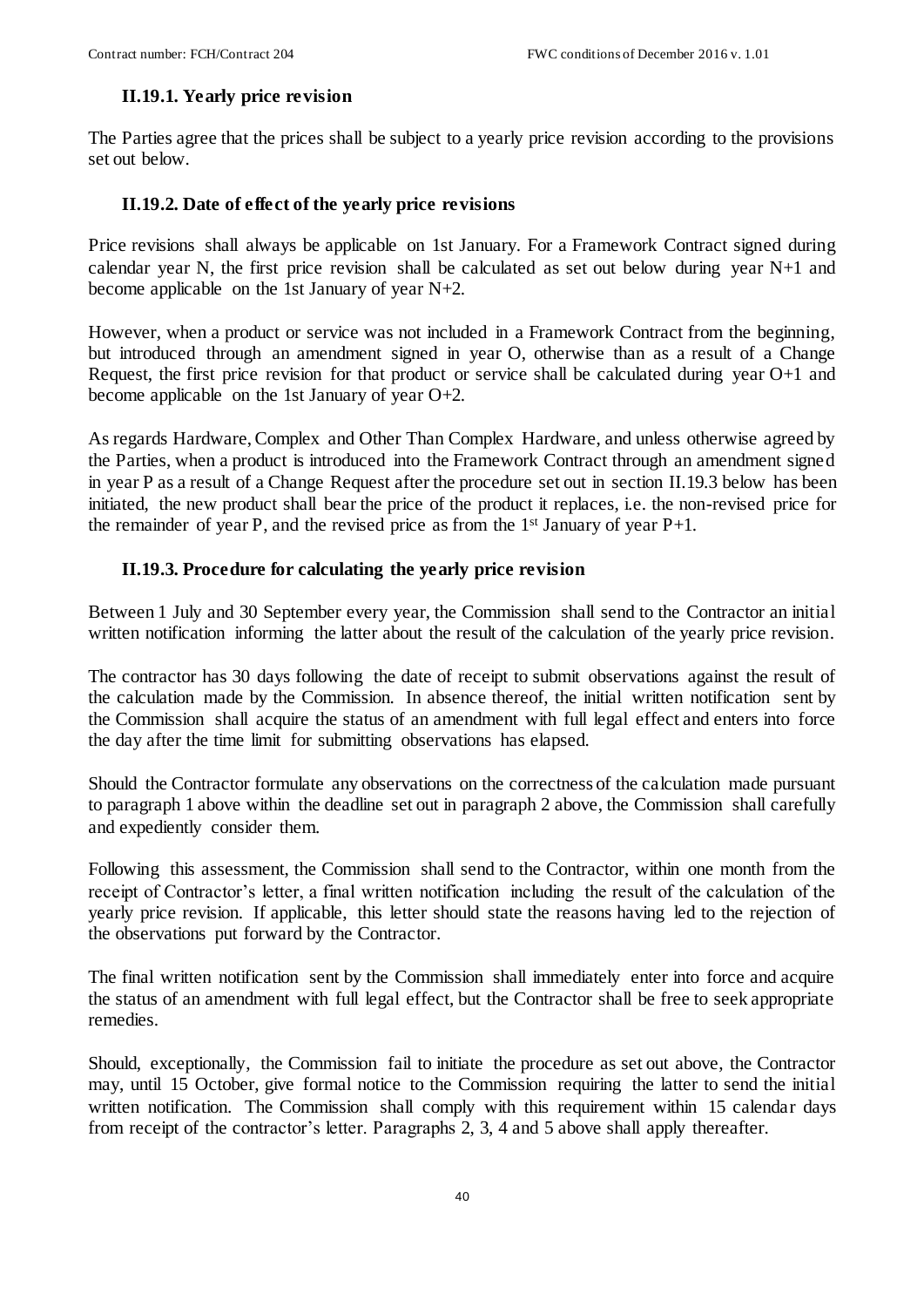Should the Commission not act as provided for in paragraph 1 above, nor the Contractor as provided for in paragraph 6, the yearly price revision shall not apply for the relevant yearly period.

#### **II.19.4. Formula for the yearly price revisions**

The yearly price revisions shall be calculated using the following formula:

$$
Pr = Po \times \frac{Ir}{Io}
$$

where:

 $Pr =$  Revised price

Po = Original price in the tender (or, if applicable, in the amendment introducing the price for the service or product for the first time)

Ir  $=$  Index for the month of May of the year in which the yearly price revision is calculated

 $Io = Index$  for the month in which the Framework Contract (or, if applicable, the amendment introducing the price for the service or product for the first time) entered into force

the quotient of  $\frac{lr}{lo}$  is rounded to the fourth decimal.

Following the price revision, the prices shall be rounded to the closest euro cent, with the exception of the daily prices for provision of services, which shall be rounded to the closest even number of euro cents.

#### **II.19.5. Indices to be used for the yearly price revisions**

For services: As regards Services, the revision shall be based on the trend in the index "Harmonised Indices of Consumer Prices (HICP all items)", under "First Published Data (prc\_hicp\_fp)", published on Eurostat's official website.

For supplies: As regards Hardware, Complex and Other Than Complex Hardware, the revision shall be based on the trend in the index "Producer prices in industry, domestic market - monthly data [sts\_inppd\_m]" (PPI NACE C262), published on Eurostat's official website.

The precise index to be used is indicated in Article [I.5.2.](#page-10-1)

In case of a change in the base year of an index, the values of Io and Ir shall be adapted accordingly on the basis of the official figures published by Eurostat using the latest base year.

Should Eurostat cease to publish any of the indices referred to above, the Commission shall —as part of the procedure set out in paragraph [II.19.3 above—](#page-39-0) base the calculation of the revised price on the most similar index which is available, providing reasons for its choice.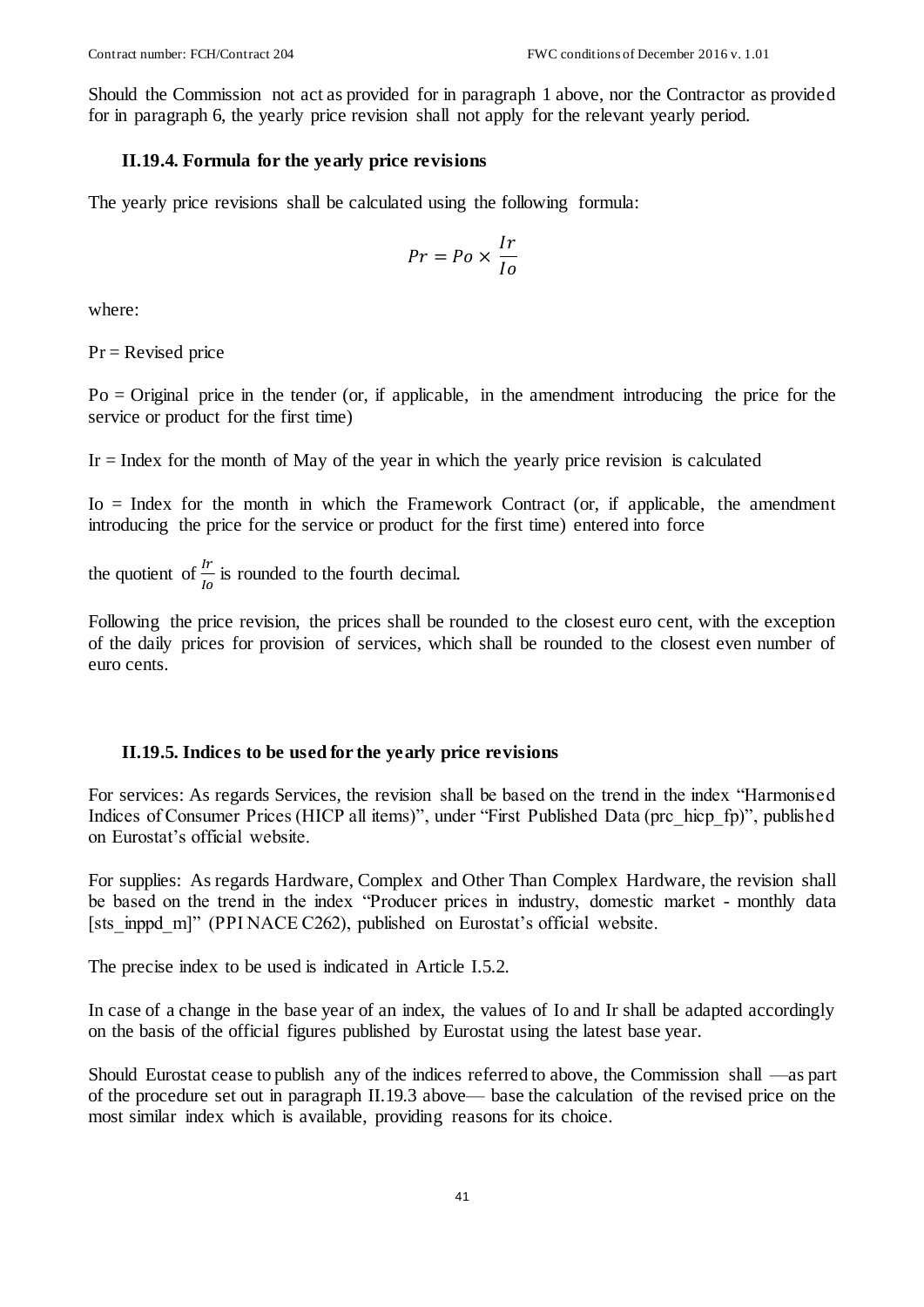#### **II.19.6. Prices applicable for supply and service purchases**

The Commission shall purchase Hardware, Complex and Other Than Complex Hardware on the basis of the prices applicable on the date of signature of the Specific Contract by the last contracting party.

The Commission shall purchase Services on the basis of the prices applicable on the date which is indicated as start date (start of the tasks) of the Specific Contract.

## <span id="page-41-0"></span>**II.20. PAYMENTS AND GUARANTEES**

#### <span id="page-41-1"></span>**II.20.1. Date of payment**

Payments are deemed to be effected on the date when they are debited to the contracting authority's account.

#### **II.20.2. Currency**

Payments are made in euros or in the currency provided for in Article [I.7.](#page-11-0)

#### **II.20.3. Conversion**

The contracting authority makes any conversion between the euro and another currency at the daily euro exchange rate published in the Official Journal of the European Union, or failing that, at the monthly accounting exchange rate, as established by the European Commission and published on the website indicated below, applicable on the day when it issues the payment order.

The contractor makes any conversion between the euro and another currency at the monthly accounting exchange rate, established by the Commission and published on the website indicated below, applicable on the date of the invoice.

[http://ec.europa.eu/budget/contracts\\_grants/info\\_contracts/inforeuro/inforeuro\\_en.cfm](http://ec.europa.eu/budget/contracts_grants/info_contracts/inforeuro/inforeuro_en.cfm)

#### **II.20.4. Costs of transfer**

The costs of the transfer are borne as follows:

- (a) the contracting authority bears the costs of dispatch charged by its bank;
- (b) the contractor bears the costs of receipt charged by its bank;
- (c) the party causing repetition of the transfer bears the costs for repeated transfer.

#### **II.20.5. Pre-financing, performance and retention money guarantees**

If, as provided for in Article [I.6](#page-10-0)*,* a financial guarantee is required for the payment of pre-financing, as performance guarantee or as retention money guarantee, it must fulfil the following conditions:

- (a) the financial guarantee is provided by a bank or a financial institution approved by the contracting authority or, at the request of the contractor and with the agreement of the contracting authority, by a third party;
- (b) the guarantor stands as first-call guarantor and does not require the contracting authority to have recourse against the principal debtor (the contractor).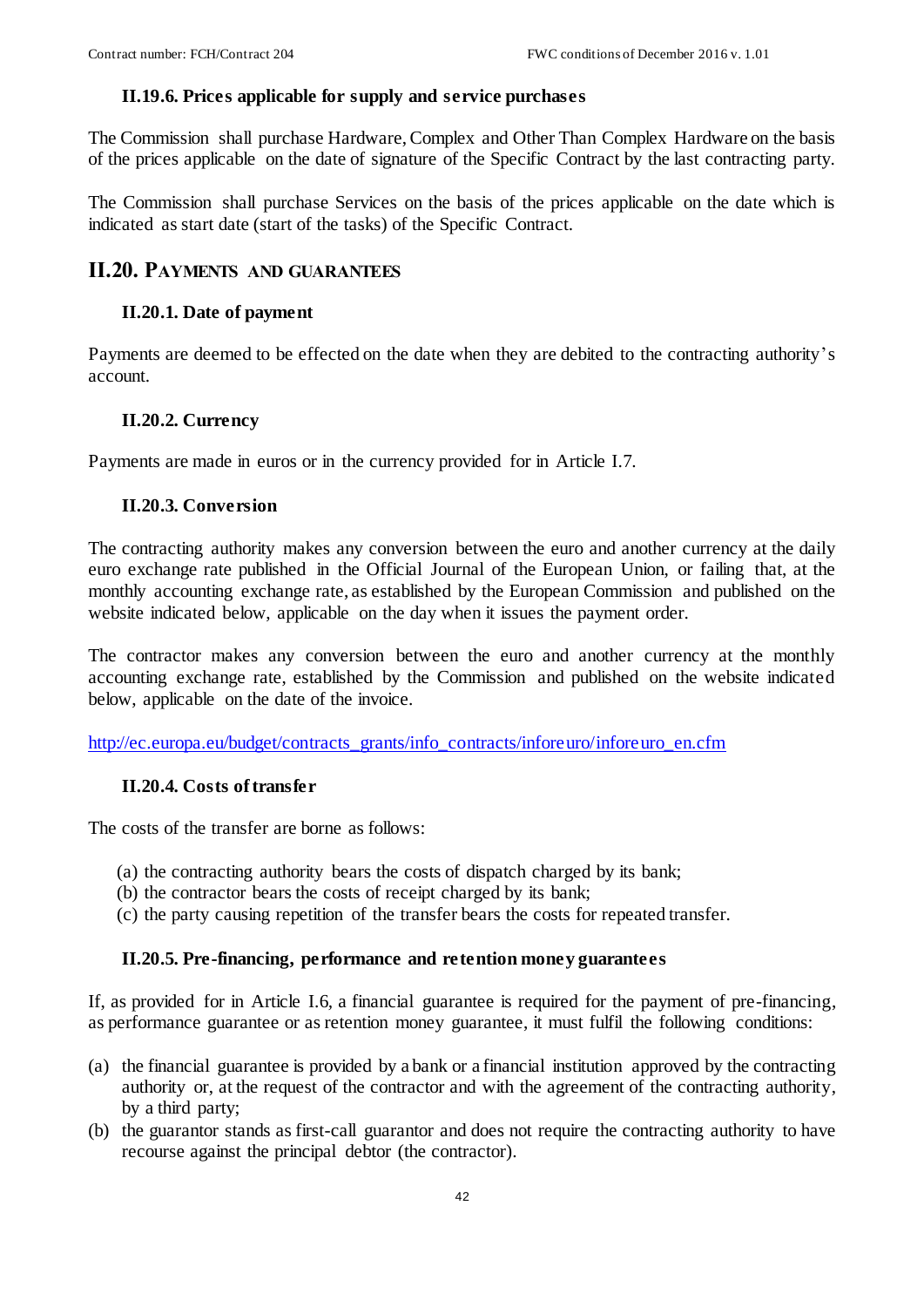The contractor bears the cost of providing such guarantee.

Pre-financing guarantees must remain in force until the pre-financing is cleared against interim payments or payment of the balance. Where the payment of the balance takes the form of a debit note, the pre-financing guarantee must remain in force for three months after the debit note is sent to the contractor. The contracting authority must release the guarantee within the following month.

Performance guarantees cover compliance with substantial contractual obligations until the contracting authority has given its final approval for the supply/service. The performance guarantee must not exceed 10 % of the total price of the specific contract. The contracting authority must release the guarantee fully after final certificate of conformity of the supply has been delivered and/or the services were approved, as provided for in the specific contract.

Retention money guarantees cover full delivery of the supplies/service in accordance with the specific contract including during the contract liability period and until their final certificate of conformity has been delivered by the contracting authority. The retention money guarantee must not exceed 10 % of the total price of the specific contract. The contracting authority must release the guarantee after the expiry of the contract liability period as provided for in the specific contract.

The contracting authority must not request a retention money guarantee for a specific contract where it has requested a performance guarantee.

### <span id="page-42-0"></span>**II.20.6. Interim payments and payment of the balance**

The contractor (or leader in case of a joint tender) must send an invoice for interim payment, as provided for in Article [I.6o](#page-10-0)r in the tender specifications or in the specific contract.

The contractor (or leader in case of a joint tender) must send an invoice for payment of the balance within 60 days of the end of the period of provision of the supplies/service, as provided for in Article [I.6,](#page-10-0) in the tender specifications or in the specific contract.

Payment of the invoice and approval of documents does not imply recognition of the regularity, authenticity, completeness and correctness of the declarations and information they contain.

Payment of the balance may take the form of recovery.

### <span id="page-42-1"></span>**II.20.7. Suspension of the time allowed for payment**

The contracting authority may suspend the payment periods specified in Article [I.6](#page-10-0) at any time by *notifying* the contractor (or leader in case of a joint tender) that its invoice cannot be processed. The reasons the contracting authority may cite for not being able to process an invoice are:

(a) because it does not comply with the FWC;

(b) because the contractor has not produced the appropriate supplies/deliverables or documents; or

(c) because the contracting authority has observations on the supplies/deliverables or documents submitted with the invoice.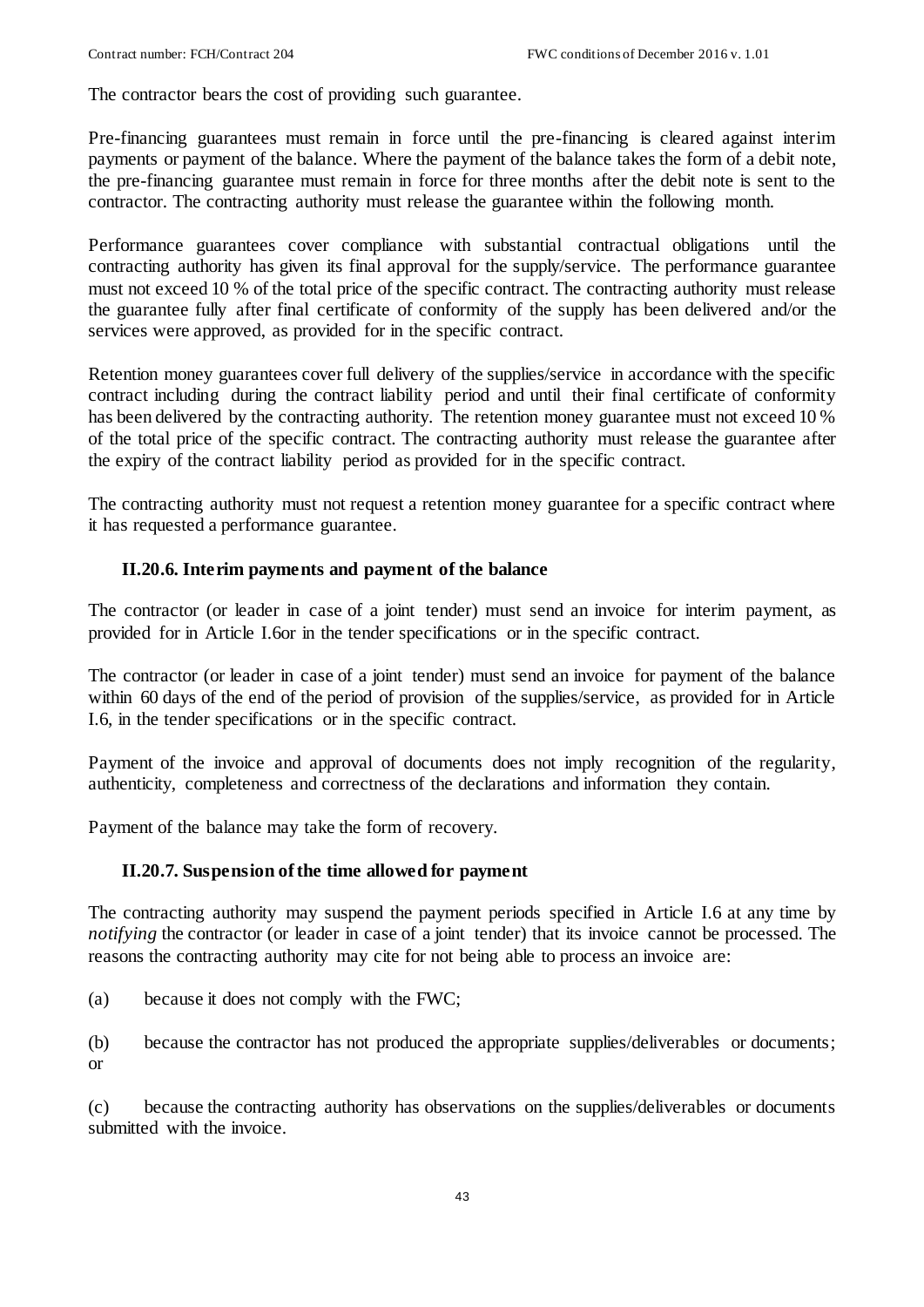The contracting authority must notify the contractor (or leader in case of a joint tender) as soon as possible of any such suspension, giving the reasons for it.

Suspension takes effect on the date the contracting authority sends the notification. The remaining payment period resumes from the date on which the requested information or revised documents are received or the necessary further verification, including on-the-spot checks, is carried out. Where the suspension period exceeds two months, the contractor (or leader in case of a joint tender) may request the contracting authority to justify the continued suspension.

Where the payment periods have been suspended following rejection of a document referred to in the first paragraph of this Article and the new document produced is also rejected, the contracting authority reserves the right to terminate the specific contract in accordance with Article [II.17.1\(](#page-35-1)c)*.*

### <span id="page-43-1"></span>**II.20.8. Interest on late payment**

On expiry of the payment periods specified in Article I.6, the contractor (or leader in case of a joint tender) is entitled to interest on late payment at the rate applied by the European Central Bank for its main refinancing operations in euros (the reference rate) plus eight points. The reference rate is the rate in force, as published in the C series of the Official Journal of the European Union, on the first day of the month in which the payment period ends.

Suspension of the payment period as provided for in Article [II.20.7](#page-42-1) is not considered as giving rise to late payment.

Interest on late payment covers the period running from the day following the due date for payment up to and including the date of payment as defined in Article [II.20.1.](#page-41-1)

However, when the calculated interest is EUR 200 or less, it must be paid to the contractor (or leader in case of a joint tender) only if it requests it within two months of receiving late payment.

## <span id="page-43-0"></span>**II.21. RECOVERY**

### **II.21.1. Principle**

If an amount is to be recovered under the terms of the FWC, the contractor must repay the contracting authority the amount in question.

#### <span id="page-43-2"></span>II.21.2. **Recovery procedure**

Before recovery, the contracting authority must formally notify the contractor of its intention to recover the amount it claims, specifying the amount due and the reasons for recovery and inviting the contractor to make any observations within 30 days of receipt.

If no observations have been submitted or if, despite the observations submitted, the contracting authority decides to pursue the recovery procedure, it must confirm recovery by formally notifying a debit note to the contractor, specifying the date of payment. The contractor must pay in accordance with the provisions specified in the debit note.

If the contractor does not pay by the due date, the contracting authority may, after informing the contractor in writing, recover the amounts due: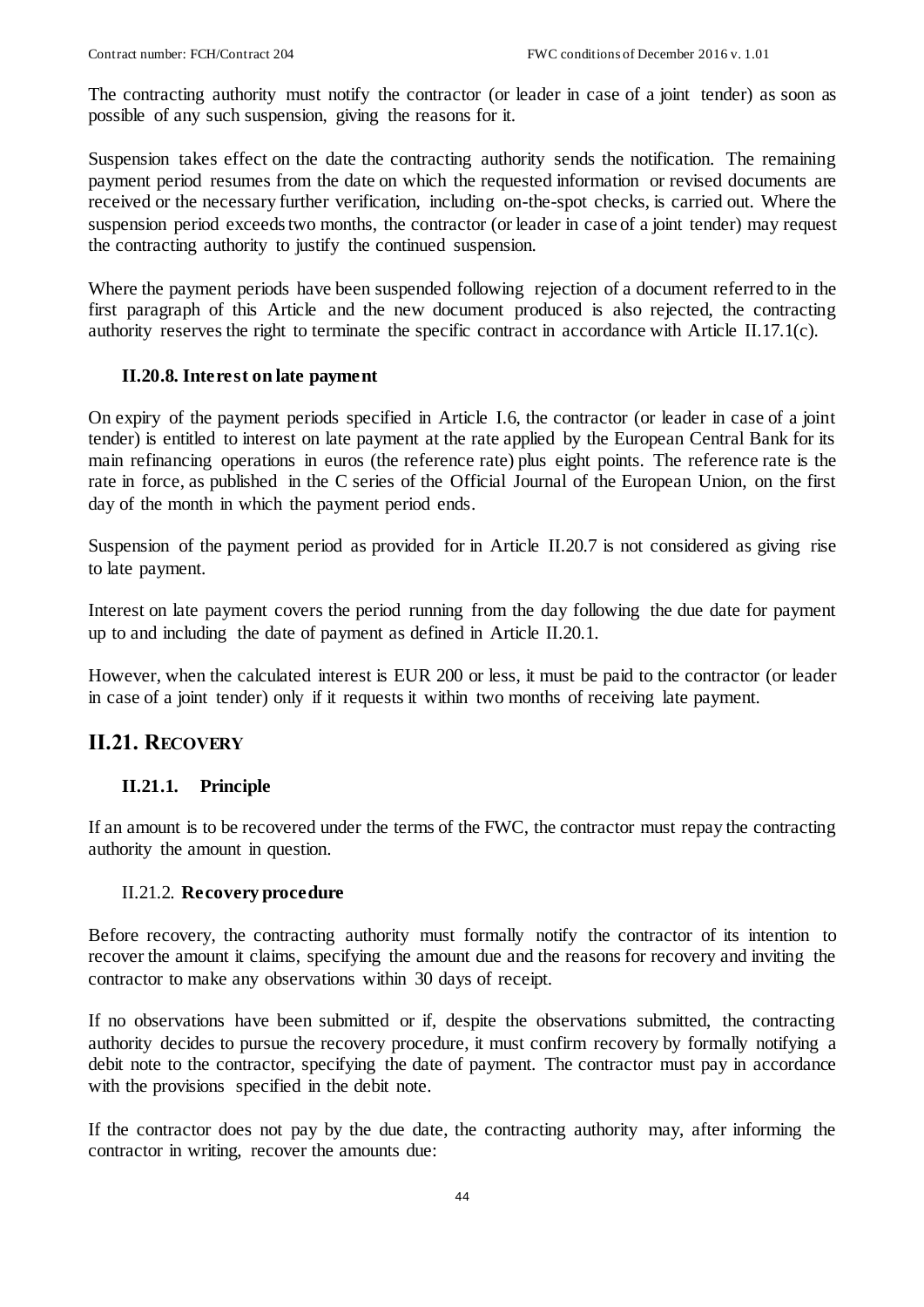- (a) by offsetting them against any amounts owed to the contractor by the contracting authority or by the European Atomic Energy Community;
- (b) by calling in a financial guarantee if the contractor has submitted one to the contracting authority;
- (c) by taking legal action.

#### II.21.3. **Interest on late payment**

If the contractor does not honour the obligation to pay the amount due by the date set by the contracting authority in the debit note, the amount due bears interest at the rate indicated in Article [II.20.8.](#page-43-1) Interest on late payments will cover the period starting on the day after the due date for payment and ending on the date when the contracting authority receives the full amount owed.

Any partial payment is first entered against charges and interest on late payment and then against the principal amount.

#### II.21.4. **Recovery rules in case of joint tender**

If the contract is signed by a group (joint tender), the group is jointly and severally liable under the conditions set out in Article [II.6](#page-29-0) (liability). The contracting authority first claims the full amount to the leader of the group.

If the leader does not pay by the due date and if the amount cannot be offset in accordance with Article [II.21.2](#page-43-2) (a), the contracting authority may claim the full amount to any other member of the group by notifying the debit note already sent to the leader under Article [II.21.2.](#page-43-2)

#### <span id="page-44-0"></span>**II.22. CHECKS AND AUDITS**

**II.22.1** The contracting authority and the European Anti-Fraud Office may check or require an audit on the implementation of the FWC. This may be carried out either by OLAF's own staff or by any outside body authorised to do so on its behalf.

Such checks and audits may be initiated at any moment during the provision of the supplies/services and up to five years starting from the payment of the balance of the last specific contract issued under this FWC.

The audit procedure is initiated on the date of receipt of the relevant letter sent by the contracting authority. Audits are carried out on a confidential basis.

- **II.22.2** The contractor must keep all original documents stored on any appropriate medium, including digitised originals if authorised under national law, for a period of five years starting from the payment of the balance of the last specific contract issued under this FWC.
- **II.22.3** The contractor must grant the contracting authority's staff and outside personnel authorised by the contracting authority the appropriate right of access to sites and premises where the FWC is implemented and to all the information, including information in electronic format, needed to conduct such checks and audits. The contractor must ensure that the information is readily available at the moment of the check or audit and, if so requested, that information is handed over in an appropriate format.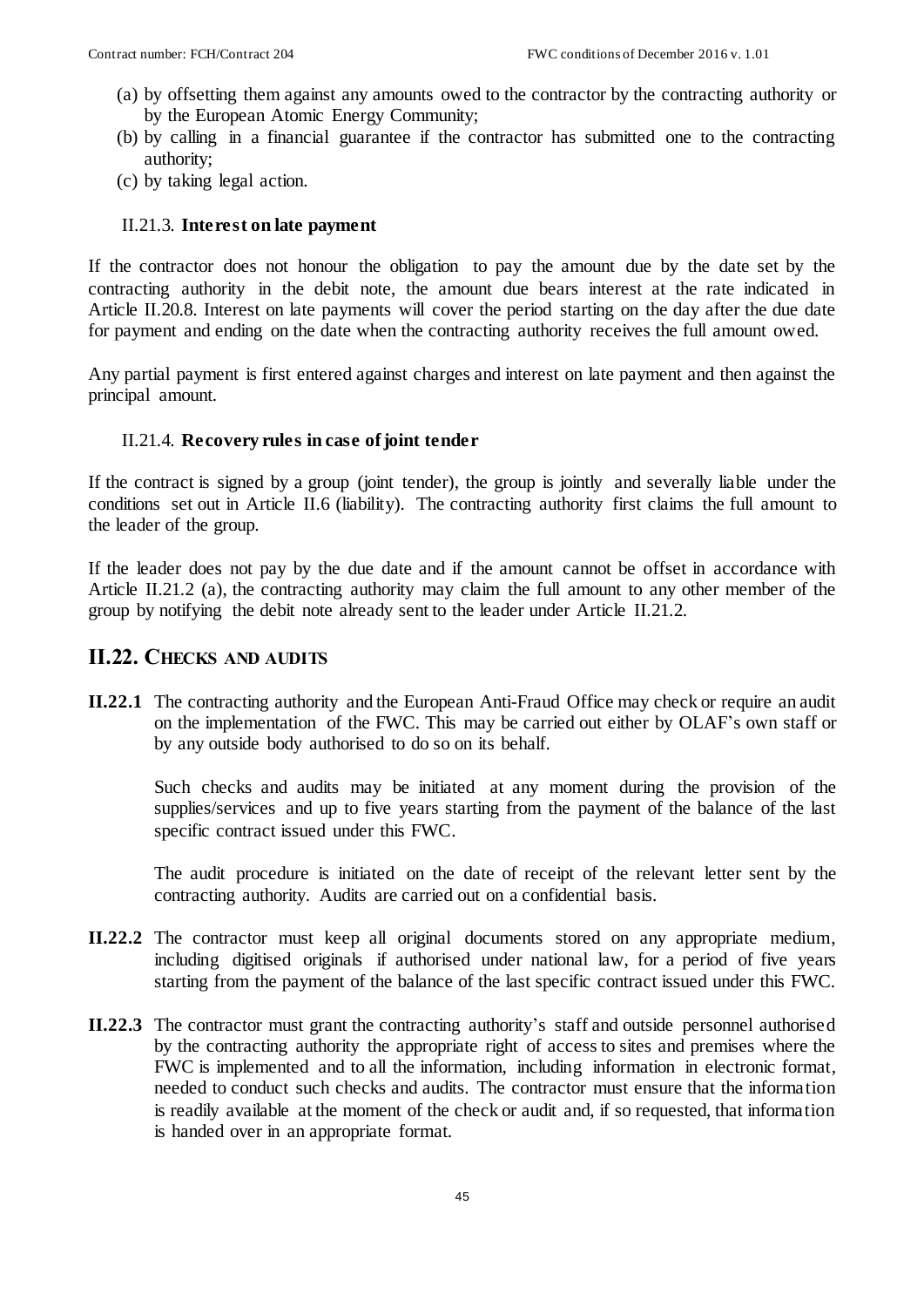**II.22.4** On the basis of the findings made during the audit, a provisional report is drawn up. The contracting authority or its authorised representative must send it to the contractor, who has 30 days following the date of receipt to submit observations. The contractor must receive the final report within 60 days following the expiry of the deadline to submit observations.

On the basis of the final audit findings, the contracting authority may recover all or part of the payments made in accordance with Article [II.21](#page-43-0) and may take any other measures which it considers necessary.

**II.22.5** In accordance with Council Regulation (Euratom, EC) No. 2185/96 of 11 November 1996 concerning on-the-spot checks and inspection carried out by the Commission in order to protect the European Communities' financial interests against fraud and other irregularities and Regulation (EU, Euratom) No. 883/2013 of the European Parliament and of the Council of 11 September 2013 concerning investigations conducted by the European Anti-Fraud Office, the European Anti-Fraud Office may carry out investigations, including on the spot checks and inspections, to establish whether there has been fraud, corruption or any other illegal activity under the contract affecting the financial interests of the Union. Findings arising from an investigation may lead to criminal prosecution under national law.

The investigations may be carried out at any moment during the performance of the contract and up to five years starting from the payment of the balance of the last specific contract issued under this FWC.

**II.22.6** The Court of Auditors has the same rights as the contracting authority, particularly right of access, for the purpose of checks and audits.

### <span id="page-45-0"></span>**II.23. INTELLECTUAL PROPERTY RIGHTS**

#### <span id="page-45-1"></span>**II.23.1. Ownership of the rights in the results**

The contracting authority acquires irrevocably worldwide ownership of the results and of all intellectual property rights under the FWC. The intellectual property rights so acquired include any rights, such as copyright and other intellectual or industrial property rights, to any of the results and to all technological solutions and information created or produced by the contractor or by its subcontractor in implementation of the FWC. The contracting authority may exploit and use the acquired rights as stipulated in this FWC. The contracting authority acquires all the rights from the moment the contracting authority approves the results delivered by the contractor. Such delivery and approval are deemed to constitute an effective assignment of rights from the contractor to the contracting authority.

The payment of the price includes any fees payable to the contractor about the acquisition of ownership of rights by the contracting authority including for all forms of exploitation and of use of the results.

#### <span id="page-45-2"></span>**II.23.2. Licensing rights on pre -existing materials**

Unless provided otherwise in the special conditions, the contracting authority does not acquire ownership of pre-existing rights under this FWC.

The contractor licenses the pre-existing rights on a royalty-free, non-exclusive and irrevocable basis to the contracting authority, which may use the pre-existing materials for all the modes of exploitation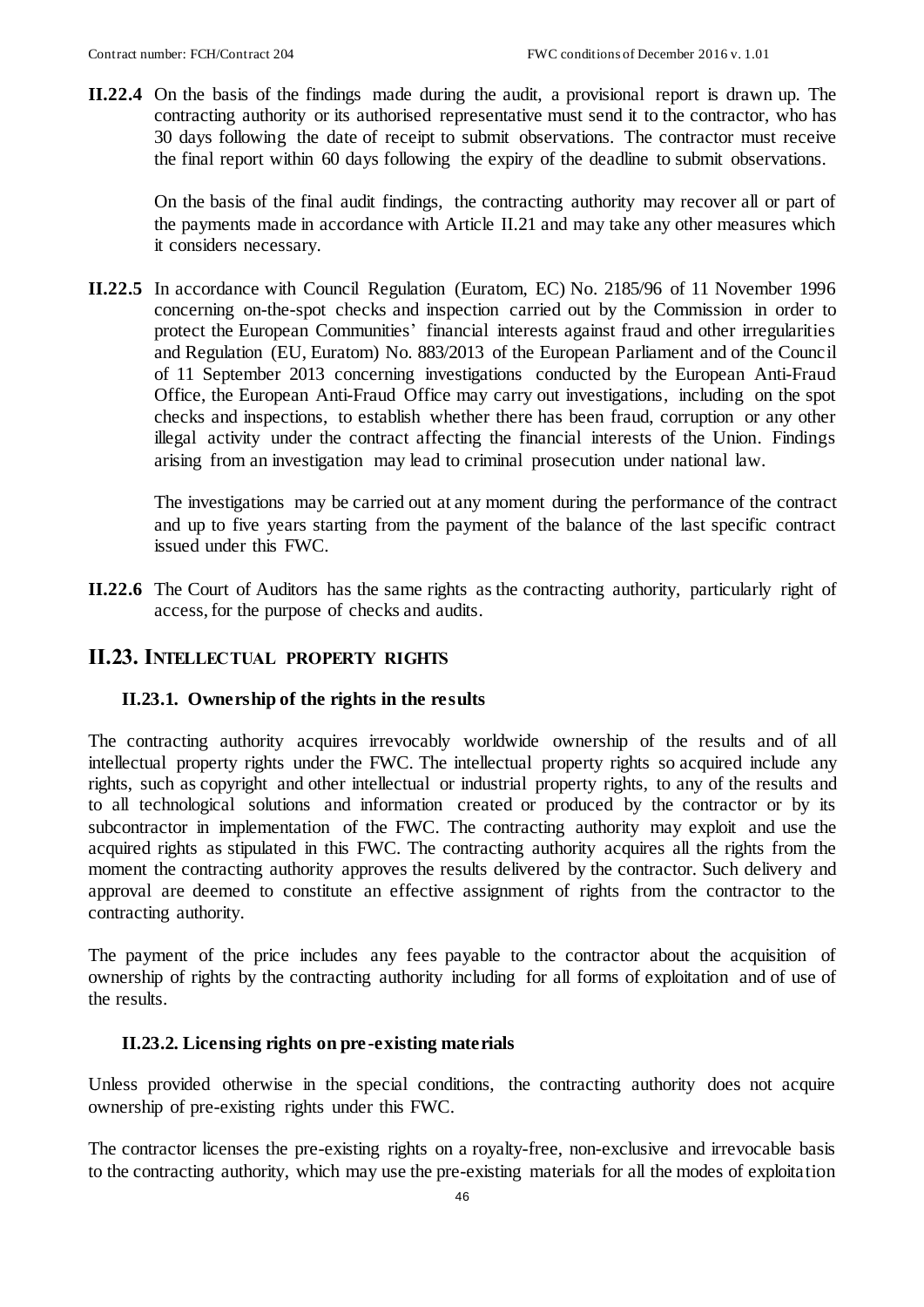set out in this FWC or in specific contracts. All pre-existing rights are licensed to the contracting authority from the moment the results are delivered and approved by the contracting authority.

The licensing of pre-existing rights to the Union under this FWC covers all territories worldwide and is valid for the duration of intellectual property rights protection.

The payment of the price as set out in the specific contracts is deemed to also include any fees payable to the contractor in relation to the licensing of pre-existing rights to the Union, including for all forms of exploitation and of use of the results.

Where implementation of the FWC requires that the contractor uses pre-existing materials belonging to the contracting authority, the contracting authority may request that the contractor signs an adequate licence agreement. Such use by the contractor will not entail any transfer of rights to the contractor and is limited to the needs of this FWC.

## **II.23.3. Exclusive rights**

The contracting authority acquires the following exclusive rights:

- (a) reproduction: the right to authorise or prohibit direct or indirect, temporary or permanent reproduction of the results by any means (mechanical, digital or other) and in any form, in whole or in part;
- (b) communication to the public: the exclusive right to authorise or prohibit any display, performance or communication to the public, by wire or wireless means, including the making available to the public of the results in such a way that members of the public may access them from a place and at a time individually chosen by them; this right also includes the communication and broadcasting by cable or by satellite;
- (c) distribution: the exclusive right to authorise or prohibit any form of distribution of results or copies of the results to the public, by sale or otherwise;
- (d) rental: the exclusive right to authorise or prohibit rental or lending of the results or of copies of the results;
- (e) adaptation: the exclusive right to authorise or prohibit any modification of the results;
- (f) translation: the exclusive right to authorise or prohibit any translation, adaptation, arrangement, creation of derivative works based on the results, and any other alteration of the results, subject to the respect of moral rights of authors, where applicable;
- (g) where the results are or include a database: the exclusive right to authorise or prohibit the extraction of all or a substantial part of the contents of the database to another medium by any means or in any form; and the exclusive right to authorise or prohibit the re-utilization of all or a substantial part of the contents of the database by the distribution of copies, by renting, by online or other forms of transmission;
- (h) where the results are or include a patentable subject-matter: the right to register them as a patent and to further exploit such patent to the fullest extent;
- (i) where the results are or include logos or subject-matter which could be registered as a trademark: the right to register such logo or subject-matter as a trademark and to further exploit and use it;
- (j) where the results are or include know-how: the right to use such know-how as is necessary to make use of the results to the full extent provided for by this FWC, and the right to make it available to contractors or subcontractors acting on behalf of the contracting authority, subject to their signing of adequate confidentiality undertakings where necessary;
- (k) where the results are documents: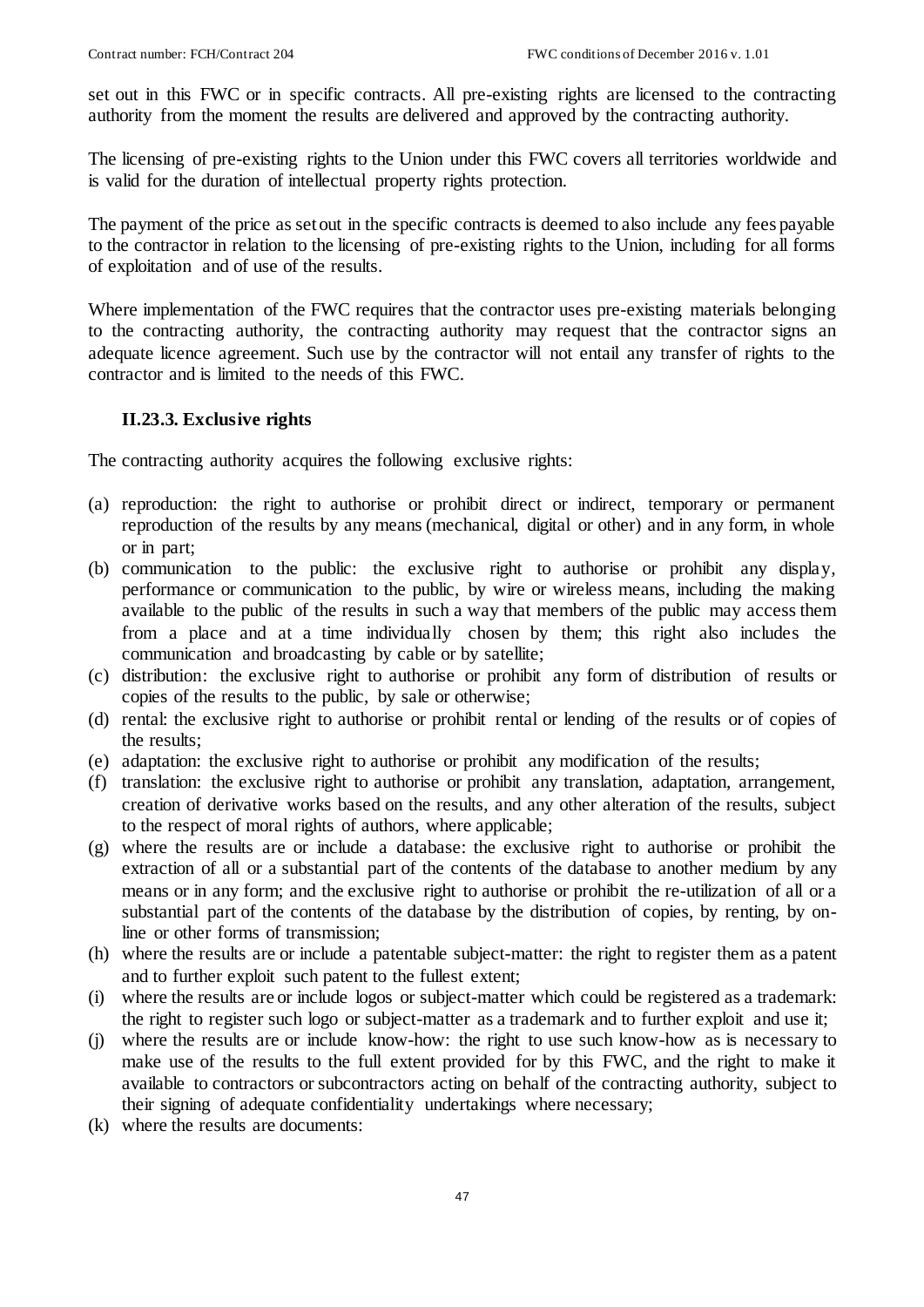- (i) the right to authorise the reuse of the documents in conformity with the Commission Decision of 12 December 2011 on the reuse of Commission documents (2011/833/EU), to the extent it is applicable and the documents fall within its scope and are not excluded by any of its provisions; for the sake of this provision, 'reuse' and 'document' have the meaning given to it by this Decision;
- (ii) the right to store and archive the results in line with the document management rules applicable to the contracting authority, including digitisation or converting the format for preservation or new use purposes;
- (l) where the results are or incorporate software, including source code, object code and, where relevant, documentation, preparatory materials and manuals, in addition to the other rights mentioned in this Article:
	- (i) end-user rights, for all uses by the contracting authority or by subcontractors which result from this FWC and from the intention of the parties;
	- (ii) the rights to decompile or disassemble the software;
- (m) to the extent that the contractor may invoke moral rights, the right for the contracting authority, except where otherwise provided in this FWC, to publish the results with or without mentioning the creator(s)' name(s), and the right to decide when and whether the results may be disclosed and published.

The contractor warrants that the exclusive rights and the modes of exploitation may be exercised by the contracting authority on all parts of the results, be they created by the contractor or consisting of pre-existing materials.

Where pre-existing materials are inserted in the results, the contracting authority may accept reasonable restrictions impacting on the above list, provided that the said materials are easily identifiable and separable from the rest, that they do not correspond to substantial elements of the results, and that, should the need arise, satisfactory replacement solutions exist, at no additional costs to the contracting authority. In such case, the contractor will have to clearly inform the contracting authority before making such choice and the contracting authority has the right to refuse it.

### <span id="page-47-0"></span>**II.23.4. Identification of pre-existing rights**

When delivering the results, the contractor must warrant that, for any use that the contracting authority may envisage within the limits set in this FWC, the results and the pre-existing material incorporated in the results are free of claims from creators or from any third parties and all the necessary preexisting rights have been obtained or licensed.

To that effect, the contractor must establish a list of all pre-existing rights to the results of this FWC or parts thereof, including identification of the rights' owners. If there are no pre-existing rights to the results, the contractor must provide a declaration to that effect. The contractor must provide this list or declaration to the contracting authority together with the invoice for payment of the balance at the latest.

### **II.23.5. Evidence of granting of pre-existing rights**

Upon request by the contracting authority, the contractor must provide evidence that it has the ownership or the right to use all the listed pre-existing rights, except for the rights owned or licensed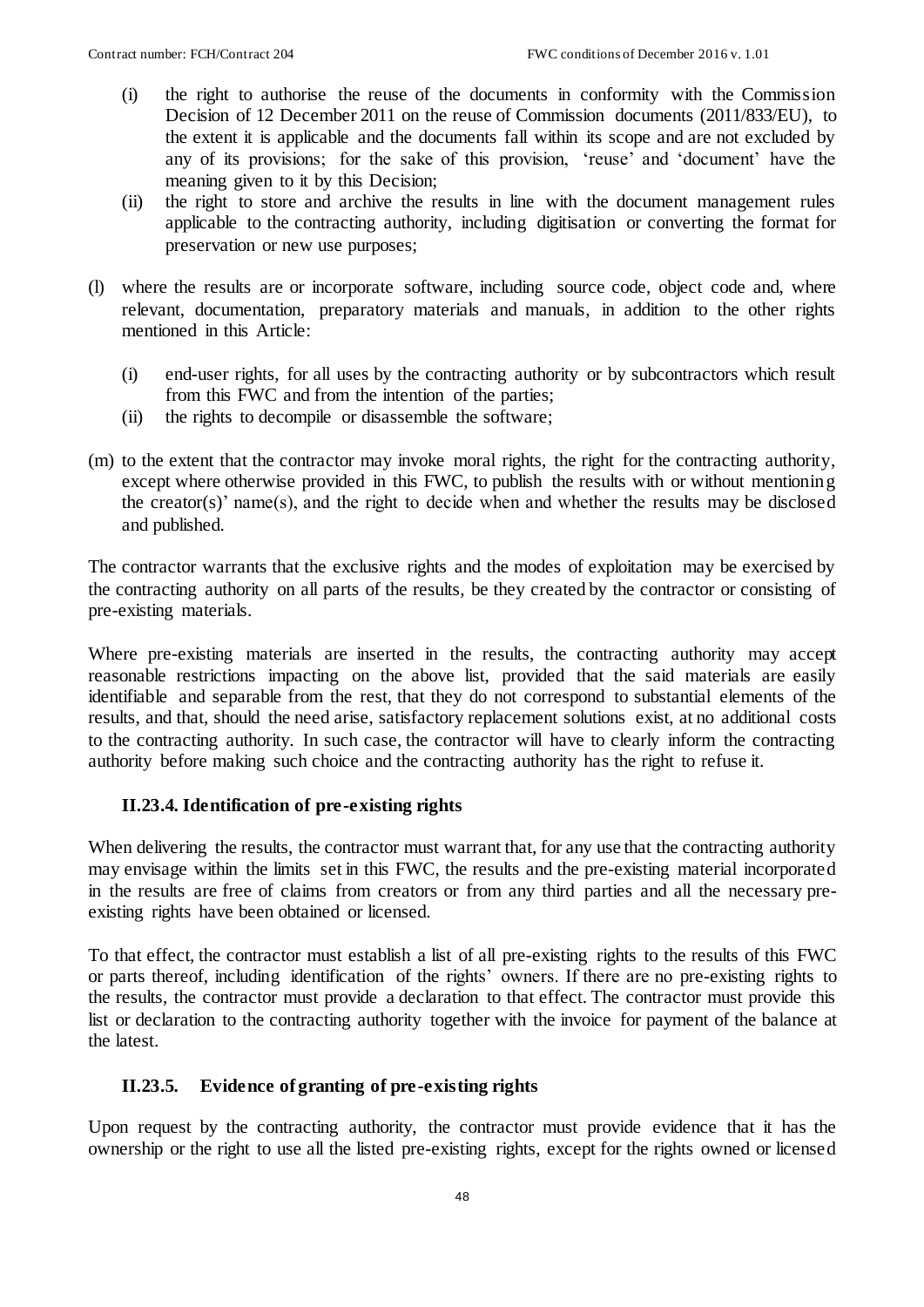by the contracting authority. The contracting authority may request this evidence even after the end of this FWC.

This evidence may refer, for example, to rights to: parts of other documents, images, graphs, fonts, tables, data, software, technical inventions, know-how, IT development tools, routines, subroutines or other programs ('background technology'), concepts, designs, installations or pieces of art, data, source or background materials or any other parts of external origin.

This evidence must include, as appropriate:

- (a) the name and version number of a software product;
- (b) the full identification of the work and its author, developer, creator, translator, data entry person, graphic designer, publisher, editor, photographer, producer;
- (c) a copy of the licence to use the product or of the agreement granting the relevant rights to the contractor or a reference to this licence;
- (d) a copy of the agreement or extract from the employment contract granting the relevant rights to the contractor where parts of the results were created by its personnel;
- (e) the text of the disclaimer notice if any.

Provision of evidence does not release the contractor from its responsibilities if it is found that it does not hold the necessary rights, regardless of when and by whom this fact is revealed.

The contractor also warrants that it possesses the relevant rights or powers to execute the transfer and that it has paid or has verified payment of all due fees including fees due to collecting societies, related to the final results.

#### **II.23.6. Quotation of works in the result**

In the result, the contractor must clearly point out all quotations of existing works. The complete reference should include as appropriate, the following: name of the author, title of the work, date and place of publication, date of creation, address of publication on the internet, number, volume and other information that allows the origin to be easily identified.

### **II.23.7. Moral rights of creators**

By delivering the results, the contractor warrants that the creators will not object to the following on the basis of their moral rights under copyright:

- (a) that their names be mentioned or not mentioned when the results are presented to the public;
- (b) that the results be divulged or not after they have been delivered in their final version to the contracting authority;
- (c) that the results be adapted, provided that this is done in a manner which is not prejudicial to the creator's honour or reputation.

If moral rights on parts of the results protected by copyright may exist, the contractor must obtain the consent of creators regarding the granting or waiver of the relevant moral rights in accordance with the applicable legal provisions and be ready to provide documentary evidence upon request.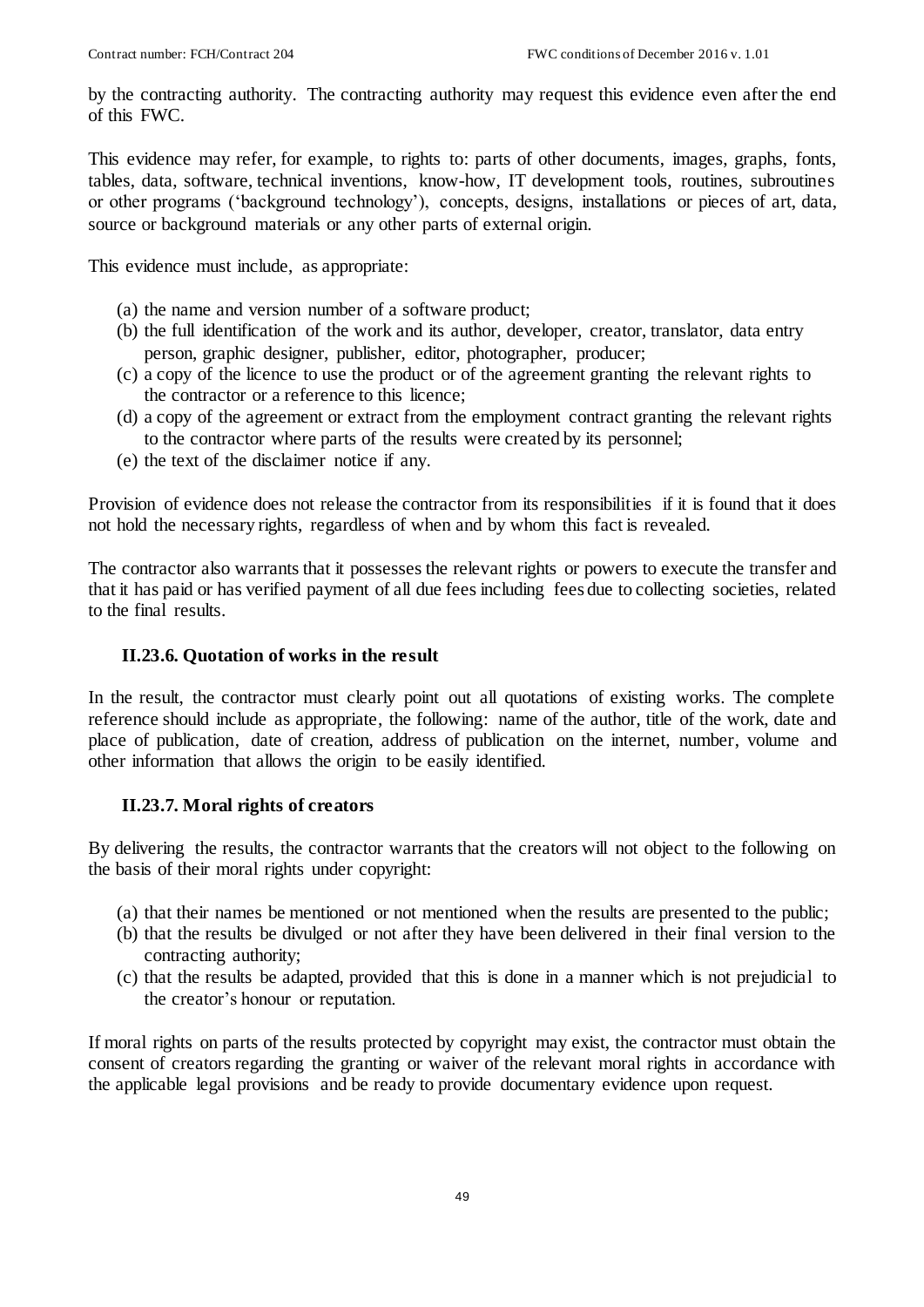#### **II.23.8. Image rights and sound recordings**

If natural persons appear in a result or their voice or any other private element is recorded in a recognisable manner, the contractor must obtain a statement by these persons (or, in case of minors, by the persons exercising parental authority) giving their permission for the described use of their image, voice or private element and, on request, submit a copy of the permission to the contracting authority. The contractor must take the necessary measures to obtain such consent in accordance with the applicable legal provisions.

#### **II.23.9. Copyright notice for pre-existing rights**

When the contractor retains pre-existing rights on parts of the results, reference must be inserted to that effect when the result is used as set out in Article [I.13.1,](#page-13-3) with the following disclaimer:  $\degree$   $\degree$  year — [name of contracting authority]. All rights reserved. Certain parts are licensed under conditions to the EU', or with any other equivalent disclaimer as the contracting authority may consider best appropriate, or as the parties may agree on a case-by-case basis. This does not apply where inserting such reference would be impossible, notably for practical reasons.

#### **II.23.10. Visibility of Union funding and disclaimer**

When making use of the results, the contractor must declare that they have been produced under a contract with the Union and that the opinions expressed are those of the contractor only and do not represent the contracting authority's official position. The contracting authority may waive this obligation in writing or provide the text of the disclaimer.

#### <span id="page-49-0"></span>**II.24. REIMBURSEMENTS**

- **II.24.1** If provided for in the special conditions or in the tender specifications, the contracting authority must reimburse expenses directly connected with the delivery of supplies or provision of the services either when the contractor provides it with supporting documents or on the basis of flat rates.
- **II.24.2** The contracting authority reimburses travel and subsistence expenses on the basis of the shortest itinerary and the minimum number of nights necessary for overnight stay at the destination.
- **II.24.3** The contracting authority reimburses travel expenses as follows:
	- (a) travel by air: up to the maximum cost of an economy class ticket at the time of the reservation;
	- (b) travel by boat or rail: up to the maximum cost of a first class ticket;
	- (c) travel by car: at the rate of one first class rail ticket for the same journey and on the same day;

In addition, the contracting authority reimburses travel outside Union territory if it has given its prior written approval for the expenses.

**II.24.4** The contracting authority reimburses subsistence expenses on the basis of a daily subsistence allowance as follows: